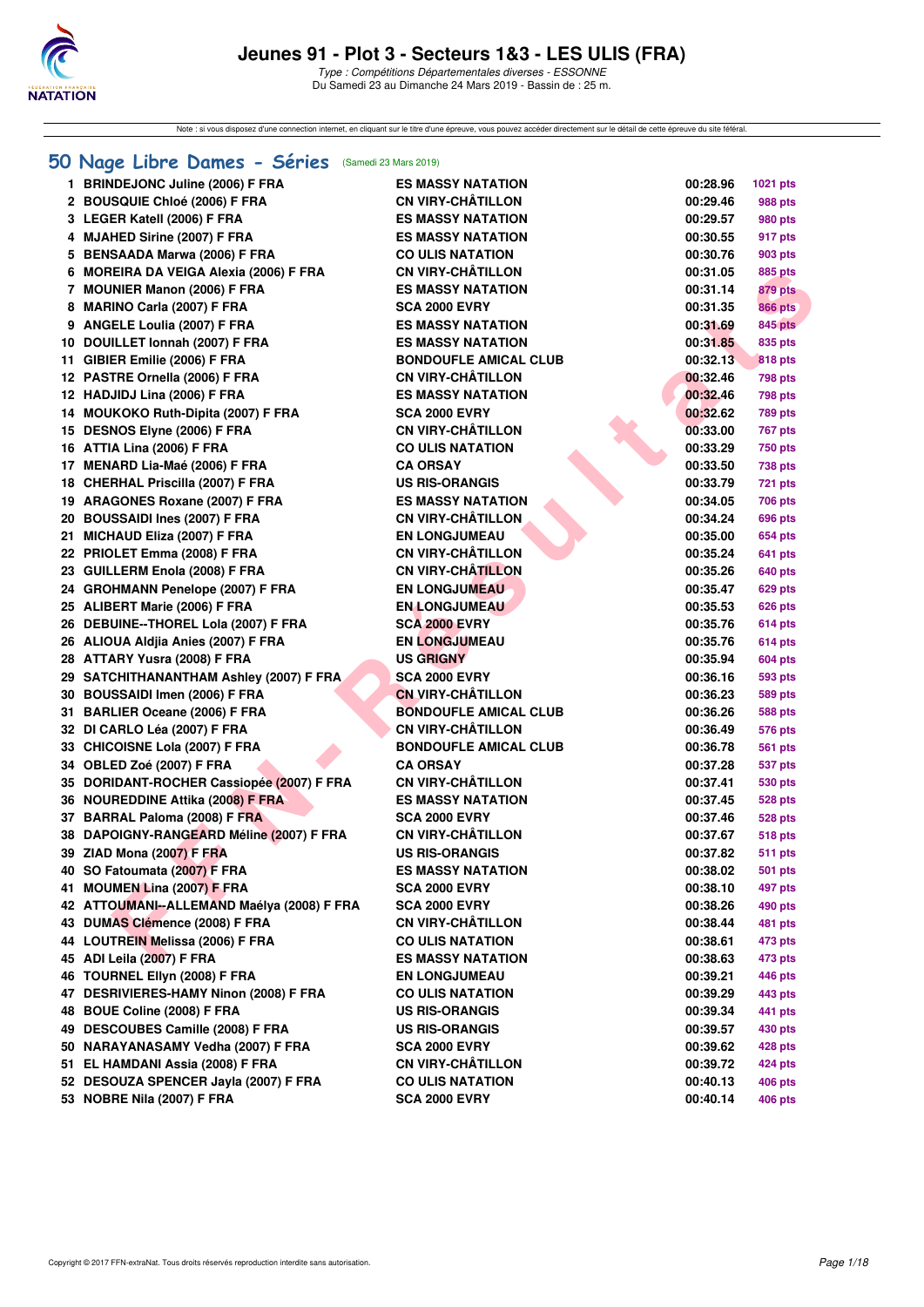

#### **50 Nage Libre Dames - Séries (suite)**

| 54   DECHES Elise (2007) F FRA                           | <b>EN LONGJUMEAU</b><br>00:40.60                                                                                                         | <b>386 pts</b>  |
|----------------------------------------------------------|------------------------------------------------------------------------------------------------------------------------------------------|-----------------|
| 55 MOURAD Sara (2007) F FRA                              | <b>CO ULIS NATATION</b><br>00:40.67                                                                                                      | 384 pts         |
| 56 BENELGUEMAR Douaa (2008) F FRA                        | <b>CO ULIS NATATION</b><br>00:40.68                                                                                                      | 383 pts         |
| 57 MARTI BROSSE Malena (2007) F FRA                      | <b>CA ORSAY</b><br>00:40.74                                                                                                              | <b>381 pts</b>  |
| 58 ELKEBAILI Chaineze (2008) F FRA                       | <b>US GRIGNY</b><br>00:40.83                                                                                                             | 377 pts         |
| 59 NEUVILLE Lisa (2008) F FRA                            | <b>CA ORSAY</b><br>00:41.21                                                                                                              | <b>361 pts</b>  |
| 60 KELLER Tilelli (2008) F FRA                           | <b>CO ULIS NATATION</b><br>00:41.56                                                                                                      | <b>348 pts</b>  |
| 61 MATTON Alexandra (2008) F FRA                         | <b>EN LONGJUMEAU</b><br>00:42.36                                                                                                         | 317 pts         |
| 62 AOUED Douae (2007) F FRA                              | <b>CO ULIS NATATION</b><br>00:43.37                                                                                                      | <b>280 pts</b>  |
| 63 VIDEAU Juliette (2008) F FRA                          | <b>CO ULIS NATATION</b><br>00:43.50                                                                                                      | 275 pts         |
| 64 HARRAF Malake (2007) F FRA                            | <b>US GRIGNY</b><br>00:43.90                                                                                                             | <b>261 pts</b>  |
| 65 DREUX Clémence (2008) F FRA                           | <b>CN VIRY-CHÂTILLON</b><br>00:44.37                                                                                                     | <b>246 pts</b>  |
| 66 SIONG Elsa (2008) F FRA                               | <b>US GRIGNY</b><br>00:44.79                                                                                                             | <b>232 pts</b>  |
| 67 DUBOIS PERILLI Eleonore (2007) F FRA                  | <b>CO ULIS NATATION</b><br>00:45.39                                                                                                      | 213 pts         |
| 68 STAMPFLER Loane (2008) F FRA                          | <b>CN VIRY-CHÂTILLON</b><br>00:46.48                                                                                                     | <b>181 pts</b>  |
| 69 DUMONT Chloé (2007) F FRA                             | <b>SCA 2000 EVRY</b><br>00:49.34                                                                                                         | $109$ pts       |
| 70 BRANCO-CONSTANTIN Doris (2008) F FRA                  | <b>CO ULIS NATATION</b><br>00:49.42                                                                                                      | 107 pts         |
| 71 BOUHAOUSS Shaimaa (2008) F FRA                        | <b>ES MASSY NATATION</b><br>00:53.46                                                                                                     | 37 pts          |
| --- RIFFI ASRI Oumniya (2007) F FRA                      | <b>CA ORSAY</b><br><b>DNS dec</b>                                                                                                        |                 |
| 00 Nage Libre Dames - Séries (Dimanche 24 Mars 2019)     |                                                                                                                                          |                 |
| 1 LEGER Katell (2006) F FRA                              | <b>ES MASSY NATATION</b><br>02:16.56<br>50 m: 32.06 (32.06) 100 m: 1:07.13 (35.07) 150 m: 1:42.50<br>$(35.37)$ 200 m : 2:16.56 $(34.06)$ | <b>1030 pts</b> |
| 2 BRINDEJONC Juline (2006) F FRA                         | <b>ES MASSY NATATION</b><br>02:18.56                                                                                                     | <b>1001 pts</b> |
|                                                          | 50 m: 32.24 (32.24) 100 m: 1:08.06 (35.82) 150 m: 1:44.44 (36.38) 200 m: 2:18.56 (34.12)                                                 |                 |
| 3 HADJIDJ Lina (2006) F FRA                              | <b>ES MASSY NATATION</b><br>02:28.62<br>50 m: 34.76 (34.76) 100 m: 1:12.96 (38.20) 150 m: 1:52.18 (39.22) 200 m: 2:28.62 (36.44)         | 859 pts         |
| 4 MOUNIER Manon (2006) F FRA                             | <b>ES MASSY NATATION</b><br>02:29.56                                                                                                     | 847 pts         |
| 5 BENSAADA Marwa (2006) F FRA                            | 50 m: 33.66 (33.66) 100 m: 1:11.92 (38.26) 150 m: 1:51.17 (39.25) 200 m: 2:29.56 (38.39)<br><b>CO ULIS NATATION</b><br>02:31.35          | 823 pts         |
|                                                          | 50 m : 35.30 (35.30) 100 m : 1:14.28 (38.98) 150 m : 1:54.37 (40.09) 200 m : 2:31.35 (36.98)                                             |                 |
| 6 MOUNIER Anouk (2007) F FRA                             | <b>CA ORSAY</b><br>02:36.20                                                                                                              | <b>760 pts</b>  |
| 7 ARAGONES Roxane (2007) F FRA                           | 50 m: 35.83 (35.83) 100 m: 1:16.14 (40.31) 150 m: 1:56.17 (40.03) 200 m: 2:36.20 (40.03)<br><b>ES MASSY NATATION</b><br>02:37.45         | 744 pts         |
|                                                          | 50 m: 36.28 (36.28) 100 m: 1:16.25 (39.97) 150 m: 1:56.84 (40.59) 200 m: 2:37.45 (40.61)                                                 |                 |
| 8 DOUILLET Ionnah (2007) F FRA                           | <b>ES MASSY NATATION</b><br>02:39.78                                                                                                     | 715 pts         |
| 9 MENARD Lia-Maé (2006) F FRA                            | 50 m: 35.24 (35.24) 100 m: 1:15.94 (40.70) 150 m: 1:57.96 (42.02) 200 m: 2:39.78 (41.82)<br><b>CA ORSAY</b><br>02:40.34                  | 709 pts         |
|                                                          | 50 m: 36.92 (36.92) 100 m: 1:17.21 (40.29) 150 m: 1:59.31 (42.10) 200 m: 2:40.34 (41.03)                                                 |                 |
| 10 LLOYD Rose (2007) F FRA                               | <b>CA ORSAY</b><br>02:43.65                                                                                                              | 669 pts         |
| 11 CHAMPAGNE Valérie (2007) F FRA                        | 50 m: 37.60 (37.60) 100 m: 1:19.17 (41.57) 150 m: 2:02.20 (43.03) 200 m: 2:43.65 (41.45)<br><b>CA ORSAY</b><br>02:45.39                  | <b>648 pts</b>  |
|                                                          | 50 m: 39.22 (39.22) 100 m: 1:21.37 (42.15) 150 m: 2:04.35 (42.98) 200 m: 2:45.39 (41.04)                                                 |                 |
| 12 ALIOUA Aldjia Anies (2007) F FRA                      | <b>EN LONGJUMEAU</b><br>02:46.34<br>50 m: 37.96 (37.96) 100 m: 1:21.15 (43.19) 150 m: 2:05.54<br>$(44.39)$ 200 m : 2:46.34 $(40.80)$     | 637 pts         |
| 13 COQUARD POREZ Rose (2007) F FRA                       | <b>CA ORSAY</b><br>02:47.92                                                                                                              | 619 pts         |
|                                                          | 50 m: 38.54 (38.54) 100 m: 1:21.71 (43.17) 150 m: 2:06.09 (44.38) 200 m: 2:47.92 (41.83)                                                 |                 |
| 14 SATCHITHANANTHAM Ashley (2007) F FRA                  | <b>SCA 2000 EVRY</b><br>02:49.18<br>50 m: 38.62 (38.62) 100 m: 1:22.06 (43.44) 150 m: 2:06.28 (44.22) 200 m: 2:49.18 (42.90)             | 604 pts         |
| 15 ATTARY Yusra (2008) F FRA                             | <b>US GRIGNY</b><br>02:49.70                                                                                                             | 599 pts         |
|                                                          | 50 m: 38.58 (38.58) 100 m: 1:22.21 (43.63) 150 m: 2:06.59 (44.38) 200 m: 2:49.70 (43.11)                                                 |                 |
| 16 CHERHAL Priscilla (2007) F FRA                        | <b>US RIS-ORANGIS</b><br>02:49.94<br>50 m: 39.21 (39.21) 100 m: 1:23.30 (44.09) 150 m: 2:07.77 (44.47) 200 m: 2:49.94 (42.17)            | 596 pts         |
| $\overline{AB}$ ALIDED TILE $\overline{AB}$ (0000) E EDA | <b>CM LOMO HIMEAU</b><br>00.400<br>$\sim$ $\sim$ $\sim$                                                                                  |                 |

50 m : 38.44 (38.44) 100 m : 1:22.13 (43.69) 150 m : 2:08.62

50 m : 39.21 (39.21) 100 m : 1:23.30 (44.09) 150 m : 2:07.77 (44.47) 200 m : <br>EN LONGJUMEAU (2:49.96

50 m : 38.30 (38.30) 100 m : 1:21.92 (43.62) 150 m : 2:07.59 (45.67) 200 m : 2:49.96 (42.37)

50 m: 40.15 (40.15) 100 m: 1:25.12 (44.97) 150 m: 2:10.96 (45.84) 200 m.<br>**BONDOUFLE AMICAL CLUB** 02:57.30

50 m : 39.67 (39.67) 100 m : 1:24.26 (44.59) 150 m : 2:11.40 (47.14) 200 m : <br>ES MASSY NATATION 02:59.56

#### **[200 Nage Libre Dames - Séries](http://www.ffnatation.fr/webffn/resultats.php?idact=nat&go=epr&idcpt=59529&idepr=3)** (Dimanche 24 Mars 2019)

- **2 BRINDEJONC Juline (2006) F FRA** ES MASSY NATATION **02:18.56 1001 pts**<br>  $\frac{50 \text{ m} \div 324}$  (32.24) 100 m: 1:08.06 (35.82) 150 m: 1:44.44 (36.38) 200 m: 2:18.56 (34.12)
- **3 HADJIDJ Lina (2006) F FRA** ES MASSY NATATION **02:28.62 859 pts**<br>**60 m**: 34.76 (34.76) 100 m: 1:12.96 (38.20) 150 m: 1:12.98 (39.22) 200 m: 2:28.62 (36.44) 100 m)
- **4 MOUNIER Manon (2006) F FRA** ES MASSY NATATION 02:29.56 847 pts 02:29.56 847 pts 02:29.56 847 pts
- **5 BENSAADA Marwa (2006) F FRA CO ULIS NATATION 02:31.35 823 pts**
- **6 MOUNIER Anouk (2007) F FRA CA ORSAY 02:36.20 760 pts**
- **7 ARAGONES Roxane (2007) F FRA ES MASSY NATATION 02:37.45 744 pts**
- **8 DOUILLET Ionnah (2007) F FRA** ES MASSY NATATION **115.94** (40.70) 150 m : 15.796 (42.02) 200 m : 2:39.78 (41.82)
- **9 MENARD Lia-Maé (2006) F FRA CA ORSAY 02:40.34 709 pts**
- **10 LLOYD Rose (2007) F FRA CA ORSAY CA ORSAY 02:43.65 669 pts 02:43.65 669 pts 669 pts 669 pts 669 pts 669 pts 669 pts 669 pts 669 pts 669 pts 669 pts 669 pts 669 pts 669 pts 669 pts**
- **11 CHAMPAGNE Valérie (2007) F FRA CA ORSAY 02:45.39 02:45.39 648 pts 648 pts 648 pts 648 pts 648 pts 648 pts 648 pts 648 pts 648 pts 648 pts 648 pts 648 pts 648 pts 648 pts 648 pts 64**
- **12 ALIOUA Aldjia Anies (2007) F FRA** EN LONGJUMEAU 637 pts<br>
50 m: 37.96 (37.96) 100 m: 1:21.15 (43.19) 150 m: 2:05.54 (44.39) 200 m: 2:46.34 (40.80)
- **13 COQUARD POREZ Rose (2007) F FRA CA ORSAY 619 pts 619 pts 02:47.92 619 pts 619 pts 619 pts 619 pts 619 pts 619 pts 619 pts 619 pts 6188 60m**: 38.54 **(38.54 100m**: 1:21.71 **(43.17**) 150m: 2:
- **14 SATCHITHANANTHAM Ashley (2007) F FRA** SCA 2000 EVRY **604 BY 38.62** (43.44) 150 m: 2:06.28 (44.22) 200 m: 2:49.18 604 pts
- **15 ATTARY Yusra (2008) F FRA 15 ATTARY Yusra (2008) F FRA 15 ATTARY 102:49.70 02:49.70 599 pts 150 m**: 32.21 **14.38 150 m**: 1:22.21 **14.38 150 m**: 2:06.59 **14.38 200 m: 2:49.70 14.131**
- **16 CHERHAL Priscilla (2007) F FRA** US RIS-ORANGIS 02:49.94 **02:49.94** 596 pts<br>
59 m: 39.21 (39.21) 100 m: 1:23.30 (44.09) 150 m: 207.77 (44.47) 200 m: 2:49.94 (42.17)
- **17 ALIBERT Marie (2006) F FRA** EN LONGJUMEAU 02:49.96 596 pts<br>
59 m: 38.30 (38.30) 100 m: 1:21.92 (43.62) 150 m: 2:07.59 (45.67) 200 m: 2:49.96 (42.37)
- **18 ATTIA Lina (2006) F FRA CO ULIS NATATION 02:54.66 544 pts 02:54.66 544 pts 544 186 146.04 69 150 150 150 150 150 150 150 150 150 150 150 150 150 150 150 150 150 150**
- **19 DORIDANT-ROCHER Cassiopée (2007) F FRA** CN VIRY-CHÂTILLON **02:54.82 542 pts**<br>
54.82 **14.97** 150 m : 1:25.12 (44.97) 150 m : 2:10.96 (45.84) 200 m : 2:54.82 (43.86)
- **20 BARLIER Oceane (2006) F FRA** BONDOUFLE AMICAL CLUB 02:57.30 516 pts 02:57.30 516 pts 50 m : 32.67 (39.67) 100 m : 1:24.26 (44.59) 150 m : 2:11.40 (47.14) 200 m : 2:57.30 (45.90)
- **21 NOUREDDINE Attika (2008) F FRA** ES MASSY NATATION **02:59.56 493 pts**<br> **ES MASSY NATATION 60m**: 1:26.27 (45.63) 150m: 2:14.02 (47.75) 200m: 2:54.66 (45.54)
- **22 DAPOIGNY-RANGEARD Méline (2007) F FRA CN VIRY-CHÂTILLON 63:01.37 <b>474 pts**

|  | <b>CN VIRY-CHÂTILLON</b> |  | 50 m: 40.64 (40.64) 100 m: 1:26.27 (45.63) 150 m: 2:14.02 (47.75) 200 m: 2:59.56 (45.54)<br>03:01.37 | 474 pts |  |
|--|--------------------------|--|------------------------------------------------------------------------------------------------------|---------|--|
|  |                          |  | 50 m: 39.83 (39.83) 100 m: 1:26.66 (46.83) 150 m: 2:15.38 (48.72) 200 m: 3:01.37 (45.99)             |         |  |
|  |                          |  |                                                                                                      |         |  |
|  |                          |  |                                                                                                      |         |  |
|  |                          |  |                                                                                                      |         |  |
|  |                          |  |                                                                                                      |         |  |
|  |                          |  |                                                                                                      |         |  |
|  |                          |  |                                                                                                      |         |  |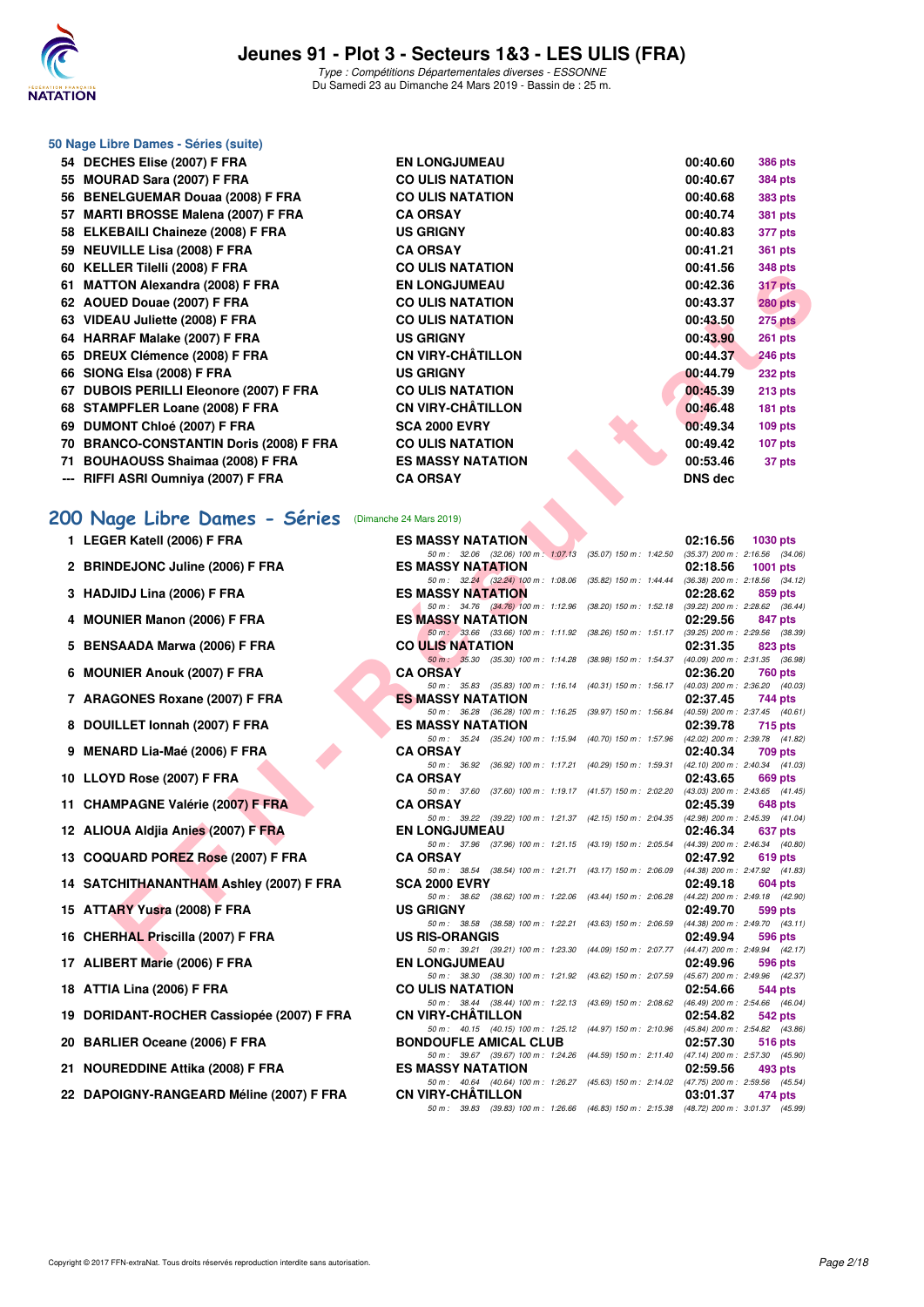

**200 Nage Libre Dames - Séries (suite)**

# **Jeunes 91 - Plot 3 - Secteurs 1&3 - LES ULIS (FRA)**

Type : Compétitions Départementales diverses - ESSONNE Du Samedi 23 au Dimanche 24 Mars 2019 - Bassin de : 25 m.

| 23 MICHAUD Eliza (2007) F FRA           | <b>EN LONGJUMEAU</b><br>03:01.82                                                                                                              | 470 pts            |
|-----------------------------------------|-----------------------------------------------------------------------------------------------------------------------------------------------|--------------------|
| 24 ADI Leila (2007) F FRA               | 50 m: 40.74 (40.74) 100 m: 1:27.26<br>$(46.52)$ 150 m : 2:14.89<br>(47.63) 200 m : 3:01.82 (46.93)<br><b>ES MASSY NATATION</b><br>03:02.94    | 459 pts            |
| 25 BARRAL Paloma (2008) F FRA           | 50 m: 40.28 (40.28) 100 m: 1:27.46<br>$(47.18)$ 150 m : 2:17.21<br>(49.75) 200 m : 3:02.94 (45.73)<br><b>SCA 2000 EVRY</b><br>03:03.68        | 451 pts            |
|                                         | $(46.75)$ 150 m : 2:16.32<br>(49.31) 200 m : 3:03.68 (47.36)<br>50 m: 40.26 (40.26) 100 m: 1:27.01                                            |                    |
| 26 DESRIVIERES-HAMY Ninon (2008) F FRA  | <b>CO ULIS NATATION</b><br>03:08.19<br>50 m: 42.43 (42.43) 100 m: 1:31.50<br>(49.07) 150 m : 2:10.94<br>$(39.44)$ 200 m : 3:08.19 $(57.25)$   | 408 pts            |
| 27 CHICOISNE Lola (2007) F FRA          | <b>BONDOUFLE AMICAL CLUB</b><br>03:10.22                                                                                                      | 390 pts            |
| 28 LOUTREIN Melissa (2006) F FRA        | 50 m: 42.53 (42.53) 100 m: 1:31.27<br>(48.74) 150 m : 2:22.00<br>(50.73) 200 m : 3:10.22 (48.22)<br><b>CO ULIS NATATION</b><br>03:11.28       | <b>380 pts</b>     |
|                                         | 50 m: 43.23 (43.23) 100 m: 1:31.70<br>$(48.47)$ 150 m : 2:23.16<br>$(51.46)$ 200 m : 3:11.28 $(48.12)$                                        |                    |
| 29 BOUE Coline (2008) F FRA             | <b>US RIS-ORANGIS</b><br>03:13.38                                                                                                             | <b>362 pts</b>     |
| 30 ELKEBAILI Chaineze (2008) F FRA      | 50 m: 43.37 (43.37) 100 m: 1:33.51<br>$(50.14)$ 150 m : 2:25.12<br>$(51.61)$ 200 m : 3:13.38 $(48.26)$<br><b>US GRIGNY</b><br>03:14.57        | 351 pts            |
|                                         | 50 m: 42.99 (42.99) 100 m: 1:32.39<br>$(49.40)$ 150 m : 2:24.46<br>$(52.07)$ 200 m : 3:14.57 $(50.11)$                                        |                    |
| 31 TOURNEL Ellyn (2008) F FRA           | <b>EN LONGJUMEAU</b><br>03:16.01<br>50 m: 43.40 (43.40) 100 m: 1:34.09<br>$(50.69)$ 150 m : 2:23.28<br>(49.19) 200 m : 3:16.01 (52.73)        | 339 pts            |
| 32 SO Fatoumata (2007) F FRA            | <b>ES MASSY NATATION</b><br>03:17.02                                                                                                          | 330 pts            |
|                                         | 50 m: 44.84 (44.84) 100 m: 1:36.28<br>$(51.44)$ 150 m : 2:29.15<br>$(52.87)$ 200 m : 3:17.02 (47.87)                                          |                    |
| 33 MARTI BROSSE Malena (2007) F FRA     | <b>CA ORSAY</b><br>03:17.97<br>50 m: 45.61 (45.61) 100 m: 1:37.87<br>$(52.26)$ 150 m : 2:28.21<br>(50.34) 200 m : 3:17.97 (49.76)             | 323 pts            |
| 34 NEUVILLE Lisa (2008) F FRA           | <b>CA ORSAY</b><br>03:24.48                                                                                                                   | 271 pts            |
| 35 BENELGUEMAR Douaa (2008) F FRA       | 50 m: 45.77 (45.77) 100 m: 1:38.62<br>$(52.85)$ 150 m : 2:32.04<br>(53.42) 200 m : 3:24.48 (52.44)<br>03:25.26<br><b>CO ULIS NATATION</b>     | 265 pts            |
|                                         | 50 m: 46.04 (46.04) 100 m: 1:39.65<br>$(53.61)$ 150 m : 2:34.42<br>(54.77) 200 m : 3:25.26 (50.84)                                            |                    |
| 36 HARRAF Malake (2007) F FRA           | <b>US GRIGNY</b><br>03:27.78<br>$(54.49)$ 150 m : 2:36.92                                                                                     | <b>247 pts</b>     |
| 37 DREUX Clémence (2008) F FRA          | 50 m: 47.62 (47.62) 100 m: 1:42.11<br>(54.81) 200 m : 3:27.78 (50.86)<br><b>CN VIRY-CHATILLON</b><br>03:31.81                                 | 218 pts            |
|                                         | 50 m: 48.04 (48.04) 100 m: 1:43.10<br>$(55.06)$ 150 m : 2:40.02<br>$(56.92)$ 200 m : 3:31.81 $(51.79)$                                        |                    |
| 38 CABRERA Lisa (2008) F FRA            | <b>US RIS-ORANGIS</b><br>03:32.44<br>50 m: 47.28 (47.28) 100 m: 1:42.26<br>$(54.98)$ 150 m : 2:39.14<br>$(56.88)$ 200 m : 3:32.44 $(53.30)$   | $214$ pts          |
| 39 DESOUZA SPENCER Jayla (2007) F FRA   | <b>CO ULIS NATATION</b><br>03:33.99                                                                                                           | $204$ pts          |
| 40 AOUED Douae (2007) F FRA             | 50 m: 45.26 (45.26) 100 m: 1:40.79<br>$(55.53)$ 150 m : 2:38.86<br>(58.07) 200 m : 3:33.99 (55.13)<br><b>CO ULIS NATATION</b><br>03:36.90     | $185$ pts          |
|                                         | $(55.41)$ 150 m : 2:39.75<br>50 m: 46.53 (46.53) 100 m: 1:41.94<br>$(57.81)$ 200 m : 3:36.90 $(57.15)$                                        |                    |
| 41 VIDEAU Juliette (2008) F FRA         | <b>CO ULIS NATATION</b><br>03:38.14                                                                                                           | 177 pts            |
| 42 KELLER Tilelli (2008) F FRA          | 50 m: 49.08 (49.08) 100 m: 1:46.31<br>$(57.23)$ 150 m : 2:42.93<br>$(56.62)$ 200 m : 3:38.14 $(55.21)$<br><b>CO ULIS NATATION</b><br>03:38.41 | <b>176 pts</b>     |
|                                         | 50 m: 48.07 (48.07) 100 m: 1:44.19<br>$(56.12)$ 150 m : 2:43.47<br>(59.28) 200 m : 3:38.41 (54.94)                                            |                    |
| 43 SIONG Elsa (2008) F FRA              | US GRIGNY<br>03:42.20<br>50 m: 49.54 (49.54) 100 m: 1:47.63<br>$(58.09)$ 150 m : 2:43.50<br>$(55.87)$ 200 m : 3:42.20 $(58.70)$               | 153 <sub>pts</sub> |
| 44 VULTURESCU Maria (2007) F FRA        | <b>ES MASSY NATATION</b><br>03:43.64                                                                                                          | <b>145 pts</b>     |
| 45 MOURAD Sara (2007) F FRA             | 50 m: 43.62 (43.62) 100 m: 1:39.79<br>(56.17) 150 m : 2:41.94 (1:02.15) 200 m : 3:43.64 (1:01.70)<br>03:45.34<br><b>CO ULIS NATATION</b>      |                    |
|                                         | 50 m: 51.00 (51.00) 100 m: 1:50.59<br>(59.59) 150 m : 2:49.54<br>(58.95) 200 m : 3:45.34 (55.80)                                              | $136$ pts          |
| 46 DUBOIS PERILLI Eleonore (2007) F FRA | <b>CO ULIS NATATION</b><br>03:47.06                                                                                                           | 127 pts            |
| 47 STAMPFLER Loane (2008) F FRA         | 50 m: 50.66 (50.66) 100 m: 1:50.21<br>(59.55) 150 m : 2:50.86 (1:00.65) 200 m : 3:47.06 (56.20)<br><b>CN VIRY-CHATILLON</b><br>03:48.82       | 118 $pts$          |
|                                         | 50 m: 49.53 (49.53) 100 m: 1:49.40 (59.87) 150 m: 2:49.43 (1:00.03) 200 m: 3:48.82 (59.39)                                                    |                    |
| 48 DUMONT Chloé (2007) F FRA            | <b>SCA 2000 EVRY</b><br>03:58.79<br>50 m: 55.27 (55.27) 100 m: 1:56.75 (1:01.48) 150 m: 2:59.18 (1:02.43) 200 m: 3:58.79 (59.61)              | 73 pts             |
| 49 BRANCO-CONSTANTIN Doris (2008) F FRA | 04:24.22<br><b>CO ULIS NATATION</b>                                                                                                           | 7 pts              |
| RIFFI ASRI Oumniya (2007) F FRA         | 50 m: 58.93 (58.93) 100 m: 2:06.53 (1:07.60) 150 m: 3:14.75 (1:08.22) 200 m: 4:24.22 (1:09.47)<br><b>DNS dec</b>                              |                    |
| <b>MOUKOKO Ruth-Dipita (2007) F FRA</b> | <b>CA ORSAY</b><br><b>SCA 2000 EVRY</b><br><b>DNS dec</b>                                                                                     |                    |
| <b>GROHMANN Penelope (2007) F FRA</b>   | <b>DSQ</b><br><b>EN LONGJUMEAU</b>                                                                                                            |                    |
|                                         |                                                                                                                                               |                    |

#### **[800 Nage Libre Dames - Séries](http://www.ffnatation.fr/webffn/resultats.php?idact=nat&go=epr&idcpt=59529&idepr=5)** (Samedi 23 Mars 2019)

| 1 BRINDEJONC Juline (2006) F FRA | ES MASSY NATATION <b>EXAMPLES</b>                                                                              | 09:52.77<br>1002 $pts$                                                                                                                                                                                                                                                                                                                                                                                 |
|----------------------------------|----------------------------------------------------------------------------------------------------------------|--------------------------------------------------------------------------------------------------------------------------------------------------------------------------------------------------------------------------------------------------------------------------------------------------------------------------------------------------------------------------------------------------------|
| 450 m : ---                      | 500 m : 6:10.22 (1:15.64) 550 m :--- 600 m : 7:25.73 (1:15.51) 650 m :--- 700 m : 8:41.44 (1:15.71) 750 m :--- | 50 m: 32.48 (32.48) 100 m: 1:09.12 (36.64) 150 m: 1:46.21 (37.09) 200 m: 2:23.44 (37.23) 250 m: 3:01.05 (37.61) 300 m: 3:38.68 (37.63) 350 m: 4:16.56 (37.88) 400 m: 4:54.58 (38.02)<br>800 m : 9:52.77 (1:11.33)                                                                                                                                                                                      |
| 2 LEGER Katell (2006) F FRA      | <b>ES MASSY NATATION</b>                                                                                       | 10:22.27<br>898 pts                                                                                                                                                                                                                                                                                                                                                                                    |
| 450 m : ---                      |                                                                                                                | 50 m: 33.16 (33.16) 100 m: 1:10.51 (37.35) 150 m: 1:48.70 (38.19) 200 m: 2:27.62 (38.92) 250 m: 3:06.82 (39.20) 300 m: 3:45.26 (38.44) 350 m: 4:25.26 (40.00) 400 m: 5:05.63 (40.37)<br>500 m :  6:25.23   (1:19.60)        550 m : ---               600 m :  7:45.80  (1:20.57)        650 m : ---            700 m :   9:06.21  (1:20.41)       750 m : ---             800 m : 10:22.27  (1:16.06) |
|                                  |                                                                                                                |                                                                                                                                                                                                                                                                                                                                                                                                        |
|                                  |                                                                                                                | 10:26.68 883 pts                                                                                                                                                                                                                                                                                                                                                                                       |
| 450 m : ---                      |                                                                                                                | 50 m : 33.94 (33.94) 100 m : 1:11.36 (37.42) 150 m : 1:49.74 (38.38) 200 m : 2:28.47 (38.73) 250 m : 3:07.94 (39.47) 300 m : 3:47.76 (39.82) 350 m : 4:27.62 (39.86) 400 m : 5:07.52 (39.90)                                                                                                                                                                                                           |
|                                  |                                                                                                                | 500 m : 6:27.12 (1:19.60) 550 m :--- 600 m : 7:47.38 (1:20.26) 650 m :--- 700 m : 9:07.68 (1:20.30) 750 m :--- 800 m : 10:26.68 (1:19.00)<br>10:29.65 873 pts                                                                                                                                                                                                                                          |
| 450 m : ---                      |                                                                                                                | 50 m : 34.53 (34.53) 100 m : 1:13.53 (39.00) 150 m : 1:53.28 (39.75) 200 m : 2:33.25 (39.97) 250 m : 3:12.85 (39.60) 300 m : 3:52.90 (40.05) 350 m : 4:32.75 (39.85) 400 m : 5:12.75 (40.00)<br>500 m : 6:33.10 (1:20.35) 550 m :--- 600 m : 7:53.02 (1:19.92) 650 m :--- 700 m : 9:12.75 (1:19.73) 750 m :--- 800 m : 10:29.65 (1:16.90)                                                              |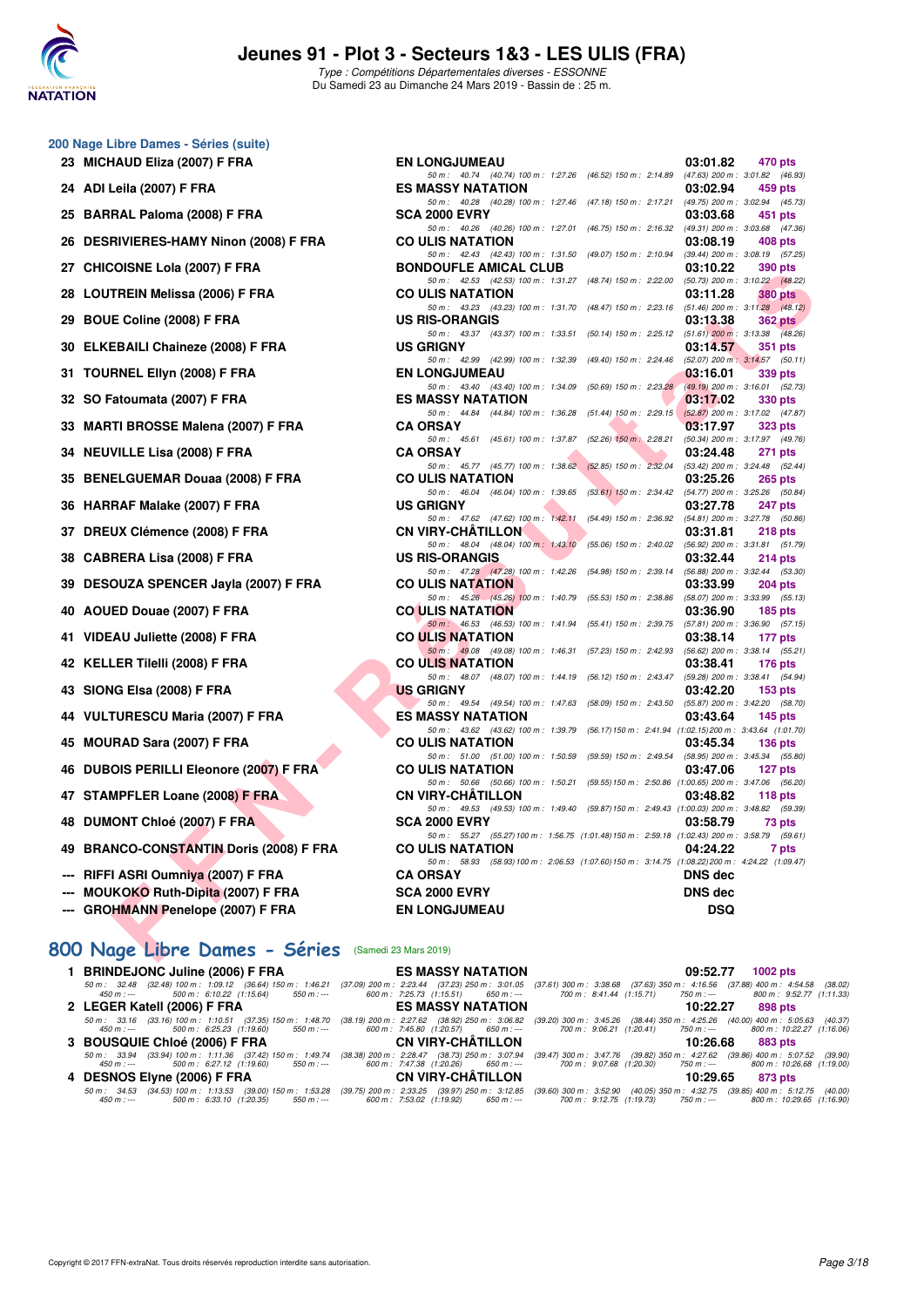

**800 Nage Libre Dames - Séries (suite)**

| 5 MJAHED Sirine (2007) F FRA                                                                                                                                                                                                                                                                                   | <b>ES MASSY NATATION</b>                                                                                                                                                                                                       |                            | 10:34.65                                                                       | 856 pts                                                     |         |
|----------------------------------------------------------------------------------------------------------------------------------------------------------------------------------------------------------------------------------------------------------------------------------------------------------------|--------------------------------------------------------------------------------------------------------------------------------------------------------------------------------------------------------------------------------|----------------------------|--------------------------------------------------------------------------------|-------------------------------------------------------------|---------|
| 50 m : 36.18 (36.18) 100 m : 1:16.23 (40.05) 150 m : 1:57.08 (40.85) 200 m : 2:37.24 (40.16) 250 m : 3:17.00 (39.76) 300 m : 3:56.69 (39.69) 350 m : 4:36.19 (39.50) 400 m : 5:16.19 (40.00<br>500 m: 6:36.24 (1:20.05)<br>$450 m : -$<br>$550 m: -$                                                           | 600 m: 7:56.55 (1:20.31)<br>650 m : ---                                                                                                                                                                                        | 700 m: 9:17.21 (1:20.66)   | $750 m: -$                                                                     | 800 m: 10:34.65 (1:17.44)                                   |         |
| 6 MOUNIER Manon (2006) F FRA                                                                                                                                                                                                                                                                                   | <b>ES MASSY NATATION</b>                                                                                                                                                                                                       |                            | 10:35.65                                                                       | 853 pts                                                     |         |
| 50 m : 34.12 (34.12) 100 m : 1:11.78 (37.66) 150 m : 1:51.31 (39.53) 200 m : 2:31.41 (40.10) 250 m : 3:11.81 (40.40) 300 m : 3:52.41 (40.60) 350 m : 4:32.65 (40.24) 400 m : 5:13.10 (40.45<br>500 m: 6:34.03 (1:20.93)<br>$450 m : -$<br>$550 m : -$                                                          | 600 m : 7:55.12 (1:21.09)<br>650 m : ---                                                                                                                                                                                       | 700 m: 9:15.86 (1:20.74)   | 750 m : ---                                                                    | 800 m: 10:35.65 (1:19.79)                                   |         |
| 7 BENSAADA Marwa (2006) F FRA                                                                                                                                                                                                                                                                                  | <b>CO ULIS NATATION</b>                                                                                                                                                                                                        |                            | 10:50.88                                                                       | 803 pts                                                     |         |
| 50 m : 37.08 (37.08) 100 m : 1:17.53 (40.45) 150 m : 1:58.76 (41.23) 200 m : 2:40.41 (41.65) 250 m : 3:21.00 (40.59) 300 m : 4:01.79 (40.79) 350 m : 4:43.30 (41.51) 400 m : 5:25.09 (41.79                                                                                                                    |                                                                                                                                                                                                                                |                            |                                                                                |                                                             |         |
| $450 m: -$<br>500 m: 6:46.47 (1:21.38)<br>$550 m: -$<br>8 MOUNIER Anouk (2007) F FRA                                                                                                                                                                                                                           | 600 m: 8:09.28 (1:22.81)<br>$650 m: -$<br><b>CA ORSAY</b>                                                                                                                                                                      | 700 m: 9:31.57 (1:22.29)   | $750 m: -$<br>10:54.59                                                         | 800 m: 10:50.88 (1:19.31)<br>791 pts                        |         |
| 50 m : 37.09 (37.09) 100 m : 1:17.96 (40.87) 150 m : 1:59.31 (41.35) 200 m : 2:40.53 (41.22) 250 m : 3:20.81 (40.28) 300 m : 4:01.57 (40.76) 350 m : 4:43.14 (41.57) 400 m : 5:24.57 (41.43                                                                                                                    |                                                                                                                                                                                                                                |                            |                                                                                |                                                             |         |
| 500 m: 6:47.64 (1:23.07)<br>$550 m: -$<br>$450 m : -$                                                                                                                                                                                                                                                          | 600 m: 8:10.42 (1:22.78)<br>$650 m: -$                                                                                                                                                                                         | 700 m: 9:33.59 (1:23.17)   | 750 m : ---                                                                    | 800 m: 10:54.59 (1:21.00)                                   |         |
| 9 ANGELE Loulia (2007) F FRA<br>50 m: 37.22 (37.22) 100 m: 1:17.73 (40.51) 150 m: 1:59.48 (41.75) 200 m: 2:42.01 (42.53) 250 m: 3:24.22 (42.21) 300 m: 4:06.22 (42.00) 350 m: 4:48.04 (41.82) 400 m: 5:29,59                                                                                                   | <b>ES MASSY NATATION</b>                                                                                                                                                                                                       |                            | 10:57.61                                                                       | <b>781 pts</b>                                              | (41.55) |
| 500 m: 6:53.52 (1:23.93)<br>550 m : ---<br>450 m : ---                                                                                                                                                                                                                                                         | 600 m: 8:16.60 (1:23.08)<br>650 m : ---                                                                                                                                                                                        | 700 m: 9:39.13 (1:22.53)   | $750 m$ : $-$                                                                  | 800 m: 10:57.61 (1:18.48)                                   |         |
| 10 HADJIDJ Lina (2006) F FRA<br>50 m : 36.22 (36.22) 100 m : 1:16.31 (40.09) 150 m : 1:57.06 (40.75) 200 m : 2:37.55 (40.49) 250 m : 3:18.62 (41.07) 300 m : 4:00.15 (41.53) 350 m : 4:41.82 (41.67) 400 m : 5:23.76 (41.94                                                                                    | <b>ES MASSY NATATION</b>                                                                                                                                                                                                       |                            | 10:59.25                                                                       | 776 pts                                                     |         |
| 500 m : 6:48.21 (1:24.45)<br>$450 m$ : ---<br>550 m : ---                                                                                                                                                                                                                                                      | 600 m: 8:12.67 (1:24.46)<br>650 m : ---                                                                                                                                                                                        | 700 m: 9:37.95 (1:25.28)   | 750 m : ---                                                                    | 800 m: 10:59.25 (1:21.30)                                   |         |
| 11 ARAGONES Roxane (2007) F FRA<br>50 m: 37.51 (37.51) 100 m: 1:18.78 (41.27) 150 m: 2:00.44 (41.66) 200 m: 2:43.13 (42.69) 250 m: 3:25.68 (42.55) 300 m: 4:07.59 (41.91) 350 m: 4:49.67 (42.08) 400 m: 5:31.93 (42.26)                                                                                        | <b>ES MASSY NATATION</b>                                                                                                                                                                                                       |                            | 11:12.64                                                                       | 734 pts                                                     |         |
| $450 m : -$<br>500 m: 6:55.84 (1:23.91)<br>550 m : ---                                                                                                                                                                                                                                                         | 600 m: 8:20.20 (1:24.36)<br>$650 m$ : ---                                                                                                                                                                                      | 700 m: 9:46.13 (1:25.93)   | $750 m : -$                                                                    | 800 m: 11:12.64 (1:26.51)                                   |         |
| 12 PASTRE Ornella (2006) F FRA<br>50 m: 35.94 (35.94) 100 m: 1:15.83 (39.89) 150 m: 1:57.28 (41.45) 200 m: 2:39.41 (42.13) 250 m: 3:22.14 (42.73) 300 m: 4:04.51 (42.37) 350 m; 4:46.95 (42.44) 400 m: 5:29.93 (42.98)                                                                                         | <b>CN VIRY-CHATILLON</b>                                                                                                                                                                                                       |                            | 11:15.44                                                                       | <b>726 pts</b>                                              |         |
| 500 m: 8:23.01 (2:53.08)<br>$450 m : -$<br>$550 m: -$                                                                                                                                                                                                                                                          | 600 m: 9:49.81 (1:26.80)<br>$650 m$ : ---                                                                                                                                                                                      | 700 m: 11:15.00 (1:25.19)  | $750 m: -$                                                                     | 800 m : 11:15.44                                            | (0.44)  |
| 13 PRIOLET Emma (2008) F FRA                                                                                                                                                                                                                                                                                   | <b>CN VIRY-CHATILLON</b>                                                                                                                                                                                                       |                            | 11:45.52                                                                       | 636 pts                                                     |         |
| 50 m: 41.40 (41.40) 100 m: 1:24.94 (43.54) 150 m: 2:09.96 (45.02) 200 m: 2:54.34 (44.38) 250 m: 3:38.85 (44.51) 300 m: 4:23.42 (44.57) 350 m: 5:08.81 (45.39) 400 m: 5:53.92 (45.11)<br>500 m: 7:21.63 (1:27.71)<br>$450 m : -$<br>$550 m : -$                                                                 | 600 m: 8:50.51 (1:28.88)<br>$650 m$ : ---                                                                                                                                                                                      | 700 m: 10:19.13 (1:28.62)  | $750 m: -$                                                                     | 800 m: 11:45.52 (1:26.39)                                   |         |
| 14 MOREIRA DA VEIGA Alexia (2006) F FRA                                                                                                                                                                                                                                                                        | <b>CN VIRY-CHATILLON</b>                                                                                                                                                                                                       |                            | 11:52.53                                                                       | 616 pts                                                     |         |
| 50 m : 36.56 (36.56) 100 m : 1:18.46 (41.90) 150 m : 2:01.08 (42.62) 200 m : 2:44.40 (43.32) 250 m : 3:29.12 (44.72) 300 m : 4:14.28 (45.16) 350 m : 4:59.81 (45.53) 400 m : 5:45.91 (46.10)<br>500 m: 7:17.78 (1:31.87)<br>$450 m : -$<br>550 m : ---                                                         | 600 m: 8:50.43 (1:32.65)<br>650 m : ---                                                                                                                                                                                        | 700 m: 10:23.16 (1:32.73)  | $750 m: -$                                                                     | 800 m: 11:52.53 (1:29.37)                                   |         |
| 15 DOUILLET Ionnah (2007) F FRA                                                                                                                                                                                                                                                                                | <b>ES MASSY NATATION</b>                                                                                                                                                                                                       |                            | 11:52.55                                                                       | 616 pts                                                     |         |
| 50 m : 38.79 (38.79) 100 m : 1:23.30 (44.51) 150 m : 2:08.02 (44.72) 200 m : 2:53.55 (45.53) 250 m : 3:38.68 (45.13) 300 m : 4:25.02 (46.34) 350 m : 5:10.12 (45.10) 400 m : 5:55.06 (44.94<br>500 m: 7:24.46 (1:29.40)<br>$550 m: -$<br>$450 m : -$                                                           | 600 m: 8:55.40 (1:30.94)<br>$650 m: -$                                                                                                                                                                                         | 700 m : 10:26.11 (1:30.71) | 750 m : ---                                                                    | 800 m: 11:52.55 (1:26.44)                                   |         |
| 16 MENARD Lia-Maé (2006) F FRA                                                                                                                                                                                                                                                                                 | <b>CA ORSAY</b>                                                                                                                                                                                                                |                            | 11:53.05                                                                       | 615 pts                                                     |         |
| 50 m : 37.82 (37.82) 100 m : 1:19.77 (41.95) 150 m : 2:03.16 (43.39) 200 m : 2:47.81 (44.65) 250 m : 3:32.90 (45.09) 300 m : 4:18.83 (45.93) 350 m : 5:05.14 (46.31) 400 m : 5:51.09 (45.95)<br>$450 m : -$<br>500 m: 7:23.45 (1:32.36)<br>$550 m: -$                                                          | 600 m: 8:56.49 (1:33.04)<br>$650 m: -$                                                                                                                                                                                         | 700 m: 10:26.29 (1:29.80)  | $750 m: -$                                                                     | 800 m: 11:53.05 (1:26.76)                                   |         |
| 17 CHAMPAGNE Valérie (2007) F FRA                                                                                                                                                                                                                                                                              | <b>CA ORSAY</b>                                                                                                                                                                                                                |                            | 11:55.52                                                                       | 608 pts                                                     |         |
| 50 m: 41.60 (41.60) 100 m: 1:26.03 (44.43) 150 m: 2:10.74 (44.71) 200 m: 2:55.39 (44.65) 250 m: 3:40.34 (44.95) 300 m: 4:24.47 (44.13) 350 m: 5:10.90 (46.43) 400 m: 5:56.84 (45.94<br>500 m: 7:25.75 (1:28.91)<br>$550 m: -$<br>$450 m : -$                                                                   | 600 m: 8:56.81 (1:31.06)<br>$650 m: -$                                                                                                                                                                                         | 700 m: 10:26.97 (1:30.16)  | 750 m : ---                                                                    | 800 m: 11:55.52 (1:28.55)                                   |         |
| 18 LLOYD Rose (2007) F FRA                                                                                                                                                                                                                                                                                     | <b>CA ORSAY</b>                                                                                                                                                                                                                |                            | 11:55.71                                                                       | 607 pts                                                     |         |
| 50 m: 39.51 (39.51) 100 m: 1:24.22 (44.71) 150 m: 2:08.21 (43.99) 200 m: 2:53.02 (44.81) 250 m: 3:38.10 (45.08) 300 m: 4:23.23 (45.13) 350 m: 5:09.00 (45.77) 400 m: 5:55.04 (46.04<br>500 m: 7:25.14 (1:30.10)<br>$450 m : -$<br>$550 m: -$                                                                   | 600 m: 8:56.15 (1:31.01)<br>650 m : ---                                                                                                                                                                                        | 700 m: 10:27.65 (1:31.50)  | 750 m : ---                                                                    | 800 m: 11:55.71 (1:28.06)                                   |         |
| 19 COQUARD POREZ Rose (2007) F FRA                                                                                                                                                                                                                                                                             | <b>CA ORSAY</b>                                                                                                                                                                                                                |                            | 12:12.61                                                                       | 561 pts                                                     |         |
| 50 m: 40.91 (40.91) 100 m: 1:26.00 (45.09) 150 m: 2:11.59 (45.59) 200 m: 2:57.01 (45.42) 250 m: 3:42.35 (45.34) 300 m: 4:29.98 (47.63) 350 m: 5:15.15 (45.17) 400 m: 6:02.65 (47.50)<br>$450 m : -$<br>500 m : 7:36.03 (1:33.38)<br>$550 m: -$                                                                 | 600 m : 9:09.98 (1:33.95)<br>650 m : ---                                                                                                                                                                                       | 700 m: 10:42.91 (1:32.93)  | 750 m : ---                                                                    | 800 m: 12:12.61 (1:29.70)                                   |         |
| 20 DI CARLO Léa (2007) F FRA                                                                                                                                                                                                                                                                                   | <b>CN VIRY-CHATILLON</b>                                                                                                                                                                                                       |                            | 12:13.50                                                                       | 558 pts                                                     |         |
| 50 m : 42.86 (42.86) 100 m : 1:29.12 (46.26) 150 m : 2:15.18 (46.06) 200 m : 3:01.94 (46.76) 250 m : 3:48.84<br>500 m: 7:41.18 (1:32.60)<br>$450 m : -$<br>$550 m : -$                                                                                                                                         | 600 m: 9:13.61 (1:32.43)<br>$650 m$ : ---                                                                                                                                                                                      | 700 m: 10:45.40 (1:31.79)  | (46.90) 300 m : 4:35.15 (46.31) 350 m : 5:22.03<br>$750 m: -$                  | (46.88) 400 m : 6:08.58 (46.55<br>800 m: 12:13.50 (1:28.10) |         |
| 21 BOUSSAIDI Ines (2007) F FRA                                                                                                                                                                                                                                                                                 | <b>CN VIRY-CHATILLON</b>                                                                                                                                                                                                       |                            | 12:19.59                                                                       | 542 pts                                                     |         |
| 50 m : 40.62 (40.62) 100 m : 1:26.81 (46.19) 150 m : 2:13.52 (46.71) 200 m : 2:59.36 (45.84) 250 m : 3:45.23                                                                                                                                                                                                   |                                                                                                                                                                                                                                |                            | (45.87) 300 m : 4:32.09 (46.86) 350 m : 5:20.18 (48.09) 400 m : 6:05.29 (45.11 |                                                             |         |
| 500 m: 7:41.77 (1:36.48)<br>$450 m : -$<br>$550 m : -5$<br>22 SATCHITHANANTHAM Ashley (2007) F FRA                                                                                                                                                                                                             | 600 m: 9:14.74 (1:32.97)<br>$650 m: -$<br><b>SCA 2000 EVRY</b>                                                                                                                                                                 | 700 m: 10:49.31 (1:34.57)  | 750 m : ---<br>12:23.31                                                        | 800 m: 12:19.59 (1:30.28)<br>532 pts                        |         |
| 50 m : 41.14 (41.14) 100 m : 1:26.71 (45.57) 150 m : 2:13.24 (46.53) 200 m : 2:59.65 (46.41) 250 m : 3:46.70 (47.05) 300 m : 4:34.67 (47.97) 350 m : 5:21.30 (46.63) 400 m : 6:10.07 (48.77<br>500 m: 7:45.05 (1:34.98)                                                                                        |                                                                                                                                                                                                                                | 700 m: 10:54.67 (1:33.10)  |                                                                                | 800 m: 12:23.31 (1:28.64)                                   |         |
| $450 m : -$<br>$550 m: -$<br>23 MICHAUD Eliza (2007) F FRA                                                                                                                                                                                                                                                     | 600 m: 9:21.57 (1:36.52)<br>650 m : ---<br><b>EN LONGJUMEAU</b>                                                                                                                                                                |                            | $750 m: -$<br>12:25.74                                                         | <b>526 pts</b>                                              |         |
| 50 m : 42.85 (42.85) 100 m : 1:29.21 (46.36) 150 m : 2:16.95 (47.74) 200 m : 3:04.15 (47.20) 250 m : 3:50.51 (46.36) 300 m : 4:38.55 (48.04) 350 m : 5:26.35 (47.80) 400 m : 6:15.05 (48.70)<br>500 m: 7:50.81 (1:35.76)                                                                                       |                                                                                                                                                                                                                                |                            |                                                                                | 800 m: 12:25.74 (1:27.90)                                   |         |
| $550 m : -$<br>$450 m : -$<br>24 GROHMANN Penelope (2007) F FRA                                                                                                                                                                                                                                                | 600 m: 9:25.72 (1:34.91)<br>650 m : ---<br><b>EN LONGJUMEAU</b>                                                                                                                                                                | 700 m: 10:57.84 (1:32.12)  | 750 m : ---<br>12:26.47                                                        | 524 pts                                                     |         |
| 50 m : 42.99 (42.99) 100 m : 1:31.12 (48.13) 150 m : 2:18.39 (47.27) 200 m : 3:04.54 (46.15) 250 m : 3:50.57 (46.03) 300 m : 42:37.42 (46.85) 350 m : 5:24.55 (47.13) 400 m : 6:12.11 (47.56<br>500 m : 7:47.72 (1:35.61) 550 m :--- 600 m : 9:23.78 (1:36.06) 650 m :--- 700 m : 10:57.42 (1:33.64) 750 m :-- |                                                                                                                                                                                                                                |                            |                                                                                |                                                             |         |
| 450 m : ---<br>25 ALIBERT Marie (2006) F FRA                                                                                                                                                                                                                                                                   | <b>EN LONGJUMEAU</b>                                                                                                                                                                                                           |                            | 12:27.22                                                                       | 800 m : 12:26.47 (1:29.05<br>522 pts                        |         |
| 50 m: 37.85 (37.85) 100 m: 1:22.11 (44.26) 150 m: 2:09.01 (46.90) 200 m: 2:55.78 (46.77) 250 m: 3:42.73 (46.95) 300 m: 4:30.43 (47.70) 350 m: 5:18.53 (48.10) 400 m: 6:06.75 (48.22                                                                                                                            |                                                                                                                                                                                                                                |                            |                                                                                |                                                             |         |
| 500 m: 7:42.68 (1:35.93)<br>$550 m: -$<br>$450 m: -$<br>26 DEBUINE--THOREL Lola (2007) F FRA                                                                                                                                                                                                                   | 600 m: 9:18.58 (1:35.90)<br>650 m : ---<br><b>SCA 2000 EVRY</b>                                                                                                                                                                | 700 m: 10:55.30 (1:36.72)  | 750 m : ---<br>12:27.28                                                        | 800 m: 12:27.22 (1:31.92)<br><b>522 pts</b>                 |         |
| 50 m : 40.71 (40.71) 100 m : 1:26.75 (46.04) 150 m : 2:13.81 (47.06) 200 m : 3:02.43 (48.62) 250 m : 3:51.18 (48.75) 300 m : 4:39.14 (47.96) 350 m : 5:27.64 (48.50) 400 m : 6:14.96 (47.32<br>500 m : 7:48.68 (1:33.72) 550 m :                                                                               |                                                                                                                                                                                                                                |                            |                                                                                |                                                             |         |
| 27 CHERHAL Priscilla (2007) F FRA                                                                                                                                                                                                                                                                              | <b>US RIS-ORANGIS</b>                                                                                                                                                                                                          |                            | 12:35.89                                                                       | 500 pts                                                     |         |
| 50 m: 41.86 (41.86) 100 m: 1:30.17 (48.31) 150 m: 2:18.66 (48.49) 200 m: 3:07.62 (48.96) 250 m: 3:56.52 (48.90) 300 m: 4:45.43 (48.91) 350 m: 5:33.28 (47.85) 400 m: 6:21.43 (48.15                                                                                                                            |                                                                                                                                                                                                                                |                            |                                                                                |                                                             |         |
| $450 m : -$<br>500 m: 7:57.96 (1:36.53)<br>$550 m: -$<br>28 DORIDANT-ROCHER Cassiopée (2007) F FRA                                                                                                                                                                                                             | 600 m : 9:33.85 (1:35.89)<br>$650 m$ : ---<br><b>CN VIRY-CHATILLON</b>                                                                                                                                                         | 700 m: 11:08.05 (1:34.20)  | 750 m : ---<br>12:39.62                                                        | 800 m: 12:35.89 (1:27.84)<br>490 pts                        |         |
| 50 m: 43.00 (43.00) 100 m: 1:30.65 (47.65) 150 m: 2:18.91                                                                                                                                                                                                                                                      |                                                                                                                                                                                                                                |                            |                                                                                |                                                             |         |
| 500 m: 7:54.43 (1:35.00)<br>$450 m : -$<br>550 m : ---                                                                                                                                                                                                                                                         | 48.26) 200 m : 3:07.05 (48.14) 250 m : 3:55.47 (48.42) 300 m : 4:43.71 (48.24) 350 m : 5:31.54 (47.83) 400 m : 6:19.43 (47.89) 600 m : 9:30.71 (1:36.28) 650 m : --- 700 m : 11:06.73 (1:36.02) 750 m :--- 800 m : 12:39.62 (1 |                            |                                                                                |                                                             |         |
| 29 ATTOUMANI--ALLEMAND Maélya (2008) F FRA<br>50 m: 44.31 (44.31) 100 m: 1:31.86 (47.55) 150 m: 2:20.14                                                                                                                                                                                                        | <b>SCA 2000 EVRY</b><br>(48.28) 200 m : 3:08.36 (48.22) 250 m : 3:57.43 (49.07) 300 m : 4:46.39 (48.96) 350 m : 5:35.53 (49.14) 400 m : 6:23.36 (47.83                                                                         |                            | 12:43.61                                                                       | 480 pts                                                     |         |
| 500 m: 7:59.03 (1:35.67)<br>$450 m : -$<br>$550 m: -$                                                                                                                                                                                                                                                          | 600 m: 9:36.28 (1:37.25)<br>650 m : ---                                                                                                                                                                                        | 700 m: 11:13.46 (1:37.18)  | 750 m : ---                                                                    | 800 m: 12:43.61 (1:30.15)                                   |         |
| 30 ATTIA Lina (2006) F FRA<br>50 m: 41.57 (41.57) 100 m: 1:27.73 (46.16) 150 m: 2:14.13 (46.40) 200 m: 3:00.54 (46.41) 250 m: 3:47.21 (46.67) 300 m: 4:35.00 (47.79) 350 m: 5:23.51 (48.51) 400 m: 6:11.63 (48.12)                                                                                             | <b>CO ULIS NATATION</b>                                                                                                                                                                                                        |                            | 12:45.16                                                                       | 476 pts                                                     |         |
| $450 m : -$<br>500 m: 7:49.73 (1:38.10)<br>$550 m: -$                                                                                                                                                                                                                                                          | 600 m: 9:29.60 (1:39.87)<br>$650 m$ : ---                                                                                                                                                                                      | 700 m: 11:08.23 (1:38.63)  | 750 m : ---                                                                    | 800 m: 12:45.16 (1:36.93)                                   |         |
| 31 ALIOUA Aldjia Anies (2007) F FRA<br>50 m : 42.76 (42.76) 100 m : 1:30.39 (47.63) 150 m : 2:18.64 (48.25) 200 m : 3:05.90 (47.26) 250 m : 3:54.91 (49.01) 300 m : 4:43.45 (48.54) 350 m : 5:31.92 (48.47) 400 m : 6:21.17 (49.25                                                                             | <b>EN LONGJUMEAU</b>                                                                                                                                                                                                           |                            | 12:48.41                                                                       | <b>468 pts</b>                                              |         |
| $450 m : -$<br>500 m : 7:59.70 (1:38.53)<br>550 m : ---                                                                                                                                                                                                                                                        | 600 m : 9:38.35 (1:38.65)<br>650 m : ---                                                                                                                                                                                       | 700 m : 11:18.21 (1:39.86) | 750 m : ---                                                                    | 800 m: 12:48.41 (1:30.20)                                   |         |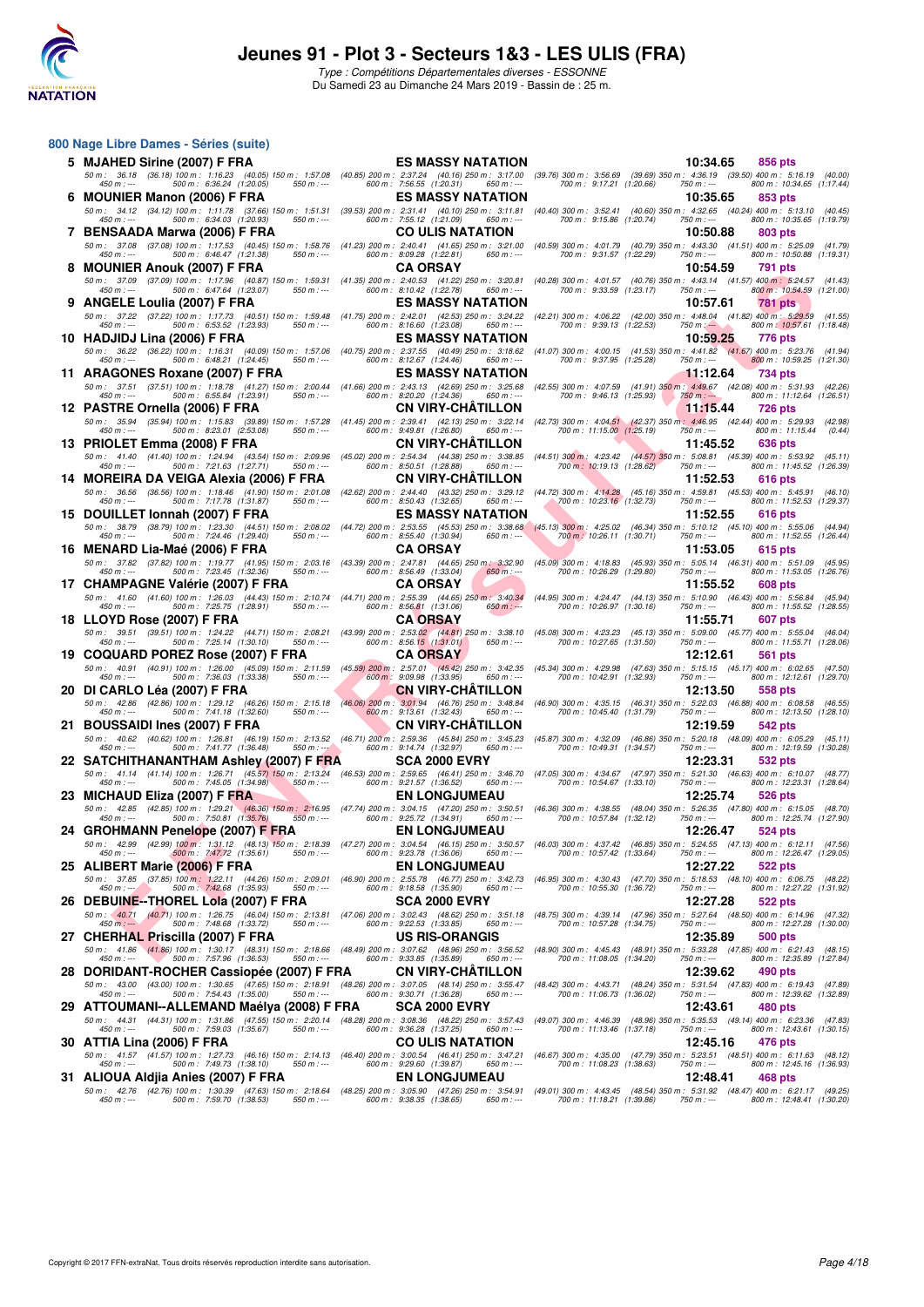

Type : Compétitions Départementales diverses - ESSONNE Du Samedi 23 au Dimanche 24 Mars 2019 - Bassin de : 25 m.

|     | 800 Nage Libre Dames - Séries (suite)                                                                                                                                                                                                                        |                                                                                               |                                                                                                                              |                                                                                                                                                                        |
|-----|--------------------------------------------------------------------------------------------------------------------------------------------------------------------------------------------------------------------------------------------------------------|-----------------------------------------------------------------------------------------------|------------------------------------------------------------------------------------------------------------------------------|------------------------------------------------------------------------------------------------------------------------------------------------------------------------|
|     | 32 BARRAL Paloma (2008) F FRA                                                                                                                                                                                                                                | <b>SCA 2000 EVRY</b>                                                                          |                                                                                                                              | 13:01.49<br>437 pts                                                                                                                                                    |
|     | 50 m : 41.93 (41.93) 100 m : 1:31.06 (49.13) 150 m : 2:21.14<br>$450 m : -$<br>500 m: 8:08.23 (1:39.36)<br>$550 m$ : ---                                                                                                                                     | (50.08) 200 m : 3:10.53 (49.39) 250 m : 3:59.53<br>600 m: 9:46.91 (1:38.68)<br>$650 m: -$     | $(49.00)$ 300 m : 4:49.79<br>700 m: 11:26.72 (1:39.81)                                                                       | (50.26) 350 m : 5:39.51 (49.72) 400 m : 6:28.87 (49.36)<br>800 m: 13:01.49 (1:34.77)<br>$750 m: -$                                                                     |
|     | 33 ADI Leila (2007) F FRA                                                                                                                                                                                                                                    | <b>ES MASSY NATATION</b>                                                                      |                                                                                                                              | 13:09.43<br>418 pts                                                                                                                                                    |
|     | 50 m: 42.78 (42.78) 100 m: 1:30.96 (48.18) 150 m: 2:19.28<br>500 m: 8:08.64 (1:40.64)<br>$450 m : -$<br>$550 m: -$                                                                                                                                           | (48.32) 200 m: 3:08.31 (49.03) 250 m: 3:57.71<br>600 m: 9:49.56 (1:40.92)<br>$650 m$ : ---    | 700 m: 11:30.03 (1:40.47)                                                                                                    | (49.40) 300 m: 4:47.68 (49.97) 350 m: 5:37.50 (49.82) 400 m: 6:28.00 (50.50)<br>800 m: 13:09.43 (1:39.40)<br>$750 m: -$                                                |
|     | 34 DUMAS Clémence (2008) F FRA                                                                                                                                                                                                                               | <b>CN VIRY-CHATILLON</b>                                                                      |                                                                                                                              | 13:14.91<br>405 pts                                                                                                                                                    |
|     | 50 m: 46.54 (46.54) 100 m: 1:37.61 (51.07)<br>150 m : ---                                                                                                                                                                                                    | 200 m: 3:28.14 (1:50.53) 250 m: 4:10.35                                                       | $(42.21)$ 300 m : 5:00.98                                                                                                    | (50.63) 350 m: 5:51.07 (50.09) 400 m: 6:41.50 (50.43)                                                                                                                  |
|     | $450 m : -$<br>500 m: 8:22.96 (1:41.46)<br>$550 m: -$<br>35 DECHES Elise (2007) F FRA                                                                                                                                                                        | 600 m : 10:03.16 (1:40.20)<br>650 m : ---<br>EN LONGJUMEAU                                    | 700 m: 11:43.76 (1:40.60)                                                                                                    | 800 m: 13:14.91 (1:31.15)<br>750 m : ---<br>13:32.70<br><b>365 pts</b>                                                                                                 |
|     | 50 m: 47.17 (47.17) 100 m: 1:37.82 (50.65) 150 m: 2:29.48                                                                                                                                                                                                    | (51.66) 200 m: 3:19.92 (50.44) 250 m: 4:11.48                                                 | (51.56) 300 m: 5:02.12 (50.64) 350 m: 5:54.48                                                                                | $(52.36)$ 400 m : 6:46.10 $(51.62)$                                                                                                                                    |
|     | $450 m : -$<br>500 m : 8:28.64 (1:42.54)<br>550 m : ---<br>36 DESCOUBES Camille (2008) F FRA                                                                                                                                                                 | 600 m: 10:12.48 (1:43.84)<br>650 m : ---<br><b>US RIS-ORANGIS</b>                             | 700 m: 11:54.70 (1:42.22)                                                                                                    | 800 m: 13:32.70 (1:38.00)<br>750 m : ---<br>13:35.26<br><b>360 pts</b>                                                                                                 |
|     | 50 m: 45.45 (45.45) 100 m: 1:37.02 (51.57) 150 m: 2:29.07                                                                                                                                                                                                    | (52.05) 200 m: 3:21.07 (52.00) 250 m: 4:13.75                                                 | (52.68) 300 m: 5:06.71 (52.96) 350 m: 5:59.82 (53.11) 400 m: 6:52.88                                                         | (53.06)                                                                                                                                                                |
|     | 500 m: 8:35.92 (1:43.04)<br>$450 m : -$<br>$550 m$ : ---                                                                                                                                                                                                     | 600 m: 10:19.09 (1:43.17)<br>650 m : ---                                                      | 700 m: 12:01.45 (1:42.36)                                                                                                    | $750 m$ : $-$<br>800 m: 13:35.26 (1:33.81)                                                                                                                             |
| 37. | <b>DESRIVIERES-HAMY Ninon (2008) F FRA</b><br>50 m: 46.44 (46.44) 100 m: 1:37.72 (51.28) 150 m: 2:29.26                                                                                                                                                      | <b>CO ULIS NATATION</b><br>(51.54) 200 m: 3:20.19 (50.93) 250 m: 4:12.26                      | (52.07) 300 m : 5:02.41 (50.15) 350 m : 5:52.97                                                                              | 13:40.16<br><b>349 pts</b><br>(51.72)<br>$(50.56)$ 400 m : 6:44.69                                                                                                     |
|     | $450 m : -$<br>500 m: 8:25.91 (1:41.22)<br>$550 m: -$                                                                                                                                                                                                        | 600 m: 10:09.72 (1:43.81)<br>$650 m$ : ---                                                    | 700 m: 11:55.37 (1:45.65)                                                                                                    | 800 m: 13:40.16 (1:44.79)<br>750 m : ---                                                                                                                               |
|     | 38 MOUMEN Lina (2007) F FRA<br>50 m: 42.82 (42.82) 100 m: 1:34.76 (51.94) 150 m: 2:30.34                                                                                                                                                                     | <b>SCA 2000 EVRY</b><br>(55.58) 200 m: 3:25.10 (54.76) 250 m: 4:17.99                         | (52.89) 300 m : 5:14.43 (56.44) 350 m : 6:07.84                                                                              | 14:05.64<br><b>297 pts</b><br>(53.41) 400 m : 7:02.24 (54.40)                                                                                                          |
|     | $450 m: -$<br>500 m : 8:51.74 (1:49.50)<br>$550 m: -$                                                                                                                                                                                                        | 600 m: 10:38.40 (1:46.66)<br>$650 m$ : ---                                                    | 700 m: 12:26.22 (1:47.82)                                                                                                    | $750 m : -$<br>800 m: 14:05.64 (1:39.42)                                                                                                                               |
|     | 39 NOBRE Nila (2007) F FRA                                                                                                                                                                                                                                   | SCA 2000 EVRY                                                                                 |                                                                                                                              | 14:07.35<br><b>294 pts</b>                                                                                                                                             |
|     | (45.68) 100 m : 1:35.70 (50.02) 150 m : 2:28.12<br>50 m : 45.68<br>500 m: 8:47.87 (1:49.24)<br>$450 m: -$<br>$550 m$ : ---                                                                                                                                   | (52.42) 200 m : 3:21.51 (53.39) 250 m : 4:16.67<br>600 m: 10:37.08 (1:49.21)<br>650 m : ---   | (55.16) 300 m: 5:11.07 (54.40) 350 m: 6:04.20<br>700 m: 12:24.45 (1:47.37)                                                   | $(53.13)$ 400 m : 6:58.63<br>(54.43)<br>$750 m : -$<br>800 m: 14:07.35 (1:42.90)                                                                                       |
|     | 40 TOURNEL Ellyn (2008) F FRA                                                                                                                                                                                                                                | <b>EN LONGJUMEAU</b>                                                                          |                                                                                                                              | 14:07.77<br><b>293 pts</b>                                                                                                                                             |
|     | 50 m: 46.96 (46.96) 100 m: 1:39.12 (52.16) 150 m: 2:31.28<br>500 m: 8:49.08 (1:49.35)<br>$550 m$ : ---<br>$450 m : -$                                                                                                                                        | 600 m: 10:37.96 (1:48.88)<br>650 m : ---                                                      | (52.16) 200 m : 3:24.26 (52.98) 250 m : 4:18.43 (54.17) 300 m : 5:12.46 (54.03) 350 m : 6:05.76<br>700 m: 12:24.60 (1:46.64) | (53.30) 400 m : 6:59.73 (53.97)<br>750 m : ---<br>800 m: 14:07.77 (1:43.17)                                                                                            |
|     | 41 LOUTREIN Melissa (2006) F FRA                                                                                                                                                                                                                             | <b>CO ULIS NATATION</b>                                                                       |                                                                                                                              | 14:17.41<br><b>274 pts</b>                                                                                                                                             |
|     | 50 m : 47.23 (47.23) 100 m : 1:39.98 (52.75) 150 m : 2:34.41<br>500 m: 8:53.68 (1:47.94)<br>$450 m : -$<br>$550 m$ : ---                                                                                                                                     | (54.43) 200 m: 3:29.38 (54.97) 250 m: 4:23.06<br>600 m: 10:41.41 (1:47.73)<br>650 m : ---     | 700 m: 12:29.44 (1:48.03)                                                                                                    | (53.68) 300 m: 5:16.43 (53.37) 350 m: 6:11.01 (54.58) 400 m: 7:05.74 (54.73)<br>800 m: 14:17.41 (1:47.97)<br>750 m : ---                                               |
|     | 42 NARAYANASAMY Vedha (2007) F FRA                                                                                                                                                                                                                           | <b>SCA 2000 EVRY</b>                                                                          |                                                                                                                              | 14:17.65<br><b>274 pts</b>                                                                                                                                             |
|     | 50 m: 46.64 (46.64) 100 m: 1:37.93 (51.29) 150 m: 2:31.10<br>500 m: 8:52.71 (1:49.54)<br>450 m : ---<br>550 m : ---                                                                                                                                          | 600 m: 10:43.15 (1:50.44)<br>650 m : ---                                                      | 700 m : 12:33.17 (1:50.02)                                                                                                   | (53.17) 200 m: 3:24.99 (53.89) 250 m: 4:19.50 (54.51) 300 m: 5:13.67 (54.17) 350 m: 6:09.18 (55.51) 400 m: 7:03.17 (53.99)<br>800 m: 14:17.65 (1:44.48)<br>750 m : --- |
|     | 43 BOUE Coline (2008) F FRA                                                                                                                                                                                                                                  | US RIS-ORANGIS                                                                                |                                                                                                                              | 14:27.49<br><b>256 pts</b>                                                                                                                                             |
|     | (48.03) 100 m: 1:43.65 (55.62) 150 m: 2:39.61<br>50 m : 48.03<br>500 m: 9:06.62 (1:50.23)<br>450 m : ---<br>550 m : ---                                                                                                                                      | (55.96) 200 m : 3:34.82 (55.21) 250 m : 4:30.45<br>600 m: 10:56.96 (1:50.34)<br>$650 m$ : --- | $(55.63)$ 300 m : 5:25.61<br>$(55.16)$ 350 m : 6:21.04<br>700 m: 12:45.69 (1:48.73)                                          | $(55.43)$ 400 m : 7:16.39<br>(55.35)<br>800 m: 14:27.49 (1:41.80)<br>$750 m: -$                                                                                        |
|     | 44 MOURAD Sara (2007) F FRA                                                                                                                                                                                                                                  | CO ULIS NATATION                                                                              |                                                                                                                              | 16:15.24<br>97 pts                                                                                                                                                     |
|     | 50 m: 53.82 (53.82) 100 m: 1:56.70 (1:02.88) 150 m: 2:57.11 (1:00.41) 200 m: 3:59.54 (1:02.43) 250 m: 5:02.76 (1:03.22) 300 m: 6:04.13 (1:01.37) 350 m: 7:06.66 (1:02.53) 400 m: 8:08.95 (1:02.29)<br>$450 m : -$<br>500 m: 10:12.76 (2:03.81)<br>$550 m: -$ | 600 m: 12:15.11 (2:02.35)<br>$650 m$ : ---                                                    | 700 m: 14:14.82 (1:59.71)                                                                                                    | 750 m : ---<br>800 m: 16:15.24 (2:00.42)                                                                                                                               |
|     | <b>MOUKOKO Ruth-Dipita (2007) F FRA</b>                                                                                                                                                                                                                      | <b>SCA 2000 EVRY</b>                                                                          |                                                                                                                              | <b>DNS</b> dec                                                                                                                                                         |
|     |                                                                                                                                                                                                                                                              |                                                                                               |                                                                                                                              |                                                                                                                                                                        |
|     | 200 Dos Dames - Séries<br>(Samedi 23 Mars 2019)                                                                                                                                                                                                              |                                                                                               |                                                                                                                              |                                                                                                                                                                        |
|     |                                                                                                                                                                                                                                                              |                                                                                               |                                                                                                                              |                                                                                                                                                                        |
|     | 1 MJAHED Sirine (2007) F FRA                                                                                                                                                                                                                                 | ES MASSY NATATION                                                                             | 50 m: 36.43 (36.43) 100 m: 1:17.08 (40.65) 150 m: 1:58.97                                                                    | 02:40.10<br>890 pts<br>$(41.89)$ 200 m : 2:40.10 $(41.13)$                                                                                                             |
|     | 2 MARINO Carla (2007) F FRA                                                                                                                                                                                                                                  | <b>SCA 2000 EVRY</b>                                                                          |                                                                                                                              | 02:56.68<br>701 pts                                                                                                                                                    |
|     |                                                                                                                                                                                                                                                              |                                                                                               | 50 m: 41.98 (41.98) 100 m: 1:27.41 (45.43) 150 m: 2:13.31                                                                    | (45.90) 200 m : 2:56.68 (43.37)                                                                                                                                        |
|     | 3 GIBIER Emilie (2006) F FRA                                                                                                                                                                                                                                 | <b>BONDOUFLE AMICAL CLUB</b><br>50 m: 41.31 (41.31) 100 m: 1:25.62                            | (44.31) 150 m : 2:11.50                                                                                                      | 02:56.75<br>701 pts<br>(45.88) 200 m : 2:56.75 (45.25)                                                                                                                 |
|     | 4 ARAGONES Roxane (2007) F FRA                                                                                                                                                                                                                               | <b>ES MASSY NATATION</b>                                                                      |                                                                                                                              | 03:00.34<br>663 pts                                                                                                                                                    |
|     |                                                                                                                                                                                                                                                              |                                                                                               | 50 m: 43.13 (43.13) 100 m: 1:28.43 (45.30) 150 m: 2:14.12                                                                    | (45.69) 200 m : 3:00.34 (46.22)                                                                                                                                        |
|     | 5 SATCHITHANANTHAM Ashley (2007) F FRA                                                                                                                                                                                                                       | <b>SCA 2000 EVRY</b>                                                                          | 50 m: 43.42 (43.42) 100 m: 1:30.05 (46.63) 150 m: 2:17.33                                                                    | 03:04.17<br>624 pts<br>(47.28) 200 m : 3:04.17 (46.84)                                                                                                                 |
|     | 6 BARLIER Oceane (2006) F FRA                                                                                                                                                                                                                                | <b>BONDOUFLE AMICAL CLUB</b>                                                                  |                                                                                                                              | 03:09.77<br>569 pts                                                                                                                                                    |
|     |                                                                                                                                                                                                                                                              | 50 m: 46.12 (46.12) 100 m: 1:32.95                                                            | (46.83) 150 m : 2:21.49                                                                                                      | (48.54) 200 m : 3:09.77 (48.28)                                                                                                                                        |
|     | 7 ATTIA Lina (2006) F FRA                                                                                                                                                                                                                                    | <b>CO ULIS NATATION</b>                                                                       |                                                                                                                              | 03:11.20<br>555 pts                                                                                                                                                    |
|     | 8 CHICOISNE Lola (2007) F FRA                                                                                                                                                                                                                                | <b>BONDOUFLE AMICAL CLUB</b>                                                                  | 50 m: 43.86 (43.86) 100 m: 1:31.19 (47.33) 150 m: 2:21.40                                                                    | $(50.21)$ 200 m : 3:11.20 $(49.80)$<br>03:16.15<br>509 pts                                                                                                             |
|     |                                                                                                                                                                                                                                                              | 50 m : 47.14 (47.14) 100 m : 1:37.61                                                          | $(50.47)$ 150 m : 2:29.23                                                                                                    | (51.62) 200 m : 3:16.15 (46.92)                                                                                                                                        |
|     | 9 SO Fatoumata (2007) F FRA                                                                                                                                                                                                                                  | <b>ES MASSY NATATION</b>                                                                      |                                                                                                                              | 03:18.93<br>484 pts                                                                                                                                                    |
|     | 10 NOUREDDINE Attika (2008) F FRA                                                                                                                                                                                                                            | 50 m: 46.37 (46.37) 100 m: 1:35.85<br><b>ES MASSY NATATION</b>                                | $(49.48)$ 150 m : 2:28.93                                                                                                    | $(53.08)$ 200 m : 3:18.93 $(50.00)$                                                                                                                                    |
|     |                                                                                                                                                                                                                                                              | 50 m: 46.54 (46.54) 100 m: 1:37.09                                                            | (50.55) 150 m : 2:29.80                                                                                                      | 03:19.31<br>481 pts<br>(52.71) 200 m: 3:19.31 (49.51)                                                                                                                  |
|     | 11 ATTARY Yusra (2008) F FRA                                                                                                                                                                                                                                 | <b>US GRIGNY</b>                                                                              |                                                                                                                              | 03:21.23<br>464 pts                                                                                                                                                    |
|     |                                                                                                                                                                                                                                                              |                                                                                               | 50 m: 48.15 (48.15) 100 m: 1:39.14 (50.99) 150 m: 2:31.15 (52.01) 200 m: 3:21.23 (50.08)                                     |                                                                                                                                                                        |

#### **200 Dos Dames - Séries** (San

|  | <b>MJAHED Sirine (2007) F FRA</b> |  |  |  |
|--|-----------------------------------|--|--|--|
|--|-----------------------------------|--|--|--|

- **2 MARINO Carla (2007) F FRA**
- **3 GIBIER Emilie (2006) F FRA**
- 4 ARAGONES Roxane (2007) F FRA
- **5 SATCHITHANANTHAM Ashley (2007) F FRA**
- **6 BARLIER Oceane (2006) F FRA**
- **7 ATTIA Lina (2006) F FRA**
- **8 CHICOISNE Lola (2007) F FRA**
- **9 SO Fatoumata (2007) F FRA**
- **10 NOUREDDINE Attika (2008) F FRA**
- **11 ATTARY Yusra (2008) F FRA**
- **12 BARRAL Paloma (2008) F FRA**
- **13 ZIAD Mona (2007) F FRA**
- 14 ELKEBAILI Chaineze (2008) F FRA
- 15 MATTON Alexandra (2008) F FRA
- **16 AOUED Douae (2007) F FRA**
- 

| 1 MJAHED Sirine (2007) F FRA           | <b>ES MASSY NATATION</b>                                                                   | 02:40.10 | 890 pts        |
|----------------------------------------|--------------------------------------------------------------------------------------------|----------|----------------|
|                                        | 50 m: 36.43 (36.43) 100 m: 1:17.08 (40.65) 150 m: 1:58.97 (41.89) 200 m: 2:40.10 (41.13)   |          |                |
| 2 MARINO Carla (2007) F FRA            | <b>SCA 2000 EVRY</b>                                                                       | 02:56.68 | 701 pts        |
|                                        | 50 m: 41.98 (41.98) 100 m: 1:27.41 (45.43) 150 m: 2:13.31 (45.90) 200 m: 2:56.68 (43.37)   |          |                |
| 3 GIBIER Emilie (2006) F FRA           | <b>BONDOUFLE AMICAL CLUB</b>                                                               | 02:56.75 | 701 pts        |
|                                        | 50 m: 41.31 (41.31) 100 m: 1:25.62 (44.31) 150 m: 2:11.50 (45.88) 200 m: 2:56.75 (45.25)   |          |                |
| 4 ARAGONES Roxane (2007) F FRA         | <b>ES MASSY NATATION</b>                                                                   | 03:00.34 | 663 pts        |
|                                        | 50 m: 43.13 (43.13) 100 m: 1:28.43 (45.30) 150 m: 2:14.12 (45.69) 200 m: 3:00.34 (46.22)   |          |                |
| 5 SATCHITHANANTHAM Ashley (2007) F FRA | <b>SCA 2000 EVRY</b>                                                                       | 03:04.17 | 624 pts        |
|                                        | 50 m: 43.42 (43.42) 100 m: 1:30.05 (46.63) 150 m: 2:17.33 (47.28) 200 m: 3:04.17 (46.84)   |          |                |
| 6 BARLIER Oceane (2006) F FRA          | <b>BONDOUFLE AMICAL CLUB</b>                                                               | 03:09.77 | 569 pts        |
|                                        | 50 m: 46.12 (46.12) 100 m: 1:32.95 (46.83) 150 m: 2:21.49 (48.54) 200 m: 3:09.77 (48.28)   |          |                |
| 7 ATTIA Lina (2006) F FRA              | <b>CO ULIS NATATION</b>                                                                    | 03:11.20 | 555 pts        |
|                                        | 50 m: 43.86 (43.86) 100 m: 1:31.19 (47.33) 150 m: 2:21.40 (50.21) 200 m: 3:11.20 (49.80)   |          |                |
| 8 CHICOISNE Lola (2007) F FRA          | <b>BONDOUFLE AMICAL CLUB</b>                                                               | 03:16.15 | 509 pts        |
|                                        | 50 m: 47.14 (47.14) 100 m: 1:37.61 (50.47) 150 m: 2:29.23 (51.62) 200 m: 3:16.15 (46.92)   |          |                |
| 9 SO Fatoumata (2007) F FRA            | <b>ES MASSY NATATION</b>                                                                   | 03:18.93 | 484 pts        |
|                                        | 50 m: 46.37 (46.37) 100 m: 1:35.85 (49.48) 150 m: 2:28.93 (53.08) 200 m: 3:18.93 (50.00)   |          |                |
| 10 NOUREDDINE Attika (2008) F FRA      | <b>ES MASSY NATATION</b>                                                                   | 03:19.31 | 481 pts        |
|                                        | 50 m: 46.54 (46.54) 100 m: 1:37.09 (50.55) 150 m: 2:29.80 (52.71) 200 m: 3:19.31 (49.51)   |          |                |
| 11 ATTARY Yusra (2008) F FRA           | <b>US GRIGNY</b>                                                                           | 03:21.23 | 464 pts        |
|                                        | 50 m: 48.15 (48.15) 100 m: 1:39.14 (50.99) 150 m: 2:31.15 (52.01) 200 m: 3:21.23 (50.08)   |          |                |
| 12 BARRAL Paloma (2008) F FRA          | <b>SCA 2000 EVRY</b>                                                                       | 03:22.81 | 450 pts        |
|                                        | 50 m: 47.81 (47.81) 100 m: 1:40.19 (52.38) 150 m: 2:32.13 (51.94) 200 m: 3:22.81 (50.68)   |          |                |
| 13 ZIAD Mona (2007) F FRA              | <b>US RIS-ORANGIS</b>                                                                      | 03:25.09 | 431 pts        |
|                                        | 50 m: 46.45 (46.45) 100 m: 1:38.66 (52.21) 150 m: 2:32.80 (54.14) 200 m: 3:25.09 (52.29)   |          |                |
| 14 ELKEBAILI Chaineze (2008) F FRA     | <b>US GRIGNY</b>                                                                           | 03:41.23 | <b>306 pts</b> |
|                                        | 50 m: 32.22 (32.22) 100 m: 1:47.56 (1:15.34) 150 m: 2:45.87 (58.31) 200 m: 3:41.23 (55.36) |          |                |
| 15 MATTON Alexandra (2008) F FRA       | <b>EN LONGJUMEAU</b>                                                                       | 03:41.92 | <b>301 pts</b> |
|                                        | 50 m: 52.22 (52.22) 100 m: 1:48.36 (56.14) 150 m: 2:47.40 (59.04) 200 m: 3:41.92 (54.52)   |          |                |
| 16 AOUED Douae (2007) F FRA            | <b>CO ULIS NATATION</b>                                                                    | 03:44.25 | 285 pts        |
|                                        | 50 m: 51.00 (51.00) 100 m: 1:47.47 (56.47) 150 m: 2:47.44 (59.97) 200 m: 3:44.25 (56.81)   |          |                |
| 17 SIONG Elsa (2008) F FRA             | <b>US GRIGNY</b>                                                                           | 03:50.00 | <b>247 pts</b> |
|                                        | 50 m: 53.82 (53.82) 100 m: 1:53.51 (59.69) 150 m: 2:53.38 (59.87) 200 m: 3:50.00 (56.62)   |          |                |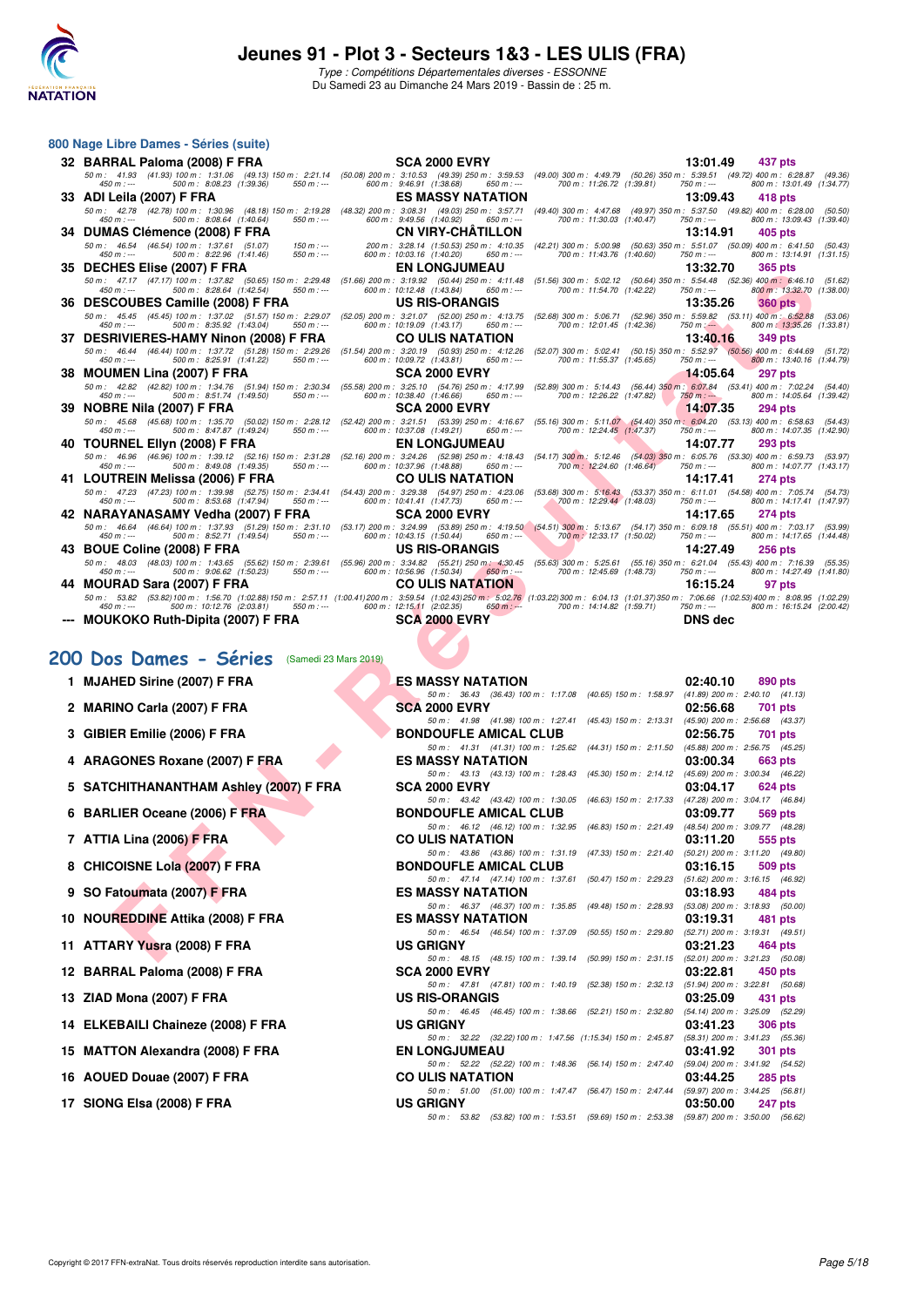

Type : Compétitions Départementales diverses - ESSONNE Du Samedi 23 au Dimanche 24 Mars 2019 - Bassin de : 25 m.

| 200 Dos Dames - Séries (suite)          |                                                                                                 |            |           |
|-----------------------------------------|-------------------------------------------------------------------------------------------------|------------|-----------|
| 18 LOUTREIN Melissa (2006) F FRA        | <b>CO ULIS NATATION</b>                                                                         | 03:50.39   | $245$ pts |
|                                         | 50 m : 55.07 (55.07) 100 m : 1:55.53 (1:00.46) 150 m : 2:57.00 (1:01.47) 200 m : 3:50.39 (53.39 |            |           |
| 19 HARRAF Malake (2007) F FRA           | <b>US GRIGNY</b>                                                                                | 04:04.49   | 164 pts   |
|                                         | 50 m: 58.68 (58.68) 100 m: 2:00.39 (1:01.71) 150 m: 3:03.61 (1:03.22) 200 m: 4:04.49 (1:00.88   |            |           |
| 20 DUBOIS PERILLI Eleonore (2007) F FRA | <b>CO ULIS NATATION</b>                                                                         | 04:12.51   | $125$ pts |
|                                         | 50 m: 58.54 (58.54) 100 m: 2:03.18 (1:04.64) 150 m: 3:14.24 (1:11.06) 200 m: 4:12.51 (58.27     |            |           |
| --- DUMONT Chloé (2007) F FRA           | <b>SCA 2000 EVRY</b>                                                                            | <b>DSQ</b> |           |

## **[200 Brasse Dames - Séries](http://www.ffnatation.fr/webffn/resultats.php?idact=nat&go=epr&idcpt=59529&idepr=23)** (Dimanche 24 Mars 2019)

|    | 200 Brasse Dames - Séries (Dimanche 24 Mars 2019) |                                                                                                                            |          |                                                |
|----|---------------------------------------------------|----------------------------------------------------------------------------------------------------------------------------|----------|------------------------------------------------|
|    | 1 LEGER Katell (2006) F FRA                       | <b>ES MASSY NATATION</b>                                                                                                   | 02:58.16 | 929 pts                                        |
|    | 2 MOUNIER Manon (2006) F FRA                      | 50 m: 40.28 (40.28) 100 m: 1:25.40 (45.12) 150 m: 2:12.14 (46.74) 200 m: 2:58.16 (46.02)<br><b>ES MASSY NATATION</b>       | 03:02.80 | 880 pts                                        |
|    | 3 MJAHED Sirine (2007) F FRA                      | 50 m: 40.77 (40.77) 100 m: 1:26.77 (46.00) 150 m: 2:15.26 (48.49) 200 m: 3:02.80 (47.54)<br><b>ES MASSY NATATION</b>       | 03:03.15 | 876 pts                                        |
|    | 4 PASTRE Ornella (2006) F FRA                     | 50 m: 41.08 (41.08) 100 m: 1:27.81 (46.73) 150 m: 2:16.06<br><b>CN VIRY-CHATILLON</b>                                      | 03:08.16 | $(48.25)$ 200 m : 3:03.15 $(47.09)$<br>825 pts |
|    | 5 DESNOS Elyne (2006) F FRA                       | 50 m: 42.59 (42.59) 100 m: 1:30.21 (47.62) 150 m: 2:18.84<br><b>CN VIRY-CHATILLON</b>                                      | 03:08.36 | (48.63) 200 m : 3:08.16 (49.32)<br>823 pts     |
|    | <b>ANGELE Loulia (2007) F FRA</b>                 | 50 m: 44.46 (44.46) 100 m: 1:33.29 (48.83) 150 m: 2:22.31<br><b>ES MASSY NATATION</b>                                      | 03:12.41 | $(49.02)$ 200 m : 3:08.36 $(46.05)$<br>783 pts |
|    | 7 HADJIDJ Lina (2006) F FRA                       | 50 m: 44.18 (44.18) 100 m: 1:33.63 (49.45) 150 m: 2:23.54<br><b>ES MASSY NATATION</b>                                      | 03:14.09 | (49.91) 200 m : 3:12.41 (48.87)<br>766 pts     |
|    | 8 DI CARLO Léa (2007) F FRA                       | 50 m: 44.42 (44.42) 100 m: 1:34.03 (49.61) 150 m: 2:24.80 (50.77) 200 m: 3:14.09 (49.29)<br><b>CN VIRY-CHATILLON</b>       | 03:17.39 |                                                |
|    |                                                   | 50 m: 45.82 (45.82) 100 m: 1:36.20 (50.38) 150 m: 2:27.47 (51.27) 200 m: 3:17.39 (49.92)                                   |          | 735 pts                                        |
|    | 9 CHAMPAGNE Valérie (2007) F FRA                  | <b>CA ORSAY</b><br>50 m : 45.68 (45.68) 100 m : 1:35.15 (49.47) 150 m : 2:26.07                                            | 03:17.61 | 733 pts<br>(50.92) 200 m : 3:17.61 (51.54)     |
|    | 10 MARINO Carla (2007) F FRA                      | SCA 2000 EVRY<br>50 m : 44.82 (44.82) 100 m : 1:34.98 (50.16) 150 m : 2:26.88                                              | 03:17.98 | 729 pts<br>$(51.90)$ 200 m : 3:17.98 $(51.10)$ |
|    | 11 BOUSSAIDI Ines (2007) F FRA                    | <b>CN VIRY-CHATILLON</b>                                                                                                   | 03:18.40 | 725 pts                                        |
|    | 12 PRIOLET Emma (2008) F FRA                      | 50 m: 45.53 (45.53) 100 m: 1:35.85 (50.32) 150 m: 2:28.03 (52.18) 200 m: 3:18.40 (50.37)<br><b>CN VIRY-CHATILLON</b>       | 03:22.81 | 684 pts                                        |
|    | 13 GIBIER Emilie (2006) F FRA                     | 50 m: 47.30 (47.30) 100 m: 1:39.03 (51.73) 150 m: 2:31.94 (52.91) 200 m: 3:22.81 (50.87)<br><b>BONDOUFLE AMICAL CLUB</b>   | 03:29.92 | 620 pts                                        |
|    | 14 MOUKOKO Ruth-Dipita (2007) F FRA               | 50 m: 47.72 (47.72) 100 m: 1:41.29 (53.57) 150 m: 2:36.06 (54.77) 200 m: 3:29.92 (53.86)<br><b>SCA 2000 EVRY</b>           | 03:33.06 | 593 pts                                        |
|    | 15 OBLED Zoé (2007) F FRA                         | 50 m: 45.87 (45.87) 100 m: 1:39.38 (53.51) 150 m: 2:35.11<br><b>CA ORSAY</b>                                               | 03:35.41 | (55.73) 200 m : 3:33.06 (57.95)                |
|    |                                                   | 50 m: 49.88 (49.88) 100 m: 1:44.22 (54.34) 150 m: 2:39.58                                                                  |          | 573 pts<br>$(55.36)$ 200 m : 3:35.41 $(55.83)$ |
|    | 16 DEBUINE--THOREL Lola (2007) F FRA              | <b>SCA 2000 EVRY</b><br>50 m: 49.71 (49.71) 100 m: 1:44.93 (55.22) 150 m: 2:40.44                                          | 03:36.92 | 561 pts<br>(55.51) 200 m: 3:36.92 (56.48)      |
|    | 17 ATTARY Yusra (2008) F FRA                      | <b>US GRIGNY</b><br>50 m: 54.70 (54.70) 100 m: 1:51.65 (56.95) 150 m: 2:48.16 (56.51) 200 m: 3:45.33 (57.17)               | 03:45.33 | 493 pts                                        |
|    | 18 ATTOUMANI--ALLEMAND Maélya (2008) F FRA        | <b>SCA 2000 EVRY</b><br>50 m: 51.46 (51.46) 100 m: 1:51.67 (1:00.21) 150 m: 2:52.84 (1:01.17) 200 m: 3:50.98 (58.14)       | 03:50.98 | 450 pts                                        |
|    | 19 DECHES Elise (2007) F FRA                      | <b>EN LONGJUMEAU</b>                                                                                                       | 03:55.95 | 414 pts                                        |
|    | 20 VULTURESCU Maria (2007) F FRA                  | 50 m: 54.07 (54.07) 100 m: 1:54.46 (1:00.39) 150 m: 2:56.62 (1:02.16) 200 m: 3:55.95 (59.33)<br><b>ES MASSY NATATION</b>   | 03:56.05 | 413 pts                                        |
|    | 21 MOUMEN Lina (2007) F FRA                       | 50 m: 51.37 (51.37) 100 m: 1.51.90 (1.00.53) 150 m: 2.53.88 (1.01.98) 200 m: 3.56.05 (1.02.17)<br><b>SCA 2000 EVRY</b>     | 03:56.52 | 410 pts                                        |
|    | 22 NARAYANASAMY Vedha (2007) F FRA                | 50 m: 52.72 (52.72) 100 m: 1:53.60 (1:00.88) 150 m: 2:55.34 (1:01.74) 200 m: 3:56.52 (1:01.18)<br>SCA 2000 EVRY            | 03:57.98 | 400 pts                                        |
|    | 23 ELKEBAILI Chaineze (2008) F FRA                | 50 m: 54.36 (54.36) 100 m: 1:55.45 (1:01.09) 150 m: 2:56.80 (1:01.35) 200 m: 3:57.98 (1:01.18)<br><b>US GRIGNY</b>         | 03:59.83 | 387 pts                                        |
|    |                                                   | 50 m: 56.65 (56.65) 100 m: 1:57.15 (1:00.50) 150 m: 2:58.64 (1:01.49) 200 m: 3:59.83 (1:01.19)                             |          |                                                |
|    | 24 AOUED Douae (2007) F FRA                       | <b>CO ULIS NATATION</b><br>50 m: 54.13 (54.13) 100 m: 1:57.06 (1:02.93) 150 m: 3:01.22 (1:04.16) 200 m: 4:03.95 (1:02.73)  | 04:03.95 | 359 pts                                        |
|    | 25 SIONG Elsa (2008) F FRA                        | <b>US GRIGNY</b><br>50 m: 58.28 (58.28) 100 m: 2:01.23 (1:02.95) 150 m: 3:04.88 (1:03.65) 200 m: 4:08.24 (1:03.36)         | 04:08.24 | 331 pts                                        |
|    | 26 DESMET-FROT Emma (2008) F FRA                  | <b>US RIS-ORANGIS</b><br>50 m: 55.83 (55.83) 100 m: 1:59.78 (1:03.95) 150 m: 2:03.80 (4.02) 200 m: 4:09.60 (2:05.80)       | 04:09.60 | 322 pts                                        |
|    | 27 VIDEAU Juliette (2008) F FRA                   | <b>CO ULIS NATATION</b>                                                                                                    | 04:10.94 | 314 pts                                        |
|    | 28 HARRAF Malake (2007) F FRA                     | 50 m: 57.34 (57.34) 100 m: 2:00.56 (1:03.22) 150 m: 3:05.69 (1:05.13) 200 m: 4:10.94 (1:05.25)<br><b>US GRIGNY</b>         | 04:13.89 | 296 pts                                        |
| 29 | DESRIVIERES-HAMY Ninon (2008) F FRA               | 50 m: 59.13 (59.13) 100 m: 2:04.21 (1:05.08) 150 m: 3:09.61 (1:05.40) 200 m: 4:13.89 (1:04.28)<br><b>CO ULIS NATATION</b>  | 04:14.72 | 291 pts                                        |
|    | 30 GEIMEL Nour (2008) F FRA                       | 50 m: 57.34 (57.34) 100 m: 2:02.66 (1:05.32) 150 m: 3:08.86 (1:06.20) 200 m: 4:14.72 (1:05.86)<br><b>ES MASSY NATATION</b> | 04:17.61 | 274 pts                                        |
|    | 31 MATTON Alexandra (2008) F FRA                  | 50 m: 54.96 (54.96) 100 m: 2:02.47 (1:07.51) 150 m: 3:11.84 (1:09.37) 200 m: 4:17.61 (1:05.77)<br><b>EN LONGJUMEAU</b>     | 04:21.72 |                                                |
|    |                                                   | 50 m: 1:01.98 (1:01.98) 100 m: 2:07.05 (1:05.07) 150 m: 3:14.10 (1:07.05) 200 m: 4:21.72 (1:07.62)                         |          | 251 pts                                        |
|    |                                                   |                                                                                                                            |          |                                                |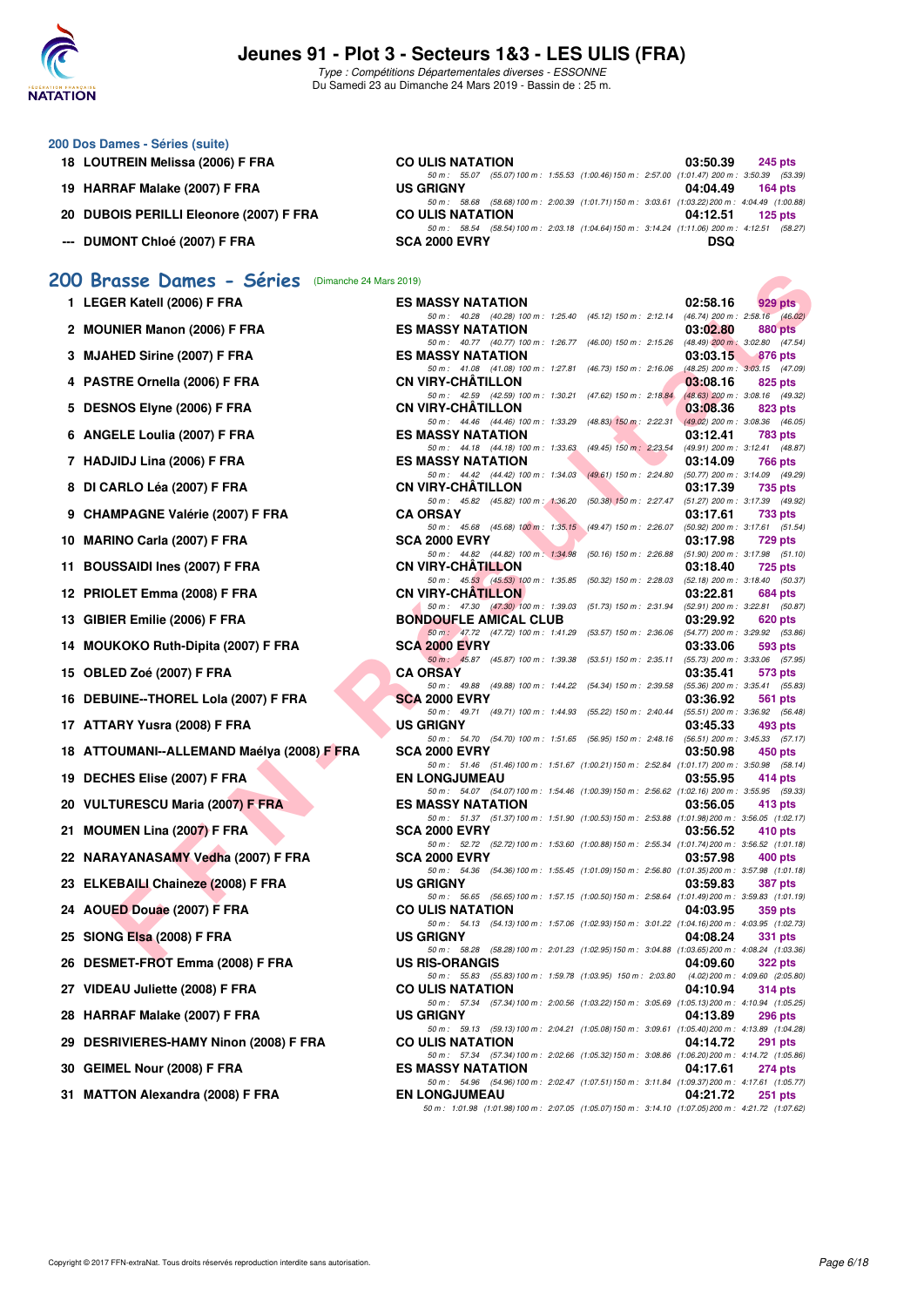

Type : Compétitions Départementales diverses - ESSONNE Du Samedi 23 au Dimanche 24 Mars 2019 - Bassin de : 25 m.

| 200 Brasse Dames - Séries (suite) |                                                                                                   |            |                |
|-----------------------------------|---------------------------------------------------------------------------------------------------|------------|----------------|
| 32 BOUHAOUSS Shaimaa (2008) F FRA | <b>ES MASSY NATATION</b>                                                                          | 04:25.74   | <b>229 pts</b> |
|                                   | 50 m: 58.14 (58.14) 100 m: 2:05.04 (1:06.90) 150 m: 3:15.49 (1:10.45) 200 m: 4:25.74 (1:10.25     |            |                |
| 33 DUMONT Chloé (2007) F FRA      | <b>SCA 2000 EVRY</b>                                                                              | 04:28.91   | $212$ pts      |
|                                   | 50 m: 1:02.17 (1:02.17) 100 m: 2:12.00 (1:09.83) 150 m: 3:22.00 (1:10.00) 200 m: 4:28.91 (1:06.91 |            |                |
| --- NOBRE Nila (2007) F FRA       | <b>SCA 2000 EVRY</b>                                                                              | <b>DSQ</b> |                |
| --- GUILLERM Enola (2008) F FRA   | <b>CN VIRY-CHÂTILLON</b>                                                                          | <b>DSQ</b> |                |

#### **[200 Papillon Dames - Séries](http://www.ffnatation.fr/webffn/resultats.php?idact=nat&go=epr&idcpt=59529&idepr=33)** (Samedi 23 Mars 2019)

| <b>UU Papillon Dames - Series</b> (Samedi 23 Mars 2019) |                                                                                                                                               |           |
|---------------------------------------------------------|-----------------------------------------------------------------------------------------------------------------------------------------------|-----------|
| 1 LLOYD Rose (2007) F FRA                               | 02:59.57<br><b>CA ORSAY</b>                                                                                                                   | 656 pts   |
| 2 MOUNIER Anouk (2007) F FRA                            | 50 m: 39.70 (39.70) 100 m: 1:26.24 (46.54) 150 m: 2:14.39 (48.15) 200 m: 2:59.57 (45.18)<br><b>CA ORSAY</b><br>03:02.73                       | $622$ pts |
|                                                         | 50 m: 42.25 (42.25) 100 m: 1:28.09<br>(45.84) 150 m : 2:15.14 (47.05) 200 m : 3:02.73 (47.59)                                                 |           |
| 3 ANGELE Loulia (2007) F FRA                            | <b>ES MASSY NATATION</b><br>03:06.03                                                                                                          | 587 pts   |
|                                                         | 50 m: 39.63 (39.63) 100 m: 1:27.42<br>(47.79) 150 m : 2:17.44<br>$(50.02)$ 200 m : 3:06.03 $(48.59)$                                          |           |
| 4 BENSAADA Marwa (2006) F FRA                           | <b>CO ULIS NATATION</b><br>03:13.40<br>50 m: 41.10 (41.10) 100 m: 1:30.43<br>$(49.33)$ 150 m : 2:23.21<br>$(52.78)$ 200 m : 3:13.40 $(50.19)$ | 514 pts   |
| 5 PRIOLET Emma (2008) F FRA                             | <b>CN VIRY-CHATILLON</b><br>03:15.37                                                                                                          | 495 pts   |
|                                                         | 50 m: 42.98 (42.98) 100 m: 1:31.07<br>$(48.09)$ 150 m : 2:21.80<br>$(50.73)$ 200 m : 3:15.37 (53.57)                                          |           |
| 6 CHERHAL Priscilla (2007) F FRA                        | <b>US RIS-ORANGIS</b><br>03:30.24                                                                                                             | 364 pts   |
|                                                         | 50 m: 45.32 (45.32) 100 m: 1:37.59<br>$(52.27)$ 150 m : 2:34.30<br>(56.71) 200 m : 3:30.24 (55.94)                                            |           |
| 7 DEBUINE--THOREL Lola (2007) F FRA                     | <b>SCA 2000 EVRY</b><br>03:34.47<br>50 m: 46.00 (46.00) 100 m: 1:42.01 (56.01) 150 m: 2:40.21 (58.20) 200 m: 3:34.47 (54.26)                  | 331 pts   |
| 8 COQUARD POREZ Rose (2007) F FRA                       | <b>CA ORSAY</b><br>03:50.49                                                                                                                   | 219 pts   |
|                                                         | 50 m: 52.06 (52.06) 100 m: 1:50.74 (58.68) 150 m: 2:49.85 (59.11) 200 m: 3:50.49 (1:00.64)                                                    |           |
| 9 DESCOUBES Camille (2008) F FRA                        | <b>US RIS-ORANGIS</b><br>03:51.59                                                                                                             | 212 pts   |
|                                                         | 50 m: 51.40 (51.40) 100 m: 1:52.18 (1:00.78) 150 m: 2:53.08 (1:00.90) 200 m: 3:51.59 (58.51)                                                  |           |
| 10 BOUE Coline (2008) F FRA                             | <b>US RIS-ORANGIS</b><br>03:59.45<br>50 m: 52.69 (52.69) 100 m: 1:53.59 (1:00.90) 150 m: 2:56.73 (1:03.14) 200 m: 3:59.45 (1:02.72)           | $166$ pts |
| 11 DESOUZA SPENCER Jayla (2007) F FRA                   | <b>CO ULIS NATATION</b><br>04:13.89                                                                                                           | 96 pts    |
|                                                         | 50 m: 50.42 (50.42) 100 m: 1:53.82 (1:03.40) 150 m: 3:03.69 (1:09.87) 200 m: 4:13.89 (1:10.20)                                                |           |
| 12 BENELGUEMAR Douaa (2008) F FRA                       | <b>CO ULIS NATATION</b><br>04:14.31                                                                                                           | 94 pts    |
|                                                         | 50 m: 50.31 (50.31) 100 m: 1:54.89 (1:04.58) 150 m: 3:06.17 (1:11.28) 200 m: 4:14.31 (1:08.14)                                                |           |
| 00 4 Nages Dames - Séries<br>(Dimanche 24 Mars 2019)    |                                                                                                                                               |           |
|                                                         |                                                                                                                                               |           |
| 1 LEGER Katell (2006) F FRA                             | <b>ES MASSY NATATION</b><br>02:33.79<br>50 m: 33.48 (33.48) 100 m: 1:12.14 (38.66) 150 m: 1:58.08 (45.94) 200 m: 2:33.79 (35.71)              | 992 pts   |
| 2 BRINDEJONC Juline (2006) F FRA                        | <b>ES MASSY NATATION</b><br>02:36.89                                                                                                          | 951 pts   |
|                                                         | 50 m: 33.53 (33.53) 100 m: 1:13.28 (39.75) 150 m: 2:03.59 (50.31) 200 m: 2:36.89 (33.30)                                                      |           |
| 3 MOUNIER Manon (2006) F FRA                            | <b>ES MASSY NATATION</b><br>02:39.64                                                                                                          | 916 pts   |
|                                                         | 50 m: 35.29 (35.29) 100 m: 1:16.16<br>(40.87) 150 m : 2:01.76 (45.60) 200 m : 2:39.64 (37.88)                                                 |           |
| 4 BOUSQUIE Chloé (2006) F FRA                           | <b>CN VIRY-CHATILLON</b><br>02:40.10<br>50 m: 36.68 (36.68) 100 m: 1:15.42 (38.74) 150 m: 2:02.71 (47.29) 200 m: 2:40.10 (37.39)              | 910 pts   |
| 5 MJAHED Sirine (2007) F FRA                            | <b>ES MASSY NATATION</b><br>02:45.19                                                                                                          | 847 pts   |
|                                                         | 50 m: 36.56 (36.56) 100 m: 1:17.46<br>(40.90) 150 m : 2:07.15 (49.69) 200 m : 2:45.19 (38.04)                                                 |           |
| 6 DESNOS Elyne (2006) F FRA                             | <b>CN VIRY-CHATILLON</b><br>02:45.66                                                                                                          | 841 pts   |
|                                                         | 50 m: 36.12 (36.12) 100 m: 1:19.53<br>(43.41) 150 m : 2:08.02 (48.49) 200 m : 2:45.66 (37.64)                                                 |           |
| 7 PASTRE Ornella (2006) F FRA                           | <b>CN VIRY-CHATILLON</b><br>02:47.69                                                                                                          | 817 pts   |
| 8 ANGELE Loulia (2007) F FRA                            | 50 m: 38.07 (38.07) 100 m: 1:20.94<br>(42.87) 150 m : 2:08.70 (47.76) 200 m : 2:47.69 (38.99)<br><b>ES MASSY NATATION</b><br>02:49.08         | 800 pts   |
|                                                         | 50 m: 37.13 (37.13) 100 m: 1:19.55<br>(42.42) 150 m : 2:11.68 (52.13) 200 m : 2:49.08 (37.40)                                                 |           |
| 9 BENSAADA Marwa (2006) F FRA                           | <b>CO ULIS NATATION</b><br>02:52.03                                                                                                           | 765 pts   |
|                                                         | 50 m: 39.96 (39.96) 100 m: 1:21.33<br>$(52.66)$ 200 m : 2:52.03 $(38.04)$<br>(41.37) 150 m : 2:13.99                                          |           |
| 10 MARINO Carla (2007) F FRA                            | 02:52.22<br><b>SCA 2000 EVRY</b>                                                                                                              | 763 pts   |
| 11 DOUILLET Jonnah (2007) F FRA                         | 50 m: 39.36 (39.36) 100 m: 1:23.02<br>(43.66) 150 m : 2:14.43 (51.41) 200 m : 2:52.22 (37.79)<br><b>ES MASSY NATATION</b><br>02:52.69         | 758 pts   |
|                                                         | 50 m: 37.21 (37.21) 100 m: 1:20.63 (43.42) 150 m: 2:12.73 (52.10) 200 m: 2:52.69 (39.96)                                                      |           |
| 12 HADJIDJ Lina (2006) F FRA                            | <b>ES MASSY NATATION</b><br>02:55.60                                                                                                          | 725 pts   |
|                                                         | 50 m: 39.41 (39.41) 100 m: 1:25.52 (46.11) 150 m: 2:14.95 (49.43) 200 m: 2:55.60 (40.65)                                                      |           |
| 19 MOUNIED Angul (2007) E EDA                           | CA ODCAV<br>00.5570                                                                                                                           | $700 - 1$ |

### **[200 4 Nages Dames - Séries](http://www.ffnatation.fr/webffn/resultats.php?idact=nat&go=epr&idcpt=59529&idepr=41)** (Dimanche 24 Mars 2019)

| 1 LEGER Katell (2006) F FRA |  |  |
|-----------------------------|--|--|
|                             |  |  |

- 2 BRINDEJONC Juline (2006) F FRA
- **3 MOUNIER Manon (2006) F FRA**
- **4 BOUSQUIE Chloé (2006) F FRA**
- 5 MJAHED Sirine (2007) F FRA
- **6 DESNOS Elyne (2006) F FRA**
- **7 PASTRE Ornella (2006) F FRA**
- 8 ANGELE Loulia (2007) F FRA
- **9 BENSAADA Marwa (2006) F FRA**
- **10 MARINO Carla (2007) F FRA**
- **11 DOUILLET Ionnah (2007) F FRA**
- **12 HADJIDJ Lina (2006) F FRA**
- **13 MOUNIER Anouk (2007) F FRA**
- **14 PRIOLET Emma (2008) F FRA**
- **15 LLOYD Rose (2007) F FRA**
- **16 MOREIRA DA VEIGA Alexia (2006) F FRA**
- **17 CHAMPAGNE Valérie (2007) F FRA**
- **18 MENARD Lia-Maé (2006) F FRA**

| 1 LEGER Katell (2006) F FRA            | <b>ES MASSY NATATION</b>                                                                                             | 02:33.79 | 992 pts        |
|----------------------------------------|----------------------------------------------------------------------------------------------------------------------|----------|----------------|
|                                        | 50 m: 33.48 (33.48) 100 m: 1:12.14 (38.66) 150 m: 1:58.08 (45.94) 200 m: 2:33.79 (35.71)                             |          |                |
| 2 BRINDEJONC Juline (2006) F FRA       | <b>ES MASSY NATATION</b><br>50 m: 33.53 (33.53) 100 m: 1:13.28 (39.75) 150 m: 2:03.59 (50.31) 200 m: 2:36.89 (33.30) | 02:36.89 | 951 pts        |
| 3 MOUNIER Manon (2006) F FRA           | <b>ES MASSY NATATION</b>                                                                                             | 02:39.64 | <b>916 pts</b> |
|                                        | 50 m: 35.29 (35.29) 100 m: 1:16.16 (40.87) 150 m: 2:01.76 (45.60) 200 m: 2:39.64 (37.88)                             |          |                |
| <b>4 BOUSQUIE Chloé (2006) F FRA</b>   | <b>CN VIRY-CHÂTILLON</b>                                                                                             | 02:40.10 | 910 pts        |
|                                        | 50 m: 36.68 (36.68) 100 m: 1:15.42 (38.74) 150 m: 2:02.71 (47.29) 200 m: 2:40.10 (37.39)                             |          |                |
| 5 MJAHED Sirine (2007) F FRA           | <b>ES MASSY NATATION</b>                                                                                             | 02:45.19 | 847 pts        |
|                                        | 50 m: 36.56 (36.56) 100 m: 1:17.46 (40.90) 150 m: 2:07.15 (49.69) 200 m: 2:45.19 (38.04)                             |          |                |
| 6 DESNOS Elyne (2006) F FRA            | <b>CN VIRY-CHÂTILLON</b>                                                                                             | 02:45.66 | 841 pts        |
|                                        | 50 m: 36.12 (36.12) 100 m: 1:19.53 (43.41) 150 m: 2:08.02 (48.49) 200 m: 2:45.66 (37.64)                             |          |                |
| 7 PASTRE Ornella (2006) F FRA          | <b>CN VIRY-CHÂTILLON</b>                                                                                             | 02:47.69 | 817 pts        |
|                                        | 50 m: 38.07 (38.07) 100 m: 1:20.94 (42.87) 150 m: 2:08.70 (47.76) 200 m: 2:47.69 (38.99)                             |          |                |
| 8 ANGELE Loulia (2007) F FRA           | <b>ES MASSY NATATION</b><br>50 m: 37.13 (37.13) 100 m: 1:19.55 (42.42) 150 m: 2:11.68 (52.13) 200 m: 2:49.08 (37.40) | 02:49.08 | 800 pts        |
| 9 BENSAADA Marwa (2006) F FRA          | <b>CO ULIS NATATION</b>                                                                                              | 02:52.03 | 765 pts        |
|                                        | 50 m: 39.96 (39.96) 100 m: 1:21.33 (41.37) 150 m: 2:13.99 (52.66) 200 m: 2:52.03 (38.04)                             |          |                |
| 0 MARINO Carla (2007) F FRA            | <b>SCA 2000 EVRY</b>                                                                                                 | 02:52.22 | <b>763 pts</b> |
|                                        | 50 m: 39.36 (39.36) 100 m: 1:23.02 (43.66) 150 m: 2:14.43 (51.41) 200 m: 2:52.22 (37.79)                             |          |                |
| 1 DOUILLET Ionnah (2007) F FRA         | <b>ES MASSY NATATION</b>                                                                                             | 02:52.69 | 758 pts        |
|                                        | 50 m: 37.21 (37.21) 100 m: 1:20.63 (43.42) 150 m: 2:12.73 (52.10) 200 m: 2:52.69 (39.96)                             |          |                |
| 2 HADJIDJ Lina (2006) F FRA            | <b>ES MASSY NATATION</b>                                                                                             | 02:55.60 | 725 pts        |
|                                        | 50 m: 39.41 (39.41) 100 m: 1:25.52 (46.11) 150 m: 2:14.95 (49.43) 200 m: 2:55.60 (40.65)                             |          |                |
| 3 MOUNIER Anouk (2007) F FRA           | <b>CA ORSAY</b>                                                                                                      | 02:55.72 | 723 pts        |
| 4 PRIOLET Emma (2008) F FRA            | 50 m: 38.90 (38.90) 100 m: 1:24.05 (45.15) 150 m: 2:16.08 (52.03) 200 m: 2:55.72 (39.64)<br>CN VIRY-CHÂTILLON        | 03:00.93 | 666 pts        |
|                                        | 50 m: 41.54 (41.54) 100 m: 1:26.69 (45.15) 150 m: 2:18.86 (52.17) 200 m: 3:00.93 (42.07)                             |          |                |
| 5 LLOYD Rose (2007) F FRA              | <b>CA ORSAY</b>                                                                                                      | 03:01.07 | 664 pts        |
|                                        | 50 m: 38.44 (38.44) 100 m: 1:27.04 (48.60) 150 m: 2:21.34 (54.30) 200 m: 3:01.07 (39.73)                             |          |                |
| 6 MOREIRA DA VEIGA Alexia (2006) F FRA | CN VIRY-CHÂTILLON                                                                                                    | 03:01.38 | 661 pts        |
|                                        | 50 m: 37.71 (37.71) 100 m: 1:24.33 (46.62) 150 m: 2:19.46 (55.13) 200 m: 3:01.38 (41.92)                             |          |                |
| 7 CHAMPAGNE Valérie (2007) F FRA       | <b>CA ORSAY</b>                                                                                                      | 03:03.62 | 637 pts        |
|                                        | 50 m: 43.92 (43.92) 100 m: 1:31.70 (47.78) 150 m: 2:21.97 (50.27) 200 m: 3:03.62 (41.65)                             |          |                |
| 8   MENARD Lia-Maé (2006) F FRA        | <b>CA ORSAY</b>                                                                                                      | 03:04.09 | 632 pts        |
|                                        | 50 m: 39.38 (39.38) 100 m: 1:26.17 (46.79) 150 m: 2:23.22 (57.05) 200 m: 3:04.09 (40.87)                             |          |                |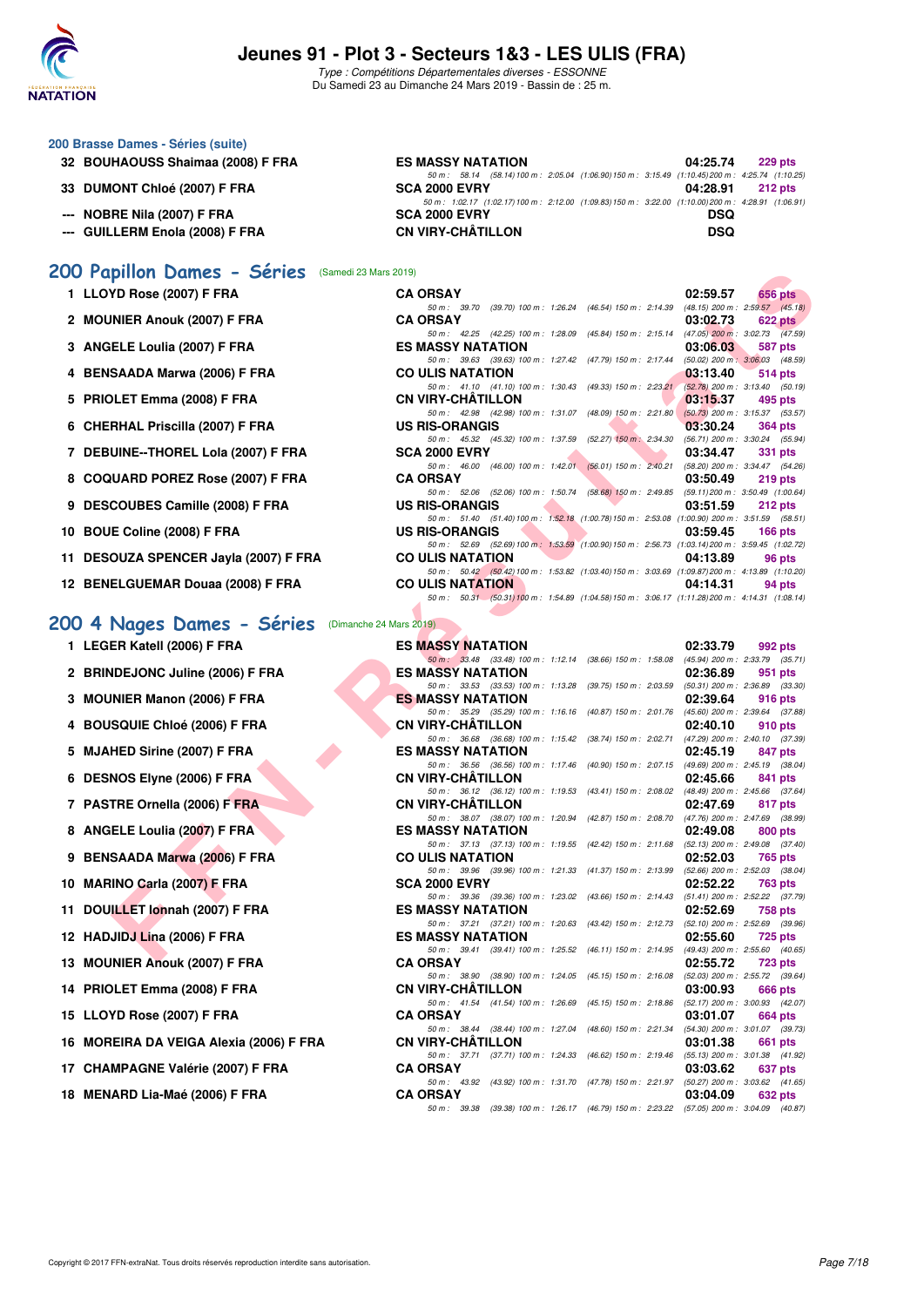

**200 4 Nages Dames - Séries (suite)**

# **Jeunes 91 - Plot 3 - Secteurs 1&3 - LES ULIS (FRA)**

Type : Compétitions Départementales diverses - ESSONNE Du Samedi 23 au Dimanche 24 Mars 2019 - Bassin de : 25 m.

|     | 19 BOUSSAIDI Ines (2007) F FRA             | <b>CN VIRY-CHÂTILLON</b>                                                                                                 |                                                         | 03:04.87                                        | 624 pts        |           |
|-----|--------------------------------------------|--------------------------------------------------------------------------------------------------------------------------|---------------------------------------------------------|-------------------------------------------------|----------------|-----------|
|     | 20 GIBIER Emilie (2006) F FRA              | 50 m: 42.34 (42.34) 100 m: 1:28.19 (45.85) 150 m: 2:20.39 (52.20) 200 m: 3:04.87 (44.48)<br><b>BONDOUFLE AMICAL CLUB</b> |                                                         | 03:05.69                                        | 615 pts        |           |
|     | 21 DI CARLO Léa (2007) F FRA               | 50 m: 40.40 (40.40) 100 m: 1:29.18 (48.78) 150 m: 2:22.63 (53.45) 200 m: 3:05.69 (43.06)<br><b>CN VIRY-CHATILLON</b>     |                                                         | 03:05.74                                        | 615 pts        |           |
|     | 22 ALIBERT Marie (2006) F FRA              | 50 m: 44.95 (44.95) 100 m: 1:32.58 (47.63) 150 m: 2:22.55 (49.97) 200 m: 3:05.74 (43.19)<br><b>EN LONGJUMEAU</b>         |                                                         | 03:06.95                                        | 602 pts        |           |
|     | 23 GUILLERM Enola (2008) F FRA             | 50 m: 38.16 (38.16) 100 m: 1:27.11 (48.95) 150 m: 2:23.94 (56.83) 200 m: 3:06.95 (43.01)<br><b>CN VIRY-CHATILLON</b>     |                                                         | 03:10.42                                        | 567 pts        |           |
|     | 24 MICHAUD Eliza (2007) F FRA              | 50 m: 41.94 (41.94) 100 m: 1:30.31 (48.37) 150 m: 2:25.48<br><b>EN LONGJUMEAU</b>                                        |                                                         | (55.17) 200 m : 3:10.42 (44.94)<br>03:11.66     |                | 555 pts   |
|     | 25 SATCHITHANANTHAM Ashley (2007) F FRA    | 50 m: 41.55 (41.55) 100 m: 1:28.90 (47.35) 150 m: 2:25.09<br><b>SCA 2000 EVRY</b>                                        |                                                         | $(56.19)$ 200 m : 3:11.66 $(46.57)$<br>03:15.78 |                | $515$ pts |
|     | 26 DEBUINE--THOREL Lola (2007) F FRA       | 50 m: 46.46 (46.46) 100 m: 1:33.07 (46.61) 150 m: 2:34.81 (1:01.74) 200 m: 3:15.78 (40.97)<br><b>SCA 2000 EVRY</b>       |                                                         | 03:16.69                                        | 506 pts        |           |
|     | 27 BOUSSAIDI Imen (2006) F FRA             | 50 m: 42.60 (42.60) 100 m: 1:34.37 (51.77) 150 m: 2:33.36 (58.99) 200 m: 3:16.69 (43.33)<br><b>CN VIRY-CHATILLON</b>     |                                                         | 03:17.07                                        | 503 pts        |           |
|     | 28 ATTARY Yusra (2008) F FRA               | 50 m: 45.70 (45.70) 100 m: 1:35.67 (49.97) 150 m: 2:33.62 (57.95) 200 m: 3:17.07 (43.45)<br><b>US GRIGNY</b>             |                                                         | 03:17.42                                        | 499 pts        |           |
|     | 29 ATTIA Lina (2006) F FRA                 | 50 m: 47.15 (47.15) 100 m: 1:37.82 (50.67) 150 m: 2:34.87 (57.05) 200 m: 3:17.42 (42.55)<br><b>CO ULIS NATATION</b>      |                                                         | 03:17.60                                        | 498 pts        |           |
|     | 30 NOUREDDINE Attika (2008) F FRA          | 50 m: 45.78 (45.78) 100 m: 1:34.12 (48.34) 150 m: 2:32.37<br><b>ES MASSY NATATION</b>                                    |                                                         | (58.25) 200 m : 3:17.60 (45.23)<br>03:18.68     | 488 pts        |           |
|     | 31 COQUARD POREZ Rose (2007) F FRA         | 50 m: 44.74 (44.74) 100 m: 1:36.79 (52.05) 150 m: 2:34.70<br><b>CA ORSAY</b>                                             |                                                         | (57.91) 200 m : 3:18.68 (43.98)<br>03:19.54     | 480 pts        |           |
|     | 32 BARLIER Oceane (2006) F FRA             | 50 m: 50.96 (50.96) 100 m: 1:42.10 (51.14) 150 m: 2:38.66<br><b>BONDOUFLE AMICAL CLUB</b>                                |                                                         | (56.56) 200 m : 3:19.54 (40.88)<br>03:20.76     | 469 pts        |           |
|     | 33 BARRAL Paloma (2008) F FRA              | 50 m: 45.31 (45.31) 100 m: 1:35.44 (50.13) 150 m: 2:35.18 (59.74) 200 m: 3:20.76 (45.58)<br><b>SCA 2000 EVRY</b>         |                                                         | 03:20.83                                        | 468 pts        |           |
|     | 34 GROHMANN Penelope (2007) F FRA          | 50 m : 46.94 (46.94) 100 m : 1:36.68<br><b>EN LONGJUMEAU</b>                                                             | (49.74) 150 m : 2:35.02 (58.34) 200 m : 3:20.83 (45.81) | 03:20.99                                        | 466 pts        |           |
|     | 35 OBLED Zoé (2007) F FRA                  | 50 m: 44.54 (44.54) 100 m: 1:33.29 (48.75) 150 m: 2:35.41 (1:02.12) 200 m: 3:20.99 (45.58)<br><b>CA ORSAY</b>            |                                                         | 03:21.45                                        | 462 pts        |           |
|     | 36 DORIDANT-ROCHER Cassiopée (2007) F FRA  | 50 m: 50.18 (50.18) 100 m: 1.41.45 (51.27) 150 m: 2:36.35 (54.90) 200 m: 3:21.45 (45.10)<br><b>CN VIRY-CHATILLON</b>     |                                                         | 03:22.48                                        | 453 pts        |           |
|     | 37 CHICOISNE Lola (2007) F FRA             | 50 m: 47.10 (47.10) 100 m: 1.41.76 (54.66) 150 m: 2.39.52 (57.76) 200 m: 3.22.48 (42.96)<br><b>BONDOUFLE AMICAL CLUB</b> |                                                         | 03:24.14                                        | 438 pts        |           |
|     | 38 DAPOIGNY-RANGEARD Méline (2007) F FRA   | 50 m: 42.72 (42.72) 100 m: 1:33.51 (50.79) 150 m: 2:35.30 (1:01.79) 200 m: 3:24.14 (48.84)<br><b>CN VIRY-CHATILLON</b>   |                                                         | 03:25.07                                        | 430 pts        |           |
|     | 39 DUMAS Clémence (2008) F FRA             | 50 m: 44.34 (44.34) 100 m: 1:37.34 (53.00) 150 m: 2:37.62 (1:00.28) 200 m: 3:25.07 (47.45)<br><b>CN VIRY-CHATILLON</b>   |                                                         | 03:25.32                                        | 428 pts        |           |
|     | 40 MOUMEN Lina (2007) F FRA                | 50 m: 48.62 (48.62) 100 m: 1:41.99 (53.37) 150 m: 2:40.85 (58.86) 200 m: 3:25.32 (44.47)<br><b>SCA 2000 EVRY</b>         |                                                         | 03:25.49                                        | 427 pts        |           |
|     | 41 ADI Leila (2007) F FRA                  | 50 m: 45.22 (45.22) 100 m: 1:40.30 (55.08) 150 m: 2:37.90 (57.60) 200 m: 3:25.49 (47.59)<br><b>ES MASSY NATATION</b>     |                                                         | 03:26.11                                        | 421 pts        |           |
|     | 42 ATTOUMANI--ALLEMAND Maélya (2008) F FRA | 50 m: 47.18 (47.18) 100 m: 1:38.43 (51.25) 150 m: 2:43.06 (1:04.63) 200 m: 3:26.11 (43.05)<br><b>SCA 2000 EVRY</b>       |                                                         | 03:27.65                                        | 408 pts        |           |
|     | 43 DESMET-FROT Emma (2008) F FRA           | 50 m: 50.82 (50.82) 100 m: 1:45.41 (54.59) 150 m: 2:42.58 (57.17) 200 m: 3:27.65 (45.07)<br><b>US RIS-ORANGIS</b>        |                                                         | 03:27.90                                        | 406 pts        |           |
|     | 44 EL HAMDANI Assia (2008) F FRA           | 50 m: 46.14 (46.14) 100 m: 1:38.09 (51.95) 150 m: 2:39.70 (1:01.61) 200 m: 3:27.90 (48.20)<br><b>CN VIRY-CHATILLON</b>   |                                                         | 03:28.86                                        | 398 pts        |           |
|     | 45 SO Fatoumata (2007) F FRA               | 50 m: 48.00 (48.00) 100 m: 1:43.32 (55.32) 150 m: 2:44.16 (1:00.84) 200 m: 3:28.86 (44.70)<br><b>ES MASSY NATATION</b>   |                                                         | 03:29.44                                        | 393 pts        |           |
|     | 46 DECHES Elise (2007) F FRA               | 50 m: 49.26 (49.26) 100 m: 1:41.48 (52.22) 150 m: 2:40.31 (58.83) 200 m: 3:29.44 (49.13)<br><b>EN LONGJUMEAU</b>         |                                                         | 03:31.72                                        | 374 pts        |           |
|     | 47 ZIAD Mona (2007) F FRA                  | 50 m: 48.10 (48.10) 100 m: 1:41.57 (53.47) 150 m: 2:42.83 (1:01.26) 200 m: 3:31.72 (48.89)<br><b>US RIS-ORANGIS</b>      |                                                         | 03:31.92                                        | 373 pts        |           |
| 48  | TOURNEL Ellyn (2008) F FRA                 | 50 m: 51.42 (51.42) 100 m: 1:42.93 (51.51) 150 m: 2:43.02 (1:00.09) 200 m: 3:31.92 (48.90)<br><b>EN LONGJUMEAU</b>       |                                                         | 03:33.38                                        | <b>361 pts</b> |           |
| 49  | NOBRE Nila (2007) F FRA                    | 50 m : 50.82 (50.82) 100 m : 1:45.89 (55.07) 150 m : 2:43.45 (57.56) 200 m : 3:33.38 (49.93)<br><b>SCA 2000 EVRY</b>     |                                                         | 03:35.11                                        | 347 pts        |           |
| 50  | NARAYANASAMY Vedha (2007) F FRA            | 50 m : 49.42 (49.42) 100 m : 1:48.38 (58.96) 150 m : 2:46.08 (57.70) 200 m : 3:35.11 (49.03)<br>SCA 2000 EVRY            |                                                         | 03:38.85                                        | 319 pts        |           |
| 51. | DESRIVIERES-HAMY Ninon (2008) F FRA        | 50 m: 53.72 (53.72) 100 m: 1:47.15 (53.43) 150 m: 2:50.12 (1:02.97) 200 m: 3:38.85 (48.73)<br><b>CO ULIS NATATION</b>    |                                                         | 03:38.97                                        | <b>318 pts</b> |           |
|     | 52 AOUED Douae (2007) F FRA                | 50 m: 53.93 (53.93) 100 m: 1:49.43 (55.50) 150 m: 2:51.77 (1:02.34) 200 m: 3:38.97 (47.20)<br><b>CO ULIS NATATION</b>    |                                                         | 03:41.12                                        | 302 pts        |           |
| 53  | <b>MARTI BROSSE Malena (2007) F FRA</b>    | 50 m: 50.78 (50.78) 100 m: 1:47.41 (56.63) 150 m: 2:47.40 (59.99) 200 m: 3:41.12 (53.72)<br><b>CA ORSAY</b>              |                                                         | 03:41.52                                        | 299 pts        |           |
|     | 54 BENELGUEMAR Douaa (2008) F FRA          | 50 m: 51.86 (51.86) 100 m: 1:48.36 (56.50) 150 m: 2:50.06 (1:01.70) 200 m: 3:41.52 (51.46)<br><b>CO ULIS NATATION</b>    |                                                         | 03:42.37                                        | <b>293 pts</b> |           |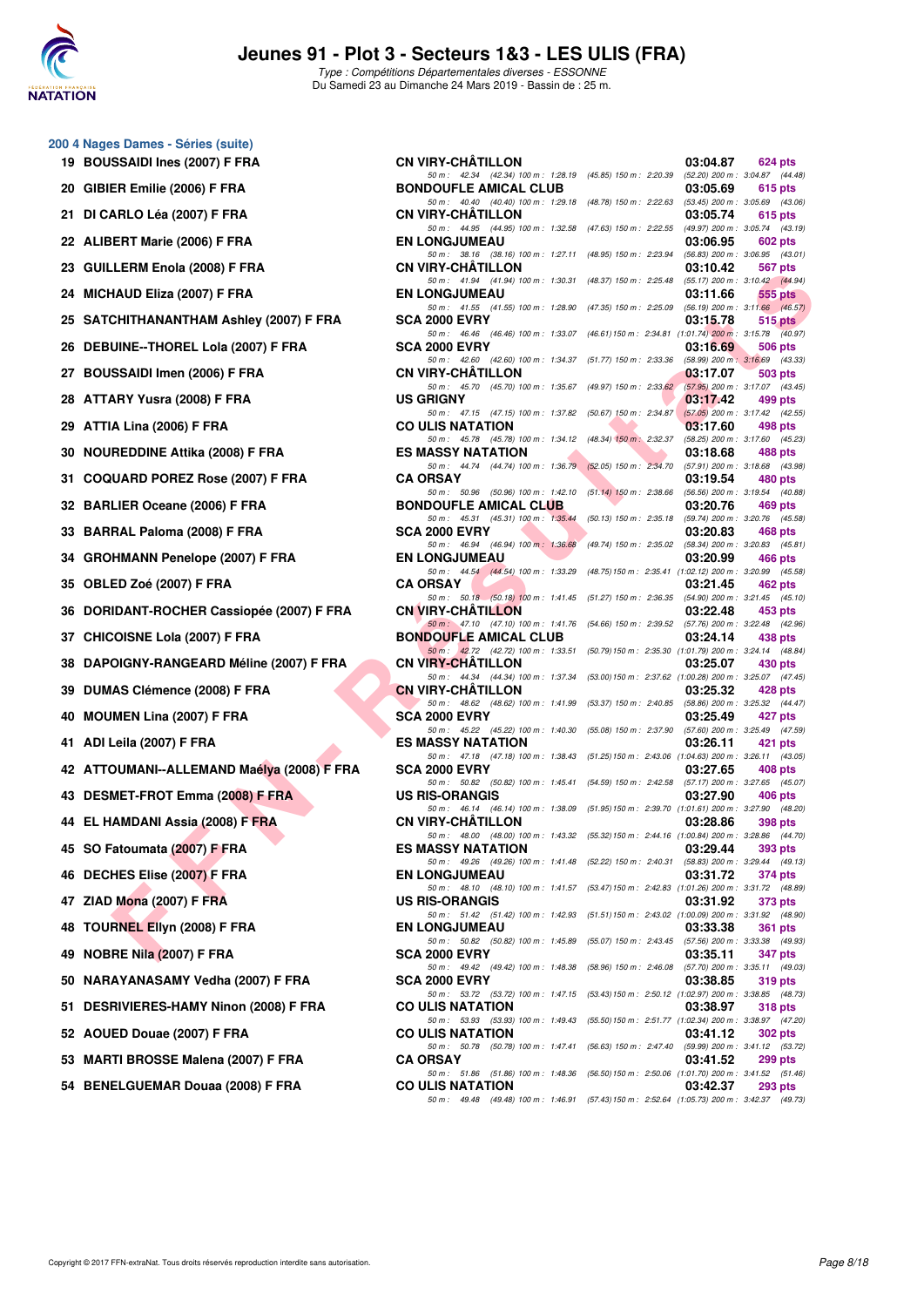

50 m : 50.71 (50.71) 100 m : 1:47.34 (56.63) 150 m : 2:52.26 (1:04.92) 200 m : 3:46.27 (54.01)<br>**IS-ORANGIS** 03:47.25 259 pts

50 m : 53.16 (53.16) 100 m : 1:52.16 (59.00) 150 m : 2:54.19 (1:02.03) 200 m : 3:47.25 (53.06)<br>EN LONGJUMEAU 03:48.84 248 pts

50 m : 54.72 (54.72) 100 m : 1:49.39 (54.67) 150 m : 2:55.48 (1:06.09) 200 m : 3:48.84 (53.36)<br>**CA ORSAY** 03:49.13 246 pts

50 m: 47.80 (47.80)100 m: 1:53.78 (1:05.98)150 m: 2:56.01 (1:02.23) 200 m: 3:49.13 (53.12)<br>CN VIRY-CHÂTILLON 03:49.41 245 pts

#### **200 4 Nages Dames - Séries (suite)**

- **55 DESOUZA SPENCER Jayla (2007) F FRA CO ULIS NATATION 03:46.27 266 pts**
- **56 CABRERA Lisa (2008) F FRA US RIS-ORANGIS 03:47.25 259 pts**
- **57 MATTON Alexandra (2008) F FRA EN LONGJUMEAU 03:48.84 248 pts**
- **58 NEUVILLE Lisa (2008) F FRA CA ORSAY 03:49.13 246 pts**
- **59 DREUX Clémence (2008) F FRA CN VIRY-CHÂTILLON 03:49.41 245 pts**
- **60 SIONG Elsa (2008) F FRA US GRIGNY 03:56.53 200 pts**
- **61 HARRAF Malake (2007) F FRA US GRIGNY 03:57.12 197 pts**
- **62 STAMPFLER Loane (2008) F FRA CN VIRY-CHÂTILLON 03:59.09 185 pts**<br>50 **CN VIRY-CHÂTILLON 100 151.32 155 22 150 m** · 3.01.73 **11.10.41** 200 **m** · 3.59.09 **155 pts**
- **63 VIDEAU Juliette (2008) F FRA CO ULIS NATATION 03:59.37 184 pts**
- **64 KELLER Tilelli (2008) F FRA CO ULIS NATATION 64 KELLER Tilelli (2008) F FRA**
- **65 MOURAD Sara (2007) F FRA CO ULIS NATATION 04:11.33 122 pts**
- **66 DUBOIS PERILLI Eleonore (2007) F FRA CO ULIS NATATION 04:12.84 115 pts**
- **67 BRANCO-CONSTANTIN Doris (2008) F FRA CO ULIS NATATION 04:34.32 39 pts**
- --- LOUTREIN Melissa (2006) F FRA
- **--- ALIOUA Aldjia Anies (2007) F FRA EN LONGJUMEAU DSQ**
- **--- ELKEBAILI Chaineze (2008) F FRA US GRIGNY DSQ**

#### **[50 Nage Libre Messieurs - Séries](http://www.ffnatation.fr/webffn/resultats.php?idact=nat&go=epr&idcpt=59529&idepr=51)** (Samedi 23 Mars 2019)

| 33 DREUX ORIHEIRE (2000) F FRA                         | VIV VIN I "VI IM I ILLUIV                                                                                                     | 03.49.41                                                                             | <b>בוען</b> ט <del>ו</del> י |
|--------------------------------------------------------|-------------------------------------------------------------------------------------------------------------------------------|--------------------------------------------------------------------------------------|------------------------------|
| 60 SIONG Elsa (2008) F FRA                             | 50 m: 49.68 (49.68) 100 m: 1:53.35 (1:03.67) 150 m: 2:54.50 (1:01.15) 200 m: 3:49.41 (54.91)<br><b>US GRIGNY</b>              | 03:56.53                                                                             | $200$ pts                    |
| 61 HARRAF Malake (2007) F FRA                          | 50 m: 57.55 (57.55) 100 m: 1:57.07 (59.52) 150 m: 3:01.46 (1:04.39) 200 m: 3:56.53 (55.07)<br><b>US GRIGNY</b>                | 03:57.12                                                                             | 197 pts                      |
|                                                        | 50 m: 1:01.50 (1:01.50) 100 m: 2:03.09 (1:01.59) 150 m: 3:05.86 (1:02.77) 200 m: 3:57.12 (51.26)                              |                                                                                      |                              |
| 62 STAMPFLER Loane (2008) F FRA                        | <b>CN VIRY-CHATILLON</b><br>$50 m: -$                                                                                         | 03:59.09<br>100 m: 1:51.32 (1:51.32) 150 m: 3:01.73 (1:10.41) 200 m: 3:59.09 (57.36) | $185$ pts                    |
| 63 VIDEAU Juliette (2008) F FRA                        | <b>CO ULIS NATATION</b>                                                                                                       | 03:59.37                                                                             | 184 $pts$                    |
|                                                        | 50 m: 55.92 (55.92) 100 m: 1:58.03 (1:02.11) 150 m: 3:01.87 (1:03.84) 200 m: 3:59.37 (57.50)                                  |                                                                                      |                              |
| 64 KELLER Tilelli (2008) F FRA                         | <b>CO ULIS NATATION</b><br>50 m: 55.08 (55.08) 100 m: 1:58.12 (1:03.04) 150 m: 3:11.74 (1:13.62) 200 m: 4:07.71 (55.97)       | 04:07.71                                                                             | $139$ pts                    |
| 65 MOURAD Sara (2007) F FRA                            | <b>CO ULIS NATATION</b>                                                                                                       | 04:11.33                                                                             | 122 $pts$                    |
| 66 DUBOIS PERILLI Eleonore (2007) F FRA                | 50 m: 58.46 (58.46) 100 m: 2:07.32 (1:08.86) 150 m: 3:14.19 (1:06.87) 200 m: 4:11.33 (57.14)<br><b>CO ULIS NATATION</b>       | 04:12.84                                                                             | 115 $pts$                    |
|                                                        | 50 m: 1:00.42 (1:00.42) 100 m: 2:01.43 (1:01.01) 150 m: 3:21.80 (1:20.37) 200 m: 4:12.84 (51.04)                              |                                                                                      |                              |
| 67 BRANCO-CONSTANTIN Doris (2008) F FRA                | <b>CO ULIS NATATION</b><br>50 m: 1:07.81 (1:07.81) 100 m: 2:20.23 (1:12.42) 150 m: 3:27.44 (1:07.21) 200 m: 4:34.32 (1:06.88) | 04:34.32                                                                             | 39 pts                       |
| --- LOUTREIN Melissa (2006) F FRA                      | <b>CO ULIS NATATION</b>                                                                                                       | <b>DSQ</b>                                                                           |                              |
| --- ALIOUA Aldjia Anies (2007) F FRA                   | <b>EN LONGJUMEAU</b>                                                                                                          | <b>DSQ</b>                                                                           |                              |
| --- ELKEBAILI Chaineze (2008) F FRA                    | <b>US GRIGNY</b>                                                                                                              | <b>DSQ</b>                                                                           |                              |
|                                                        |                                                                                                                               |                                                                                      |                              |
| 50 Nage Libre Messieurs - Séries (Samedi 23 Mars 2019) |                                                                                                                               |                                                                                      |                              |
| 1 AUKAULOO Zaki (2005) H FRA                           | <b>ES MASSY NATATION</b>                                                                                                      | 00:27.30                                                                             | 950 pts                      |
| 2 YAYA Freddy-Martin (2005) H FRA                      | <b>CN VIRY-CHÂTILLON</b>                                                                                                      | 00:27.81                                                                             | 918 pts                      |
| 3 BRINDEJONC Matis (2006) H FRA                        | <b>ES MASSY NATATION</b>                                                                                                      | 00:27.86                                                                             | 915 pts                      |
| 4 NEBBACHE Ismael (2005) H FRA                         | <b>SCA 2000 EVRY</b>                                                                                                          | 00:28.03                                                                             | 904 pts                      |
| 5 LABAUME Leo (2005) H FRA                             | <b>ES MASSY NATATION</b>                                                                                                      | 00:28.39                                                                             | 882 pts                      |
| 6 LATSAGUE Thomas (2005) H FRA                         | <b>ES MASSY NATATION</b>                                                                                                      | 00:28.50                                                                             | 875 pts                      |
| 7 DUMON Thomas (2005) H FRA                            | <b>EN LONGJUMEAU</b>                                                                                                          | 00:28.58                                                                             | 870 pts                      |
| 8 NEBBACHE Walid (2006) H FRA                          | <b>SCA 2000 EVRY</b>                                                                                                          | 00:28.69                                                                             | 863 pts                      |
| 9 HADDOUCHE Yazid (2005) H FRA                         | <b>CN VIRY-CHÂTILLON</b>                                                                                                      | 00:28.84                                                                             | 854 pts                      |
| 10 VERLA Gatien (2005) H FRA                           | <b>CN VIRY-CHÂTILLON</b>                                                                                                      | 00:28.90                                                                             | 850 pts                      |
| 11 BOUABDELLAH Yassine (2005) H FRA                    | <b>ES MASSY NATATION</b>                                                                                                      | 00:29.11                                                                             | 838 pts                      |
| 12 PRIOLET Lukas (2006) H FRA                          | <b>CN VIRY-CHÂTILLON</b>                                                                                                      | 00:29.32                                                                             | 825 pts                      |
| 13 ION Victor (2005) H FRA                             | <b>ES MASSY NATATION</b>                                                                                                      | 00:30.00                                                                             | 785 pts                      |
| 13 RANDRIANJAFY Lucky (2005) H FRA                     | <b>EN LONGJUMEAU</b>                                                                                                          | 00:30.00                                                                             | 785 pts                      |
| 15 MIALOT Rémi (2005) H FRA                            | <b>CA ORSAY</b>                                                                                                               | 00:30.31                                                                             | 767 pts                      |
| 16 BRAIZE Stann (2007) H FRA                           | <b>ES MASSY NATATION</b>                                                                                                      | 00:30.38                                                                             | 763 pts                      |
| 16 YAYA Eric-Prudel (2007) H FRA                       | <b>CN VIRY-CHATILLON</b>                                                                                                      | 00:30.38                                                                             | 763 pts                      |
| 18 JLAIEL Yanis (2005) H FRA                           | <b>ES MASSY NATATION</b>                                                                                                      | 00:30.41                                                                             | 762 pts                      |
| 19 BOUCHARIN Teo (2006) H FRA                          | <b>ES MASSY NATATION</b>                                                                                                      | 00:31.48                                                                             | 702 pts                      |
| 20 EL MOUDIR Ayyoub (2007) H FRA                       | <b>ES MASSY NATATION</b>                                                                                                      | 00:31.50                                                                             | 700 pts                      |
| 21 VIRGAL-PRUNIER Chrystopher (2007) H FRA             | <b>ES MASSY NATATION</b>                                                                                                      | 00:31.82                                                                             | 683 pts                      |
| 22 DJENNANE Aymen (2005) H ALG                         | <b>CA ORSAY</b>                                                                                                               | 00:31.91                                                                             | 678 pts                      |
| 23 MADDI Fares (2005) H FRA                            | <b>CN VIRY-CHÂTILLON</b>                                                                                                      | 00:31.99                                                                             | 674 pts                      |
| 24 SABATIER Francois-Xavier (2005) H FRA               | <b>CA ORSAY</b>                                                                                                               | 00:32.28                                                                             | 658 pts                      |
| 25 NEUVILLE Marin (2007) H FRA                         | <b>CA ORSAY</b>                                                                                                               | 00:32.72                                                                             | 635 pts                      |
| 26 TORTI Enzo (2007) H FRA                             | <b>CN VIRY-CHATILLON</b>                                                                                                      | 00:32.80                                                                             | 631 pts                      |
| 27 HINDA Sami (2007) H FRA                             | <b>CO ULIS NATATION</b>                                                                                                       | 00:32.83                                                                             | 629 pts                      |
| 28 DELSANTI Edem (2007) H FRA                          | <b>CA ORSAY</b>                                                                                                               | 00:33.24                                                                             | 608 pts                      |
| 29 DAHMANI Othmane (2006) H FRA                        | <b>US GRIGNY</b>                                                                                                              | 00:33.44                                                                             | 598 pts                      |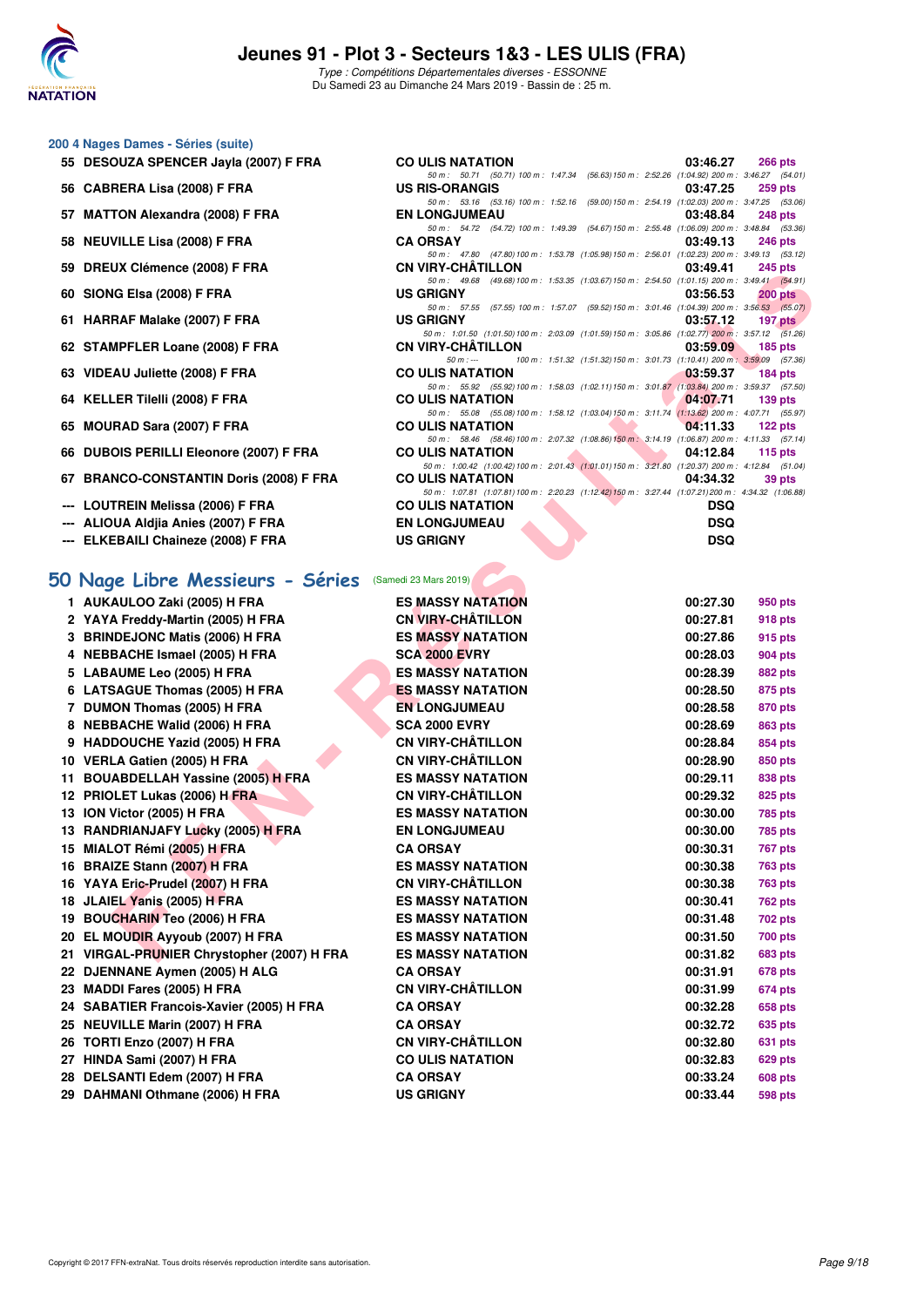

| 50 Nage Libre Messieurs - Séries (suite)                             |                                                                                       |                                                 |                |
|----------------------------------------------------------------------|---------------------------------------------------------------------------------------|-------------------------------------------------|----------------|
| 30 TREBOSC Samy (2007) H FRA                                         | <b>ES MASSY NATATION</b>                                                              | 00:33.57                                        | <b>591 pts</b> |
| 31 ABER Valentin (2007) H FRA                                        | <b>ES MASSY NATATION</b>                                                              | 00:33.59                                        | <b>590 pts</b> |
| 32 SAVARY Léandre (2007) H FRA                                       | <b>CN VIRY-CHÂTILLON</b>                                                              | 00:33.65                                        | <b>587 pts</b> |
| 33 GUILBAUD Arthur (2007) H FRA                                      | <b>CA ORSAY</b>                                                                       | 00:33.79                                        | <b>580 pts</b> |
| 34 MEBARKIA Ayoub (2007) H FRA                                       | <b>US GRIGNY</b>                                                                      | 00:33.92                                        | <b>574 pts</b> |
| 35 ABBAD Ilyas (2006) H FRA                                          | <b>US GRIGNY</b>                                                                      | 00:34.11                                        | <b>564 pts</b> |
| 36 FARKAS-BAJAN Peter (2007) H FRA                                   | <b>ES MASSY NATATION</b>                                                              | 00:34.30                                        | 555 pts        |
| 37 BONDOUY Marlon (2007) H FRA                                       | ES MASSY NATATION                                                                     | 00:34.34                                        | <b>553 pts</b> |
| 38 MOUILLAUX Mathias (2006) H FRA                                    | <b>BONDOUFLE AMICAL CLUB</b>                                                          | 00:34.37                                        | <b>552 pts</b> |
| 39 SAYAGH Ramzi (2005) H FRA                                         | <b>EN LONGJUMEAU</b>                                                                  | 00:34.42                                        | <b>549 pts</b> |
| 40 WALLON Louis (2006) H FRA                                         | <b>CA ORSAY</b>                                                                       | 00:34.47                                        | 547 pts        |
| 40 PEUCH Maxime (2007) H FRA                                         | <b>BONDOUFLE AMICAL CLUB</b>                                                          | 00:34.47                                        | 547 pts        |
| 42 RAHMANI Mehdi (2006) H FRA                                        | <b>US GRIGNY</b>                                                                      | 00:35.24                                        | <b>510 pts</b> |
| 43 BRIZAT Yassine (2007) H FRA                                       | <b>SCA 2000 EVRY</b>                                                                  | 00:35.77                                        | 486 pts        |
| 44 HADDOUCHE Mohamed (2006) H FRA                                    | <b>CN VIRY-CHÂTILLON</b>                                                              | 00:35.78                                        | <b>485 pts</b> |
| 45 MAHROUGUI Safwan (2007) H FRA                                     | <b>SCA 2000 EVRY</b>                                                                  | 00:36.44                                        | 455 pts        |
| 46 BOUCHARD Mathieu (2007) H FRA                                     | <b>EN LONGJUMEAU</b>                                                                  | 00:36.59                                        | 449 pts        |
| 47 VASQUEZ Kenzo (2007) H FRA                                        | <b>ES MASSY NATATION</b>                                                              | 00:36.86                                        | 437 pts        |
| 48 GHANNOUDI Marwan (2007) H FRA                                     | <b>CO ULIS NATATION</b>                                                               | 00:36.90                                        | 435 pts        |
| 49 DA SILVA Simon (2007) H FRA                                       | <b>CN VIRY-CHÂTILLON</b>                                                              | 00:36.97                                        | 432 pts        |
| 50 VEDIE Yohann (2007) H FRA                                         | <b>BONDOUFLE AMICAL CLUB</b>                                                          | 00:37.49                                        | 410 pts        |
| 51 ALVES Enzo (2005) H FRA                                           | <b>CO ULIS NATATION</b>                                                               | 00:37.67                                        | 403 pts        |
| 52 EL GUERAINAT Nassim (2006) H FRA                                  | <b>CO ULIS NATATION</b>                                                               | 00:37.75                                        | <b>399 pts</b> |
| 53 CHARRIERE LASSERRE Nicolas (2007) H FRA                           | <b>SCA 2000 EVRY</b>                                                                  | 00:37.94                                        | 391 pts        |
| 54 CRETIN Adam (2007) H FRA                                          | <b>CA ORSAY</b>                                                                       | 00:38.07                                        | <b>386 pts</b> |
| 55 BONDIOMBOUY Nycéphore (2007) H FRA                                | <b>CN VIRY-CHATILLON</b>                                                              | 00:38.22                                        | <b>380 pts</b> |
| 56 SAIDI Kacem (2007) H FRA                                          | <b>CO ULIS NATATION</b>                                                               | 00:38.29                                        | 377 pts        |
| 57 LOUDYI Marwane (2007) H FRA                                       | <b>CN VIRY-CHÂTILLON</b>                                                              | 00:39.28                                        | 338 pts        |
| 57 BOUAOUNE Sofiane (2006) H FRA                                     | <b>US GRIGNY</b>                                                                      | 00:39.28                                        | 338 pts        |
| 59 REBIERE Elven (2006) H FRA                                        | <b>SCA 2000 EVRY</b>                                                                  | 00:39.67                                        | <b>324 pts</b> |
| 60 OULBOUB Adam (2007) H FRA                                         | <b>US RIS-ORANGIS</b>                                                                 | 00:42.03                                        | <b>242 pts</b> |
| 61 CHIKRI Kamil (2005) H FRA                                         | <b>CO ULIS NATATION</b>                                                               | 00:45.44                                        | $144$ pts      |
| 62 FRENDI Adame (2007) H FRA                                         | <b>CO ULIS NATATION</b>                                                               | 00:45.99                                        | 131 pts        |
| 63 JALLOH Ahmed-Tidiane (2007) H FRA                                 | <b>CO ULIS NATATION</b>                                                               | 00:46.66                                        | 115 $pts$      |
| --- HUE Zachary (2006) H FRA                                         | <b>CA ORSAY</b>                                                                       | DNS dec                                         |                |
| --- BEN ALI liyes (2006) H FRA<br>--- FERNANDEZ Gabriel (2005) H FRA | <b>BONDOUFLE AMICAL CLUB</b>                                                          | DNS dec                                         |                |
| --- BUFFIER Virgile (2006) H FRA                                     | <b>BONDOUFLE AMICAL CLUB</b><br><b>CA ORSAY</b>                                       | <b>DNS</b> dec<br><b>DNS</b> dec                |                |
|                                                                      |                                                                                       |                                                 |                |
| 200 Nage Libre Messieurs - Séries                                    | (Dimanche 24 Mars 2019)                                                               |                                                 |                |
| 1 AUKAULOO Zaki (2005) H FRA                                         | <b>ES MASSY NATATION</b>                                                              | 02:08.14                                        | 957 pts        |
|                                                                      | 50 m : 29.72 (29.72) 100 m : 1:01.87 (32.15) 150 m : 1:35.14                          | $(33.27)$ 200 m : 2:08.14 $(33.00)$             |                |
| 2 LATSAGUE Thomas (2005) H FRA                                       | <b>ES MASSY NATATION</b><br>50 m: 30.83 (30.83) 100 m: 1:04.53 (33.70) 150 m: 1:38.71 | 02:12.96<br>$(34.18)$ 200 m : 2:12.96 $(34.25)$ | 884 pts        |
| 3 NEBBACHE Walid (2006) H FRA                                        | <b>SCA 2000 EVRY</b>                                                                  | 02:16.15                                        | 838 pts        |
| 4 NEBBACHE Ismael (2005) H FRA                                       | 50 m: 30.65 (30.65) 100 m: 1:05.41 (34.76) 150 m: 1:40.62<br><b>SCA 2000 EVRY</b>     | $(35.21)$ 200 m : 2:16.15 $(35.53)$<br>02:18.21 | 808 pts        |

|  |  | 2 LATSAGUE Thomas (2005) H FRA |  |  |
|--|--|--------------------------------|--|--|
|--|--|--------------------------------|--|--|

| <b>ES MASSY NATATION</b>                                                                                                                                                                                                                                                                             | $02:08.14$ 957 pts                                                                                                                                                                                                                                                                                                                                                                                                                                                                                                                                                                                                                                                                                                                                                                                                                                                     |
|------------------------------------------------------------------------------------------------------------------------------------------------------------------------------------------------------------------------------------------------------------------------------------------------------|------------------------------------------------------------------------------------------------------------------------------------------------------------------------------------------------------------------------------------------------------------------------------------------------------------------------------------------------------------------------------------------------------------------------------------------------------------------------------------------------------------------------------------------------------------------------------------------------------------------------------------------------------------------------------------------------------------------------------------------------------------------------------------------------------------------------------------------------------------------------|
|                                                                                                                                                                                                                                                                                                      |                                                                                                                                                                                                                                                                                                                                                                                                                                                                                                                                                                                                                                                                                                                                                                                                                                                                        |
| <b>ES MASSY NATATION</b>                                                                                                                                                                                                                                                                             | $02:12.96$ 884 pts                                                                                                                                                                                                                                                                                                                                                                                                                                                                                                                                                                                                                                                                                                                                                                                                                                                     |
|                                                                                                                                                                                                                                                                                                      |                                                                                                                                                                                                                                                                                                                                                                                                                                                                                                                                                                                                                                                                                                                                                                                                                                                                        |
| <b>SCA 2000 EVRY</b>                                                                                                                                                                                                                                                                                 | $02:16.15$ 838 pts                                                                                                                                                                                                                                                                                                                                                                                                                                                                                                                                                                                                                                                                                                                                                                                                                                                     |
|                                                                                                                                                                                                                                                                                                      |                                                                                                                                                                                                                                                                                                                                                                                                                                                                                                                                                                                                                                                                                                                                                                                                                                                                        |
| <b>SCA 2000 EVRY</b>                                                                                                                                                                                                                                                                                 | 808 pts                                                                                                                                                                                                                                                                                                                                                                                                                                                                                                                                                                                                                                                                                                                                                                                                                                                                |
|                                                                                                                                                                                                                                                                                                      |                                                                                                                                                                                                                                                                                                                                                                                                                                                                                                                                                                                                                                                                                                                                                                                                                                                                        |
| ES MASSY NATATION                                                                                                                                                                                                                                                                                    | 806 pts                                                                                                                                                                                                                                                                                                                                                                                                                                                                                                                                                                                                                                                                                                                                                                                                                                                                |
|                                                                                                                                                                                                                                                                                                      |                                                                                                                                                                                                                                                                                                                                                                                                                                                                                                                                                                                                                                                                                                                                                                                                                                                                        |
| <b>ES MASSY NATATION</b>                                                                                                                                                                                                                                                                             | 02:19.62 788 pts                                                                                                                                                                                                                                                                                                                                                                                                                                                                                                                                                                                                                                                                                                                                                                                                                                                       |
|                                                                                                                                                                                                                                                                                                      |                                                                                                                                                                                                                                                                                                                                                                                                                                                                                                                                                                                                                                                                                                                                                                                                                                                                        |
| <b>ES MASSY NATATION</b>                                                                                                                                                                                                                                                                             | 02:20.03 782 pts                                                                                                                                                                                                                                                                                                                                                                                                                                                                                                                                                                                                                                                                                                                                                                                                                                                       |
|                                                                                                                                                                                                                                                                                                      |                                                                                                                                                                                                                                                                                                                                                                                                                                                                                                                                                                                                                                                                                                                                                                                                                                                                        |
| <b>CA ORSAY</b>                                                                                                                                                                                                                                                                                      | 02:20.54 775 pts                                                                                                                                                                                                                                                                                                                                                                                                                                                                                                                                                                                                                                                                                                                                                                                                                                                       |
|                                                                                                                                                                                                                                                                                                      |                                                                                                                                                                                                                                                                                                                                                                                                                                                                                                                                                                                                                                                                                                                                                                                                                                                                        |
| <b>ES MASSY NATATION</b>                                                                                                                                                                                                                                                                             | 02:21.22 766 pts                                                                                                                                                                                                                                                                                                                                                                                                                                                                                                                                                                                                                                                                                                                                                                                                                                                       |
|                                                                                                                                                                                                                                                                                                      |                                                                                                                                                                                                                                                                                                                                                                                                                                                                                                                                                                                                                                                                                                                                                                                                                                                                        |
| 1 AUKAULOO Zaki (2005) H FRA<br>2 LATSAGUE Thomas (2005) H FRA<br>3 NEBBACHE Walid (2006) H FRA<br>4 NEBBACHE Ismael (2005) H FRA<br>5 JLAIEL Yanis (2005) H FRA<br>6 BRINDEJONC Matis (2006) H FRA<br>7 ION Victor (2005) H FRA<br>8 MIALOT Rémi (2005) H FRA<br>9 BOUABDELLAH Yassine (2005) H FRA | 50 m: 29.72 (29.72) 100 m: 1:01.87 (32.15) 150 m: 1:35.14 (33.27) 200 m: 2:08.14 (33.00)<br>50 m: 30.83 (30.83) 100 m: 1:04.53 (33.70) 150 m: 1:38.71 (34.18) 200 m: 2:12.96 (34.25)<br>50 m: 30.65 (30.65) 100 m: 1:05.41 (34.76) 150 m: 1:40.62 (35.21) 200 m: 2:16.15 (35.53)<br>02:18.21<br>50 m: 35.09 (35.09) 100 m: 1:05.83 (30.74) 150 m: --- 200 m: 2:18.21 (1:12.38)<br>02:18.32<br>50 m: 30.40 (30.40) 100 m: 1:06.05 (35.65) 150 m: 1:42.83 (36.78) 200 m: 2:18.32 (35.49)<br>50 m: 31.13 (31.13) 100 m: 1:07.14 (36.01) 150 m: 1:43.85 (36.71) 200 m: 2:19.62 (35.77)<br>50 m: 32.34 (32.34) 100 m: 1:07.83 (35.49) 150 m: 1:44.70 (36.87) 200 m: 2:20.03 (35.33)<br>50 m: 32.43 (32.43) 100 m: 1:09.47 (37.04) 150 m: 1:45.77 (36.30) 200 m: 2:20.54 (34.77)<br>50 m: 31.98 (31.98) 100 m: 1:07.67 (35.69) 150 m: 1:44.96 (37.29) 200 m: 2:21.22 (36.26) |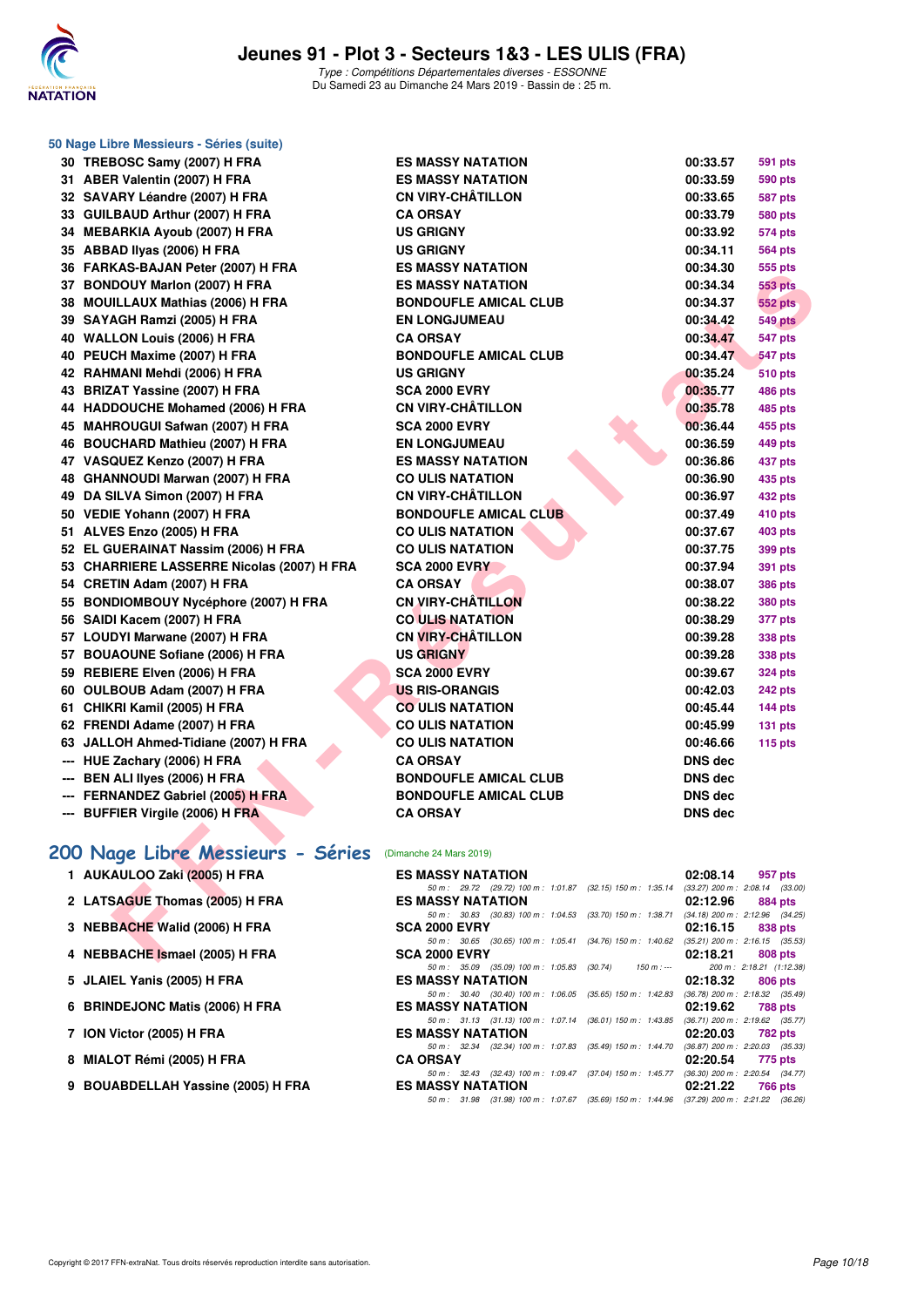

|    | 200 Nage Libre Messieurs - Séries (suite)    |
|----|----------------------------------------------|
| 10 | <b>BRAIZE Stann (2007) H FRA</b>             |
| 11 | <b>BOUCHARIN Teo (2006) H FRA</b>            |
| 12 | EL MOUDIR Ayyoub (2007) H FRA                |
| 13 | AISSAOUI Ayman (2006) H FRA                  |
| 14 | ABER Valentin (2007) H FRA                   |
| 15 | <b>NEUVILLE Marin (2007) H FRA</b>           |
| 16 | DJENNANE Aymen (2005) H ALG                  |
| 17 | FARKAS-BAJAN Peter (2007) H FRA              |
| 18 | <b>SABATIER Francois-Xavier (2005) H FRA</b> |
| 19 | <b>GUILBAUD Arthur (2007) H FRA</b>          |
| 20 | TREBOSC Samy (2007) H FRA                    |
| 21 | BONDOUY Marlon (2007) H FRA                  |
| 22 | HINDA Sami (2007) H FRA                      |
| 23 | <b>MEBARKIA Ayoub (2007) H FRA</b>           |
| 24 | <b>BOUCHARD Mathieu (2007) H FRA</b>         |
| 25 | DELSANTI Edem (2007) H FRA                   |
| 26 | VIRGAL-PRUNIER Chrystopher (2007) H FR       |
| 27 | SAYAGH Ramzi (2005) H FRA                    |
| 28 | <b>BRIZAT Yassine (2007) H FRA</b>           |
| 29 | RAHMANI Mehdi (2006) H FRA                   |
| 30 | DAHMANI Othmane (2006) H FRA                 |
| 31 | <b>MOUILLAUX Mathias (2006) H FRA</b>        |
| 32 | <b>MAHROUGUI Safwan (2007) H FRA</b>         |
| 33 | PEUCH Maxime (2007) H FRA                    |
| 34 | CRETIN Adam (2007) H FRA                     |
|    | 35 VASQUEZ Kenzo (2007) H FRA                |
| 36 | CHARRIERE LASSERRE Nicolas (2007) H F        |
| 37 | DAVID Armel (2007) H FRA                     |
| 38 | <b>BENBEHOUCHE Ilies (2007) H FRA</b>        |
| 39 | <b>BOUAOUNE Sofiane (2006) H FRA</b>         |
| 40 | AKCHA Yassine (2007) H FRA                   |
| 41 | EL GUERAINAT Nassim (2006) H FRA             |
|    | 42 SAIDI Kacem (2007) H FRA                  |
| 43 | <b>BUFFIER Virgile (2006) H FRA</b>          |
|    | 44 VEDIE Yohann (2007) H FRA                 |
|    | 45 OULBOUB Adam (2007) H FRA                 |

| 0 Nage Libre Messieurs - Series (Suite)    |                                                                                                                                                                                                                  |  |
|--------------------------------------------|------------------------------------------------------------------------------------------------------------------------------------------------------------------------------------------------------------------|--|
| 10 BRAIZE Stann (2007) H FRA               | <b>ES MASSY NATATION</b><br>02:24.64<br>719 pts                                                                                                                                                                  |  |
| 11 BOUCHARIN Teo (2006) H FRA              | 50 m: 32.96 (32.96) 100 m: 1:09.87 (36.91) 150 m: 1:47.51 (37.64) 200 m: 2:24.64 (37.13)<br><b>ES MASSY NATATION</b><br>02:27.65<br>680 pts                                                                      |  |
| 12 EL MOUDIR Ayyoub (2007) H FRA           | 50 m: 33.28 (33.28) 100 m: 1:10.43 (37.15) 150 m: 1:49.09 (38.66) 200 m: 2:27.65 (38.56)<br><b>ES MASSY NATATION</b><br>02:28.98<br>662 pts                                                                      |  |
| 13 AISSAOUI Ayman (2006) H FRA             | 50 m: 33.96 (33.96) 100 m: 1:12.19 (38.23) 150 m: 1:51.24 (39.05) 200 m: 2:28.98 (37.74)<br><b>CA ORSAY</b><br>02:30.07<br>648 pts                                                                               |  |
| 14 ABER Valentin (2007) H FRA              | 50 m: 34.33 (34.33) 100 m: 1:12.08<br>(39.32) 200 m : 2:30.07 (38.67)<br>(37.75) 150 m : 1:51.40<br><b>ES MASSY NATATION</b><br>02:30.31<br>645 pts                                                              |  |
|                                            | 50 m: 35.43 (35.43) 100 m: 1:14.28<br>(38.85) 150 m : 1:53.94 (39.66) 200 m : 2:30.31 (36.37)                                                                                                                    |  |
| 15 NEUVILLE Marin (2007) H FRA             | <b>CA ORSAY</b><br>02:31.20<br>634 pts<br>50 m: 32.94 (32.94) 100 m: 1:11.65 (38.71) 150 m: 1:52.59 (40.94) 200 m: 2:31.20 (38.61)                                                                               |  |
| 16 DJENNANE Aymen (2005) H ALG             | <b>CA ORSAY</b><br>02:32.27<br>621 pts<br>50 m: 35.26 (35.26) 100 m: 1:14.49 (39.23) 150 m: 1:53.98 (39.49) 200 m: 2:32.27 (38.29)                                                                               |  |
| 17 FARKAS-BAJAN Peter (2007) H FRA         | <b>ES MASSY NATATION</b><br>02:33.92<br>600 pts<br>50 m: 35.86 (35.86) 100 m: 1:15.45 (39.59) 150 m: 1:56.02 (40.57) 200 m: 2:33.92 (37.90)                                                                      |  |
| 18 SABATIER Francois-Xavier (2005) H FRA   | <b>CA ORSAY</b><br>02:34.26<br>596 pts                                                                                                                                                                           |  |
| 19 GUILBAUD Arthur (2007) H FRA            | 50 m: 34.58 (34.58) 100 m: 1:13.29 (38.71) 150 m: 1:53.34 (40.05) 200 m: 2:34.26 (40.92)<br><b>CA ORSAY</b><br>02:36.28<br>572 pts                                                                               |  |
| 20 TREBOSC Samy (2007) H FRA               | $(41.00)$ 200 m : 2:36.28 $(37.38)$<br>50 m : 36.93 (36.93) 100 m : 1:17.90<br>$(40.97)$ 150 m : 1:58.90<br><b>ES MASSY NATATION</b><br>02:36.47<br>570 pts                                                      |  |
| 21 BONDOUY Marlon (2007) H FRA             | 50 m: 35.64 (35.64) 100 m: 1:16.15 (40.51) 150 m: 1:58.04 (41.89) 200 m: 2:36.47 (38.43)<br><b>ES MASSY NATATION</b><br>02:36.59<br>568 pts                                                                      |  |
| 22 HINDA Sami (2007) H FRA                 | 50 m: 36.06 (36.06) 100 m: 1:15.69 (39.63) 150 m: 1:56.79 (41.10) 200 m: 2:36.59 (39.80)<br><b>CO ULIS NATATION</b><br>02:41.49<br>511 pts                                                                       |  |
| 23  MEBARKIA Ayoub (2007) H FRA            | 50 m: 37.35 (37.35) 100 m: 1:19.26 (41.91) 150 m: 1:59.56 (40.30) 200 m: 2:41.49 (41.93)<br><b>US GRIGNY</b><br>02:41.63<br>510 pts                                                                              |  |
| 24 BOUCHARD Mathieu (2007) H FRA           | 50 m: 36.12 (36.12) 100 m: 1:17.29 (41.17) 150 m: 1:59.89 (42.60) 200 m: 2:41.63 (41.74)<br><b>EN LONGJUMEAU</b>                                                                                                 |  |
|                                            | 02:42.00<br>506 pts<br>50 m: 37.20 (37.20) 100 m: 1:18.95 (41.75) 150 m: 2:00.90 (41.95) 200 m: 2:42.00 (41.10)                                                                                                  |  |
| 25 DELSANTI Edem (2007) H FRA              | <b>CA ORSAY</b><br>02:44.73<br>475 pts<br>50 m: 35.21 (35.21) 100 m: 1:16.72 (41.51) 150 m: 2:01.45 (44.73) 200 m: 2:44.73 (43.28)                                                                               |  |
| 26 VIRGAL-PRUNIER Chrystopher (2007) H FRA | <b>ES MASSY NATATION</b><br>02:44.96<br>473 pts<br>50 m: 35.03 (35.03) 100 m: 1:18.28 (43.25) 150 m: 2:03.26 (44.98) 200 m: 2:44.96 (41.70)                                                                      |  |
| 27 SAYAGH Ramzi (2005) H FRA               | <b>EN LONGJUMEAU</b><br>02:46.67<br>454 pts<br>50 m: 35.51 (35.51) 100 m: 1:17.87 (42.36) 150 m: 2:01.56 (43.69) 200 m: 2:46.67 (45.11)                                                                          |  |
| 28 BRIZAT Yassine (2007) H FRA             | <b>SCA 2000 EVRY</b><br>02:46.86<br>452 pts                                                                                                                                                                      |  |
| 29   RAHMANI Mehdi (2006) H FRA            | 50 m: 34.03 (34.03) 100 m: 1:18.93 (44.90) 150 m: 2:02.92 (43.99) 200 m: 2:46.86 (43.94)<br><b>US GRIGNY</b><br>02:47.00<br>451 pts                                                                              |  |
| 30 DAHMANI Othmane (2006) H FRA            | 50 m: 38.92 (38.92) 100 m: 1:21.02 (42.10) 150 m: 2:04.67 (43.65) 200 m: 2:47.00 (42.33)<br><b>US GRIGNY</b><br>02:49.20<br>428 pts                                                                              |  |
| 31 MOUILLAUX Mathias (2006) H FRA          | 50 m: 38.11 (38.11) 100 m: 1:20.23 (42.12) 150 m: 2:05.10 (44.87) 200 m: 2:49.20 (44.10)<br><b>BONDOUFLE AMICAL CLUB</b><br>02:50.17<br>418 pts                                                                  |  |
| 32 MAHROUGUI Safwan (2007) H FRA           | 50 m: 38.59 (38.59) 100 m: 1:20.96<br>(42.37) 150 m: 2:05.03 (44.07) 200 m: 2:50.17 (45.14)<br><b>SCA 2000 EVRY</b><br>02:53.09<br>389 pts                                                                       |  |
| 33 PEUCH Maxime (2007) H FRA               | 50 m: 38.96 (38.96) 100 m: 1:22.81<br>(43.85) 150 m : 2:09.08 (46.27) 200 m : 2:53.09 (44.01)<br><b>BONDOUFLE AMICAL CLUB</b><br>02:53.31<br><b>386 pts</b>                                                      |  |
| 34 CRETIN Adam (2007) H FRA                | 50 m: 37.46 (37.46) 100 m: 1:22.87 (45.41) 150 m: 2:10.40 (47.53) 200 m: 2:53.31 (42.91)<br><b>CA ORSAY</b><br>02:53.87<br>381 pts                                                                               |  |
| 35 VASQUEZ Kenzo (2007) H FRA \            | 50 m: 39.66 (39.66) 100 m: 1:24.95 (45.29) 150 m: 2:11.24 (46.29) 200 m: 2:53.87 (42.63)<br><b>ES MASSY NATATION</b><br>02:54.68<br><b>373 pts</b>                                                               |  |
|                                            | 50 m: 38.71 (38.71) 100 m: 1:25.62 (46.91) 150 m: 2:12.14 (46.52) 200 m: 2:54.68 (42.54)                                                                                                                         |  |
| 36 CHARRIERE LASSERRE Nicolas (2007) H FRA | <b>SCA 2000 EVRY</b><br>02:54.92<br>371 pts<br>50 m: 38.58 (38.58) 100 m: 1:24.33 (45.75) 150 m: 2:11.46<br>(47.13) 200 m : 2:54.92 (43.46)                                                                      |  |
| 37 DAVID Armel (2007) H FRA                | <b>CA ORSAY</b><br>02:57.94<br>342 pts<br>50 m: 40.92 (40.92) 100 m: 1:27.24<br>(45.97) 200 m : 2:57.94 (44.73)<br>$(46.32)$ 150 m : 2:13.21                                                                     |  |
| 38 BENBEHOUCHE Ilies (2007) H FRA          | <b>US RIS-ORANGIS</b><br>02:58.41<br>338 pts<br>50 m: 40.62 (40.62) 100 m: 1:27.22<br>$(46.60)$ 150 m : 2:15.71<br>(48.49) 200 m : 2:58.41 (42.70)                                                               |  |
| 39 BOUAOUNE Sofiane (2006) H FRA           | <b>US GRIGNY</b><br>03:00.41<br>320 pts<br>50 m: 41.15 (41.15) 100 m: 1:27.45<br>(46.30) 150 m : 2:14.68<br>(47.23) 200 m : 3:00.41 (45.73)                                                                      |  |
| 40   AKCHA Yassine (2007) H FRA            | <b>US RIS-ORANGIS</b><br>03:02.84<br>299 pts                                                                                                                                                                     |  |
| 41 EL GUERAINAT Nassim (2006) H FRA        | 50 m: 39.65 (39.65) 100 m: 1:25.43<br>$(45.78)$ 150 m : 2:14.92<br>(49.49) 200 m : 3:02.84 (47.92)<br><b>CO ULIS NATATION</b><br>03:06.73<br>266 pts                                                             |  |
| 42 SAIDI Kacem (2007) H FRA                | 50 m: 41.63 (41.63) 100 m: 1:27.69<br>(46.06) 150 m : 2:17.73 (50.04) 200 m : 3:06.73 (49.00)<br><b>CO ULIS NATATION</b><br>03:08.53<br>251 pts<br>50 m: 41.20 (41.20) 100 m: 1:30.46<br>(49.26) 150 m : 2:21.45 |  |
| 43 BUFFIER Virgile (2006) H FRA            | (50.99) 200 m : 3:08.53 (47.08)<br><b>CA ORSAY</b><br>03:11.64<br>227 pts                                                                                                                                        |  |
| 44 VEDIE Yohann (2007) H FRA               | 50 m: 42.86 (42.86) 100 m: 1:33.39<br>$(50.53)$ 150 m : 2:24.58<br>$(51.19)$ 200 m : 3:11.64 $(47.06)$<br><b>BONDOUFLE AMICAL CLUB</b><br>03:12.41<br>222 pts                                                    |  |
| 45 OULBOUB Adam (2007) H FRA               | 50 m: 41.76 (41.76) 100 m: 1:31.29<br>(49.53) 150 m : 2:23.22 (51.93) 200 m : 3:12.41 (49.19)<br><b>US RIS-ORANGIS</b><br>03:15.88<br>197 pts                                                                    |  |
|                                            | 50 m: 43.83 (43.83) 100 m: 1:33.47 (49.64) 150 m: 2:25.70 (52.23) 200 m: 3:15.88 (50.18)                                                                                                                         |  |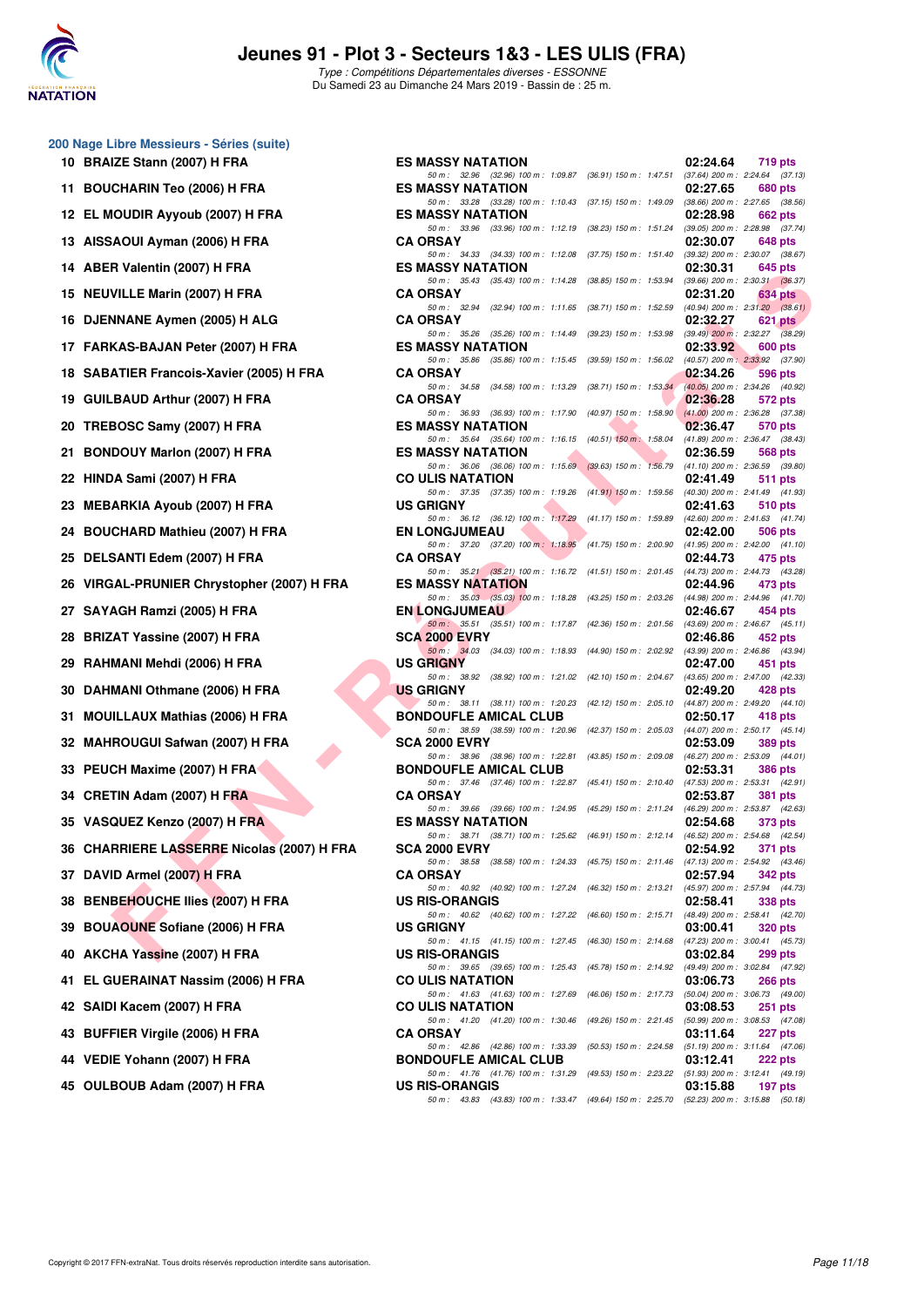

|    | 200 Nage Libre Messieurs - Séries (suite)                                                                                                                                        |                                                                                                                |                                                                                                                                                           |                                       |                                                                                    |  |
|----|----------------------------------------------------------------------------------------------------------------------------------------------------------------------------------|----------------------------------------------------------------------------------------------------------------|-----------------------------------------------------------------------------------------------------------------------------------------------------------|---------------------------------------|------------------------------------------------------------------------------------|--|
|    | 46 CHIKRI Kamil (2005) H FRA                                                                                                                                                     | <b>CO ULIS NATATION</b>                                                                                        |                                                                                                                                                           | 03:34.00                              | 90 pts                                                                             |  |
|    | 47 FRENDI Adame (2007) H FRA                                                                                                                                                     | <b>CO ULIS NATATION</b>                                                                                        | 50 m: 47.71 (47.71) 100 m: 1:40.96 (53.25) 150 m: 2:37.12<br>50 m: 49.92 (49.92) 100 m: 1:55.65 (1:05.73) 150 m: 2:58.68 (1:03.03) 200 m: 3:53.92 (55.24) | $(56.16)$ 200 m : 3:34.00<br>03:53.92 | (56.88)<br>20 pts                                                                  |  |
| 48 | JALLOH Ahmed-Tidiane (2007) H FRA                                                                                                                                                | <b>CO ULIS NATATION</b>                                                                                        |                                                                                                                                                           | 03:57.55                              | 13 pts                                                                             |  |
|    | <b>BEN ALI lives (2006) H FRA</b>                                                                                                                                                | <b>BONDOUFLE AMICAL CLUB</b>                                                                                   | 50 m: 50.18 (50.18) 100 m: 1:50.82 (1:00.64) 150 m: 2:54.77 (1:03.95) 200 m: 3:57.55 (1:02.78)                                                            | <b>DNS</b> dec                        |                                                                                    |  |
|    | <b>FERNANDEZ Gabriel (2005) H FRA</b>                                                                                                                                            | <b>BONDOUFLE AMICAL CLUB</b>                                                                                   |                                                                                                                                                           | <b>DNS dec</b>                        |                                                                                    |  |
|    | <b>WALLON Louis (2006) H FRA</b>                                                                                                                                                 | <b>CA ORSAY</b>                                                                                                |                                                                                                                                                           | <b>DNS</b> dec                        |                                                                                    |  |
|    | HUE Zachary (2006) H FRA                                                                                                                                                         | <b>CA ORSAY</b>                                                                                                |                                                                                                                                                           | <b>DNS</b> dec                        |                                                                                    |  |
|    | ABBAD Ilyas (2006) H FRA                                                                                                                                                         | <b>US GRIGNY</b>                                                                                               |                                                                                                                                                           | <b>DSQ</b>                            |                                                                                    |  |
|    |                                                                                                                                                                                  |                                                                                                                |                                                                                                                                                           |                                       |                                                                                    |  |
|    | 1500 Nage Libre Messieurs - Séries (Dimanche 24 Mars 2019)                                                                                                                       |                                                                                                                |                                                                                                                                                           |                                       |                                                                                    |  |
|    | 1 LATSAGUE Thomas (2005) H FRA                                                                                                                                                   | <b>ES MASSY NATATION</b>                                                                                       |                                                                                                                                                           | 18:22.46                              | 914 pts                                                                            |  |
|    | 50 m: 31.90 (31.90) 100 m: 1:07.21 (35.31) 150 m: 1:43.56 (36.35) 200 m: 2:19.83 (36.27) 250 m: 2:55.93                                                                          |                                                                                                                | (36.10) 300 m : 3:33.06 (37.13) 350 m : 4:09.82 (36.76) 400 m : 4:46.84 (37.02                                                                            |                                       |                                                                                    |  |
|    | 500 m: 6:01.47 (1:14.63)<br>$450 m : -$<br>550 m : ---<br>850 m : ---<br>900 m: 10:57.56 (1:14.91)<br>$950 m: -$                                                                 | 600 m: 7:14.62 (1:13.15)<br>650 m : ---<br>1000 m: 12:11.98 (1:14.42)<br>$1050 m$ : ---                        | 700 m: 8:28.40 (1:13.78)<br>1100 m: 13:26.65 (1:14.67)                                                                                                    | 750 m : ---<br>$1150 m: -$            | 800 m: 9:42.65 (1:14.25)<br>1200 m: 14:41.06 (1:14.41)                             |  |
|    | 1300 m: 15:55.28 (1:14.22)<br>$1350 m: -$<br>$1250 m : -$<br>2 VERLA Gatien (2005) H FRA                                                                                         | 1400 m: 17:09.87 (1:14.59)<br>$1450 m: -$<br><b>CN VIRY-CHATILLON</b>                                          | 1500 m: 18:22.46 (1:12.59)                                                                                                                                | 18:35.56                              | 889 pts                                                                            |  |
|    | 50 m: 33.78 (33.78) 100 m: 1:10.01 (36.23) 150 m: 1:47.34 (37.33) 200 m: 2:24.97 (37.63) 250 m: 3:02.20<br>$450 m: -$<br>$550 m: -$                                              | $650 m$ : ---                                                                                                  | (37.23) 300 m : 3:39.77 (37.57) 350 m : 4:17.36 (37.59) 400 m : 4:54.59 (37.23<br>700 m: 9:16.13 (1:14.54)                                                | $750 m: -$                            | 800 m: 10:30.29 (1:14.16)                                                          |  |
|    | 500 m: 6:47.27 (1:52.68)<br>$850 m: -$<br>900 m: 11:44.63 (1:14.34)<br>$950 m: -$                                                                                                | 600 m: 8:01.59 (1:14.32)<br>1000 m: 12:58.85 (1:14.22)<br>$1050 m: -$<br>$1450 m$ : ---                        | 1100 m: 14:13.63 (1:14.78)                                                                                                                                | $1150 m: -$                           | 1200 m: 15:28.43 (1:14.80)                                                         |  |
|    | $1250 m : -$<br>1300 m: 16:43.61 (1:15.18)<br>$1350 m: -$<br>3 MIALOT Rémi (2005) H FRA                                                                                          | 1400 m: 17:58.61 (1:15.00)<br><b>CA ORSAY</b>                                                                  | 1500 m : 18:35.56<br>(36.95)                                                                                                                              | 18:55.64                              | 853 pts                                                                            |  |
|    | 50 m: 34.07 (34.07) 100 m: 1:12.77 (38.70) 150 m: 1:51.10 (38.33) 200 m: 2:29.67 (38.57) 250 m: 3:06.93<br>500 m: 6:16.56 (1:16.11)<br>$450 m: -$<br>$550 m : -$                 | 600 m: 7:31.93 (1:15.37)<br>$650 m: -$                                                                         | (37.26) 300 m: 3:44.35 (37.42) 350 m: 4:22.51 (38.16) 400 m: 5:00.45 (37.94<br>700 m: 8:48.20 (1:16.27)                                                   | $750 m: -$                            | 800 m: 10:04.22 (1:16.02)                                                          |  |
|    | $850 m: -$<br>900 m: 11:19.91 (1:15.69)<br>$950 m : -$<br>$1250 m : -$<br>1300 m: 16:23.01 (1:15.85)<br>$1350 m: -$                                                              | 1000 m: 12:35.63 (1:15.72)<br>$1050 m : -$<br>1400 m: 17:39.79 (1:16.78)<br>$1450 m: -$                        | 1100 m: 13:51.58 (1:15.95)<br>1500 m: 18:55.64 (1:15.85)                                                                                                  | $1150 m: -$                           | 1200 m: 15:07.16 (1:15.58)                                                         |  |
|    | 4 JLAIEL Yanis (2005) H FRA                                                                                                                                                      | <b>ES MASSY NATATION</b>                                                                                       |                                                                                                                                                           | 18:57.06                              | 850 pts                                                                            |  |
|    | 50 m: 32.53<br>(32.53) 100 m: 1:08.90 (36.37) 150 m: 1:45.98<br>500 m : 6:08.78 (1:15.96)<br>$450 m : -$<br>$550 m: -$                                                           | (37.08) 200 m : 2:22.64 (36.66) 250 m : 3:00.29<br>600 m: 7:24.67 (1:15.89)<br>650 m : ---                     | $(37.65)$ 300 m : 3:37.26<br>700 m: 8:40.87 (1:16.20)                                                                                                     | $750 m: -$                            | (36.97) 350 m : 4:15.35 (38.09) 400 m : 4:52.82 (37.47<br>800 m: 9:57.00 (1:16.13) |  |
|    | 850 m : ---<br>900 m: 11:13.96 (1:16.96)<br>$950 m: -$<br>$1250 m : -$<br>1300 m: 16:23.53 (1:18.55)<br>$1350 m: -$                                                              | 1000 m: 12:31.40 (1:17.44)<br>$1050 m : -$<br>1400 m: 17:41.70 (1:18.17)<br>$1450 m: -$                        | 1100 m: 13:48.73 (1:17.33)<br>1500 m: 18:57.06 (1:15.36)                                                                                                  | $1150 m: -$                           | 1200 m: 15:04.98 (1:16.25)                                                         |  |
|    | 5 BRINDEJONC Matis (2006) H FRA                                                                                                                                                  | <b>ES MASSY NATATION</b>                                                                                       |                                                                                                                                                           | 19:04.14                              | 837 pts                                                                            |  |
|    | 50 m: 33.02 (33.02) 100 m: 1:10.06 (37.04) 150 m: 1:48.34 (38.28) 200 m: 2:26.82 (38.48) 250 m: 3:05.14<br>$450 m: -$<br>500 m: 6:17.81 (1:17.25)<br>$550 m: -$                  | 600 m: 7:34.54 (1:16.73)<br>$650 m: -$                                                                         | (38.32) 300 m: 3:43.66 (38.52) 350 m: 4:22.23 (38.57) 400 m: 5:00.56 (38.33<br>700 m: 8:51.40 (1:16.86)                                                   | $750 m: -$                            | 800 m: 10:08.78 (1:17.38)                                                          |  |
|    | $850 m: -$<br>900 m: 11:26.37 (1:17.59)<br>$950 m: -$<br>$1250 m : -$<br>1300 m: 16:35.15 (1:17.49)<br>$1350 m : -$                                                              | 1000 m : 12:43.44 (1:17.07)<br>1400 m : 17:52.61 (1:17.46)<br>$1050 m$ : ---<br>$1450 m$ : ---                 | 1100 m: 13:59.99 (1:16.55)<br>1500 m: 19:04.14 (1:11.53)                                                                                                  | $1150 m: -$                           | 1200 m: 15:17.66 (1:17.67)                                                         |  |
|    | 6 LABAUME Leo (2005) H FRA                                                                                                                                                       | <b>ES MASSY NATATION</b>                                                                                       |                                                                                                                                                           | 19:04.56                              | 836 pts                                                                            |  |
|    | 50 m: 36.74 (36.74) 100 m: 1:10.29 (33.55) 150 m: 1:48.14 (37.85) 200 m: 2:26.69 (38.55) 250 m: 3:05.32<br>450 m : ---<br>500 m: 6:18.21 (1:17.02)<br>$550 m: -$                 | 600 m: 7:34.77 (1:16.56)<br>$650 m: -$                                                                         | (38.63) 300 m: 3:43.66 (38.34) 350 m: 4:22.45 (38.79) 400 m: 5:01.19 (38.74<br>700 m: 8:51.37 (1:16.60)                                                   | 750 m : ---                           | 800 m: 10:08.79 (1:17.42)                                                          |  |
|    | $950 m : -$<br>$850 m : -$<br>900 m: 11:26.36 (1:17.57)<br>$1350 m: -$<br>$1250 m : -$<br>1300 m: 16:34.98 (1:17.43)                                                             | 1000 m: 12:43.25 (1:16.89)<br>$1050 m$ : ---<br>1400 m: 17:52.16 (1:17.18)<br>$1450 m: -$                      | 1100 m: 13:59.85 (1:16.60)<br>1500 m: 19:04.56 (1:12.40)                                                                                                  | $1150 m: -$                           | 1200 m: 15:17.55 (1:17.70)                                                         |  |
|    | 7 PRIOLET Lukas (2006) H FRA                                                                                                                                                     | <b>CN VIRY-CHATILLON</b>                                                                                       |                                                                                                                                                           | 19:11.21                              | 825 pts                                                                            |  |
|    | (34.34) 100 m: 1:12.69 (38.35) 150 m: 1:51.23<br>50 m : 34.34<br>500 m: 6:20.70 (1:16.88)<br>$450 m : -$<br>$550 m: -$<br>850 m : ---<br>900 m: 11:29.41 (1:17.49)<br>$950 m: -$ | (38.54) 200 m : 2:29.71 (38.48) 250 m : 3:07.95<br>600 m: 7:38.02 (1:17.32)<br>$650 m$ : ---<br>$1050 m$ : --- | (38.24) 300 m : 3:46.74 (38.79) 350 m : 4:25.27<br>700 m: 8:54.80 (1:16.78)                                                                               | 750 m : ---<br>$1150 m: -$            | $(38.53)$ 400 m : 5:03.82 $(38.55)$<br>800 m: 10:11.92 (1:17.12)                   |  |
|    | 1300 m: 16:38.30 (1:17.71)<br>$1350 m: -$<br>$1250 m : -$                                                                                                                        | 1000 m: 12:45.94 (1:16.53)<br>1400 m : 17:56.73 (1:18.43)<br>$1450 m: -$                                       | 1100 m: 14:03.16 (1:17.22)<br>1500 m: 19:11.21 (1:14.48)                                                                                                  |                                       | 1200 m: 15:20.59 (1:17.43)                                                         |  |
|    | 8 YAYA Freddy-Martin (2005) H FRA<br>50 m: 33.14 (33.14) 100 m: 1:09.29 (36.15) 150 m: 1:46.84 (37.55) 200 m: 2:24.17 (37.33) 250 m: 3:01.72                                     | <b>CN VIRY-CHATILLON</b>                                                                                       | (37.55) 300 m: 3:39.65 (37.93) 350 m: 4:17.16 (37.51) 400 m: 4:55.25 (38.09                                                                               | 19:11.53                              | 824 pts                                                                            |  |
|    | $450 m: -$<br>500 m: 6:12.55 (1:17.30)<br>$550 m: -$<br>$850 m: -$<br>900 m: 11:23.15 (1:17.66)<br>$950 m: -$                                                                    | 600 m: 7:29.63 (1:17.08)<br>$650 m$ : ---<br>1000 m: 12:41.67 (1:18.52)<br>$1050 m: -$                         | 700 m: 8:47.41 (1:17.78)<br>1100 m: 14:01.04 (1:19.37)                                                                                                    | $750 m: -$<br>$1150 m: -$             | 800 m: 10:05.49 (1:18.08)<br>1200 m: 15:18.12 (1:17.08)                            |  |
|    | $1250 m : -$<br>1300 m: 16:36.31 (1:18.19)<br>$1350 m : -$                                                                                                                       | 1400 m: 17:55.75 (1:19.44)<br>$1450 m: -$                                                                      | 1500 m: 19:11.53 (1:15.78)                                                                                                                                |                                       |                                                                                    |  |
| 9. | <b>BOUABDELLAH Yassine (2005) H FRA</b><br>50 m: 33.62 (33.62) 100 m: 1:11.36 (37.74) 150 m: 1:48.80 (37.44) 200 m: 2:26.86 (38.06) 250 m: 3:04.46                               | <b>ES MASSY NATATION</b>                                                                                       | (37.60) 300 m: 3:42.35 (37.89) 350 m: 4:20.56 (38.21) 400 m: 4:58.66 (38.10                                                                               | 19:12.71                              | 822 pts                                                                            |  |
|    | 500 m: 6:14.81 (1:16.15)<br>$550 m: -$<br>$450 m: -$<br>$850 m: -$<br>900 m: 11:24.12 (1:17.96)<br>$950 m: -$                                                                    | 600 m: 7:31.22 (1:16.41)<br>$650 m: -$<br>1000 m: 12:41.84 (1:17.72)<br>$1050 m: -$                            | 700 m: 8:49.08 (1:17.86)<br>1100 m: 13:59.72 (1:17.88)                                                                                                    | $750 m: -$<br>$1150 m: -$             | 800 m: 10:06.16 (1:17.08<br>1200 m: 15:18.28 (1:18.56)                             |  |
|    | 1250 m : ---<br>1300 m : 16:36.81 (1:18.53)<br>- 1350 m : ---                                                                                                                    | 1400 m : 17:56.31 (1:19.50)<br>1450 m : ---                                                                    | 1500 m : 19:12.71 (1:16.40)                                                                                                                               |                                       |                                                                                    |  |
|    | 10 HADDOUCHE Yazid (2005) H FRA<br>50 m: 32.74 (32.74) 100 m: 1:09.04 (36.30) 150 m: 1:46.59 (37.55) 200 m: 2:24.65 (38.06) 250 m: 3:03.11                                       | <b>CN VIRY-CHATILLON</b>                                                                                       | (38.46) 300 m : 3:41.04 (37.93) 350 m : 4:19.32 (38.28) 400 m : 4:57.61 (38.29                                                                            | 19:17.19                              | 814 pts                                                                            |  |
|    | 500 m: 6:15.24 (1:17.63)<br>450 m : ---<br>550 m : ---<br>$850 m: -$<br>900 m: 11:28.64 (1:17.81)<br>$950 m : -$                                                                 | 600 m: 7:33.41 (1:18.17)<br>650 m : ---<br>1000 m: 12:47.45 (1:18.81)<br>$1050 m: -$                           | 700 m: 8:51.96 (1:18.55)<br>1100 m: 14:06.66 (1:19.21)                                                                                                    | 750 m : ---<br>$1150 m: -$            | 800 m: 10:10.83 (1:18.87)<br>1200 m: 15:25.74 (1:19.08)                            |  |
|    | 1300 m: 16:44.79 (1:19.05)<br>$1250 m : -$<br>$1350 m: -$<br>11 NEBBACHE Walid (2006) H FRA                                                                                      | $1450 m: -$<br>1400 m: 18:03.65 (1:18.86)<br><b>SCA 2000 EVRY</b>                                              | 1500 m: 19:17.19 (1:13.54)                                                                                                                                | 19:20.67                              | 808 pts                                                                            |  |
|    | 50 m : 3.378 (33.78) 100 m : 1:10.65 (36.87) 150 m : 1:48.16 (37.51) 200 m : 2:26.73 (38.57) 250 m : 3:05.20                                                                     |                                                                                                                | (38.47) 300 m: 3:44.05 (38.85) 350 m: 4:22.86 (38.81) 400 m: 5:02.35 (39.49                                                                               |                                       |                                                                                    |  |
|    | 500 m: 6:19.45 (1:17.10)<br>$450 m$ : ---<br>$550 m: -$<br>$850 m: -$<br>900 m: 11:30.59 (1:17.64)<br>$950 m: -$                                                                 | $650 m: -$<br>600 m: 7:36.75 (1:17.30)<br>1000 m: 12:49.03 (1:18.44)<br>$1050 m: -$                            | 700 m: 8:54.81 (1:18.06)<br>1100 m: 14:06.85 (1:17.82)                                                                                                    | 750 m : ---<br>$1150 m: -$            | 800 m: 10:12.95 (1:18.14)<br>1200 m: 15:26.19 (1:19.34)                            |  |
|    | $1250 m : -$<br>1300 m: 16:45.31 (1:19.12)<br>$1350 m : -$<br>12 ION Victor (2005) H FRA                                                                                         | 1400 m: 18:03.23 (1:17.92)<br>$1450 m$ : ---<br><b>ES MASSY NATATION</b>                                       | 1500 m: 19:20.67 (1:17.44)                                                                                                                                | 19:41.63                              | 771 pts                                                                            |  |
|    | 50 m: 33.54 (33.54) 100 m: 1:10.35 (36.81) 150 m: 1:48.56                                                                                                                        | (38.21) 200 m : 2:27.38 (38.82) 250 m : 3:06.50                                                                | (39.12) 300 m: 3:45.57 (39.07) 350 m: 4:24.70 (39.13) 400 m: 5:04.55 (39.85                                                                               |                                       |                                                                                    |  |
|    | 500 m: 6:23.81 (1:19.26)<br>450 m : ---<br>$550 m$ : ---<br>$850 m : -$<br>900 m: 11:44.31 (1:20.04)<br>$950 m : -$                                                              | 600 m: 7:43.40 (1:19.59)<br>$650 m: -$<br>1000 m: 13:03.08 (1:18.77)<br>$1050 m$ : ---                         | 700 m: 9:04.11 (1:20.71)<br>1100 m: 14:23.23 (1:20.15)                                                                                                    | $750 m: -$<br>$1150 m: -$             | 800 m: 10:24.27 (1:20.16)<br>1200 m: 15:43.62 (1:20.39)                            |  |
|    | $1250 m : -$<br>$1350 m : -$<br>1300 m : 17:03.18 (1:19.56)<br>13 NEBBACHE Ismael (2005) H FRA                                                                                   | 1400 m: 18:22.75 (1:19.57)<br>$1450 m: -$<br><b>SCA 2000 EVRY</b>                                              | 1500 m: 19:41.63 (1:18.88)                                                                                                                                | 19:42.17                              | 770 pts                                                                            |  |
|    | 50 m: 33.44 (33.44) 100 m: 1:11.53 (38.09) 150 m: 1:49.65                                                                                                                        | $(38.12)$ 200 m : 2:28.51 $(38.86)$ 250 m : 3:08.00                                                            | (39.49) 300 m : 3:46.77 (38.77) 350 m : 4:25.60                                                                                                           |                                       | (38.83) 400 m : 5:05.54 (39.94)                                                    |  |
|    | $450 m: -$<br>500 m: 6:25.01 (1:19.47)<br>$550 m: -$<br>$850 m : -$<br>900 m: 11:45.25 (1:20.34)<br>$950 m : -$<br>$1350 m: -$                                                   | 600 m: 7:44.81 (1:19.80)<br>$650 m: -$<br>1000 m: 13:05.71 (1:20.46)<br>$1050 m$ : ---<br>$1450 m: -$          | 700 m: 9:04.45 (1:19.64)<br>1100 m: 14:26.15 (1:20.44)                                                                                                    | 750 m : ---<br>$1150 m: -$            | 800 m: 10:24.91 (1:20.46)<br>1200 m : 15:46.31 (1:20.16)                           |  |
|    | $1250 m : -$<br>1300 m: 17:07.00 (1:20.69)<br>14 DUMON Thomas (2005) H FRA                                                                                                       | 1400 m: 18:26.38 (1:19.38)<br><b>EN LONGJUMEAU</b>                                                             | 1500 m: 19:42.17 (1:15.79)                                                                                                                                | 19:43.43                              | 768 pts                                                                            |  |
|    | 50 m: 32.58 (32.58) 100 m: 1:10.43 (37.85) 150 m: 1:49.43<br>500 m: 6:26.90 (1:19.58)<br>$450 m : -$<br>$550 m: -$                                                               | (39.00) 200 m : 2:28.74 (39.31) 250 m : 3:09.24<br>$650 m: -$<br>600 m: 7:47.75 (1:20.85)                      | (40.50) 300 m : 3:47.86 (38.62) 350 m : 4:27.86<br>700 m: 9:06.09 (1:18.34)                                                                               | 750 m : ---                           | (40.00) 400 m : 5:07.32 (39.46<br>800 m: 10:25.79 (1:19.70)                        |  |
|    | $850 m : -$<br>900 m: 11:47.37 (1:21.58)<br>$950 m: -$<br>$1250 m : -$<br>1300 m: 17:05.94 (1:18.61)<br>$1350 m : -$                                                             | 1000 m: 13:08.38 (1:21.01)<br>$1050 m$ : ---<br>1400 m: 18:26.45 (1:20.51)<br>$1450 m: -$                      | 1100 m: 14:27.67 (1:19.29)<br>1500 m: 19:43.43 (1:16.98)                                                                                                  | $1150 m: -$                           | 1200 m: 15:47.33 (1:19.66)                                                         |  |
|    |                                                                                                                                                                                  |                                                                                                                |                                                                                                                                                           |                                       |                                                                                    |  |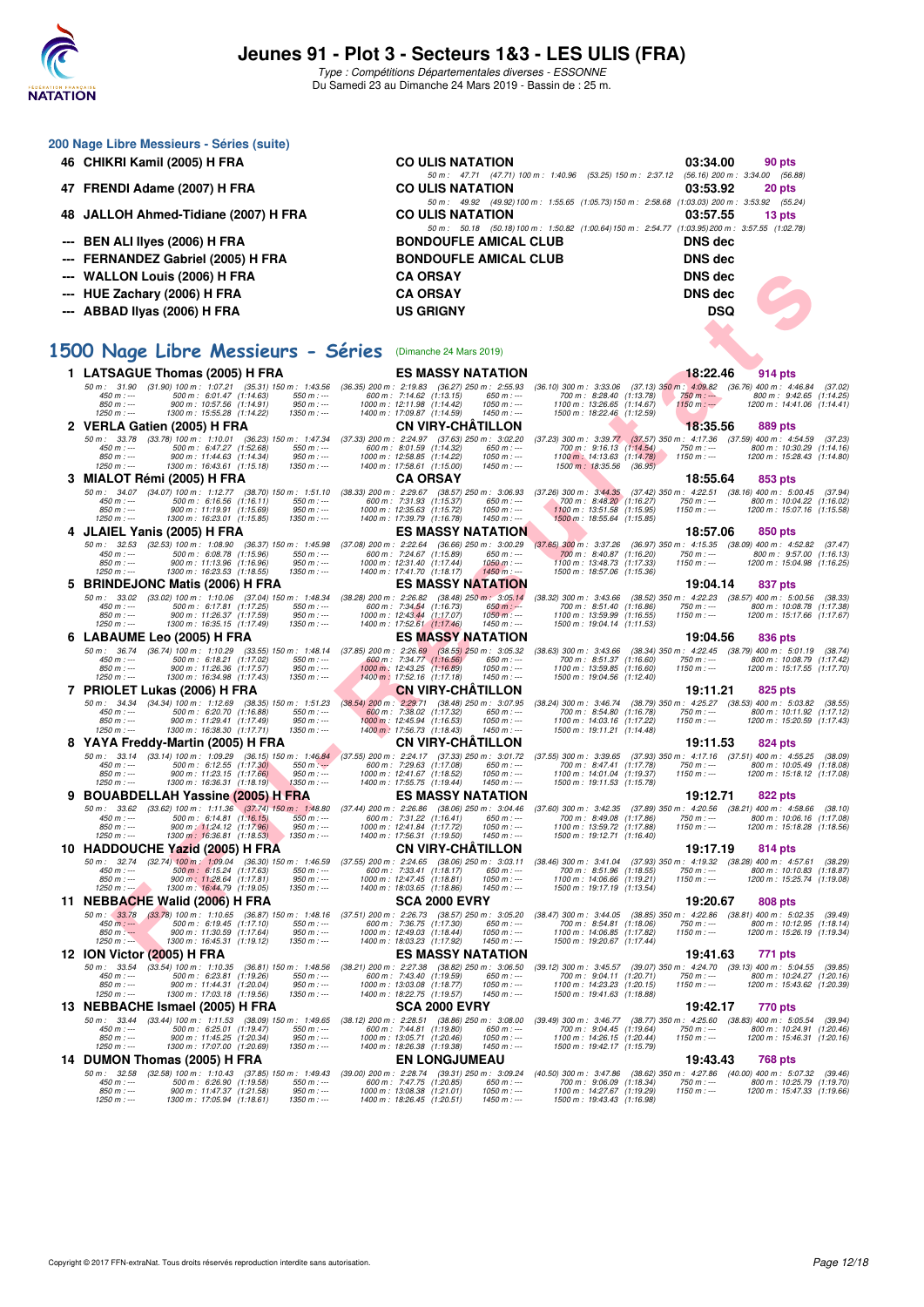

**1500 Nage Libre Messieurs - Séries (suite)**

## **Jeunes 91 - Plot 3 - Secteurs 1&3 - LES ULIS (FRA)**

| 15 BRAIZE Stann (2007) H FRA                                                                                                                                      | <b>ES MASSY NATATION</b>                                                                   | 19:57.64<br>744 pts                                                                                                                                                                                                                                                  |
|-------------------------------------------------------------------------------------------------------------------------------------------------------------------|--------------------------------------------------------------------------------------------|----------------------------------------------------------------------------------------------------------------------------------------------------------------------------------------------------------------------------------------------------------------------|
| $500 \text{ m}$ : 6:38.68 $(1.21.14)$<br>$450 m : -$<br>550 m : ---                                                                                               | 600 m: 7:59.19 (1:20.51)<br>650 m : ---                                                    | 50 m: 35.45 (35.45) 100 m: 1:15.34 (39.89) 150 m: 1:55.91 (40.57) 200 m: 2:36.01 (40.10) 250 m: 3:16.65 (40.64) 300 m: 3:57.09 (40.44) 350 m: 4:37.26 (40.17) 400 m: 5:17.54 (40.28)<br>700 m: 9:19.51 (1:20.32)<br>800 m: 10:40.46 (1:20.95)<br>750 m : ---         |
| 900 m: 12:01.01 (1:20.55)<br>$950 m : -$<br>$850 m: -$<br>$1250 m$ : ---<br>1300 m: 17:20.64 (1:18.56)<br>$1350 m : -$                                            | 1000 m: 13:21.71 (1:20.70)<br>$1050 m : -$<br>1400 m: 18:40.43 (1:19.79)<br>$1450 m$ : --- | 1100 m: 14:42.13 (1:20.42)<br>$1150 m: -$<br>1200 m: 16:02.08 (1:19.95)<br>1500 m: 19:57.64 (1:17.21)                                                                                                                                                                |
| 16 BOUCHARIN Teo (2006) H FRA                                                                                                                                     | <b>ES MASSY NATATION</b>                                                                   | 20:02.19<br>736 pts                                                                                                                                                                                                                                                  |
| $450 m : -$<br>500 m: 6:37.24 (1:20.93)<br>$550 m : -$                                                                                                            | 600 m: 7:57.96 (1:20.72)<br>$650 m: -$                                                     | 50 m: 35.62 (35.62) 100 m: 1:15.03 (39.41) 150 m: 1:55.43 (40.40) 200 m: 2:35.31 (39.88) 250 m: 3:15.43 (40.12) 300 m: 3:56.03 (40.60) 350 m: 4:36.05 (40.02) 400 m: 5:16.31 (40.26<br>700 m: 9:20.23 (1:22.27)<br>$750 m: -$<br>800 m: 10:41.06 (1:20.83)           |
| $850 m: -$<br>900 m: 12:01.92 (1:20.86)<br>$950 m: -$<br>$1350 m : -$                                                                                             | 1000 m: 13:22.40 (1:20.48)<br>$1050 m: -$                                                  | 1100 m: 14:42.91 (1:20.51)<br>$1150 m: -$<br>1200 m: 16:03.79 (1:20.88)                                                                                                                                                                                              |
| $1250 m : -$<br>1300 m: 17:23.48 (1:19.69)<br>17 EL MOUDIR Ayyoub (2007) H FRA                                                                                    | 1400 m: 18:44.59 (1:21.11)<br>$1450 m: -$<br><b>ES MASSY NATATION</b>                      | 1500 m: 20:02.19 (1:17.60)<br>20:10.33<br><b>722 pts</b>                                                                                                                                                                                                             |
| 50 m: 36.16 (36.16) 100 m: 1:16.48 (40.32) 150 m: 1:56.78 (40.30) 200 m: 2:37.92 (41.14) 250 m: 3:18.13                                                           |                                                                                            | (40.21) 300 m: 3:58.43 (40.30) 350 m: 4:39.41 (40.98) 400 m: 5:19.72 (40.31                                                                                                                                                                                          |
| 500 m: 6:41.21 (1:21.49)<br>$450 m: -$<br>550 m : ---<br>$850 m: -$<br>900 m: 12:06.42 (1:21.42)<br>$950 m : -$                                                   | 600 m: 8:03.34 (1:22.13)<br>650 m : ---<br>1000 m: 13:27.96 (1:21.54)<br>$1050 m$ : ---    | 700 m: 9:24.27 (1:20.93)<br>750 m : ---<br>800 m: 10:45.00 (1:20.73)<br>$1150 m: -$<br>1100 m: 14:49.46 (1:21.50)<br>1200 m : 16:10.37 (1:20.91)                                                                                                                     |
| $1250 m : -$<br>1300 m: 17:31.91 (1:21.54)<br>$1350 m : -$<br>18 BONDOUY Marlon (2007) H FRA                                                                      | 1400 m: 18:53.40 (1:21.49)<br>$1450 m: -$<br><b>ES MASSY NATATION</b>                      | 1500 m: 20:10.33 (1:16.93)<br>20:28.02                                                                                                                                                                                                                               |
| 50 m: 37.81 (37.81) 100 m: 1:18.43 (40.62) 150 m: 1:58.81 (40.38) 200 m: 2:39.89 (41.08) 250 m: 3:21.37 (41.48) 300 m: 4:01.89                                    |                                                                                            | <b>693 pts</b><br>(40.52) 350 m: 4:43.02 (41.13) 400 m: 5:24.02 (41.00                                                                                                                                                                                               |
| 500 m: 6.47.43 (1.23.41)<br>450 m : ---<br>$550 m$ : ---<br>$950 m : -$<br>$850 m: -$<br>900 m: 12:19.03 (1:23.04)                                                | 600 m: 8:10.26 (1:22.83)<br>$650 m: -$<br>$1050 m : -$<br>1000 m: 13:40.62 (1:21.59)       | 700 m: 9:33.13 (1:22.87)<br>800 m: 10:55.99 (1:22.86)<br>$750 m : -$<br>1100 m: 15:03.19 (1:22.57)<br>$1150 m: -$<br>1200 m: 16:25.60 (1:22.41)                                                                                                                      |
| $1250 m : -$<br>1300 m: 17:47.65 (1:22.05)<br>$1350 m : -$                                                                                                        | 1400 m: 19:09.78 (1:22.13)<br>$1450 m$ : ---                                               | 1500 m: 20:28.02 (1:18.24)                                                                                                                                                                                                                                           |
| 19 DJENNANE Aymen (2005) H ALG                                                                                                                                    | <b>CA ORSAY</b>                                                                            | 20:45.85<br>664 pts                                                                                                                                                                                                                                                  |
| 500 m: 6:52.85 (1:23.80)<br>550 m : ---<br>$450 m : -$                                                                                                            | 600 m: 8:16.53 (1:23.68)<br>650 m : ---                                                    | 50 m: 37.04 (37.04) 100 m: 1:17.79 (40.75) 150 m: 1:59.42 (41.63) 200 m: 2:41.03 (41.61) 250 m: 3:23.46 (42.43) 300 m: 4:05.21 (41.75) 350 m: 4:47.28 (42.07) 400 m: 5:29.05 (41.77)<br>700 m: 9:40.01 (1:23.48)<br>$750 m : -$<br>800 m: 11:03.99 (1:23.98)         |
| $850 m: -$<br>900 m: 12:27.65 (1:23.66)<br>$950 m: -$<br>1300 m: 18:01.67 (1:23.64)<br>$1350 m : -$<br>$1250 m : -$                                               | 1000 m: 13:50.87 (1:23.22)<br>$1050 m: -$<br>1400 m: 19:24.71 (1:23.04)<br>$1450 m : -$    | 1100 m: 15:14.71 (1:23.84)<br>$1150 m: -$<br>1200 m: 16:38.03 (1:23.32)<br>1500 m: 20:45.85 (1:21.14)                                                                                                                                                                |
| 20 GUILBAUD Arthur (2007) H FRA                                                                                                                                   | <b>CA ORSAY</b>                                                                            | 21:01.84<br>639 pts                                                                                                                                                                                                                                                  |
| 500 m: 7:00.97 (1:22.92)<br>$550 m: -$<br>$450 m: -$                                                                                                              | 600 m: 8:25.45 (1:24.48)<br>$650 m: -$                                                     | 50 m: 40.25 (40.25) 100 m: 1:23.72 (43.47) 150 m: 2:06.31 (42.59) 200 m: 2:49.11 (42.80) 250 m: 3:31.28 (42.17) 300 m: 4:14.00 (42.72) 350 m: 4:55.63 (41.63) 400 m: 5:38.05 (42.42)<br>700 m : 9:48.75 (1:23.30)<br>$750 m: -$<br>800 m: 11:12.49 (1:23.74)         |
| $850 m: -$<br>900 m: 12:36.13 (1:23.64)<br>$950 m: -$<br>$1350 m: -$<br>$1250 m : -$<br>1300 m: 18:13.79 (1:25.44)                                                | 1000 m: 13:59.94 (1:23.81)<br>$1050 m: -$<br>$1450 m: -$<br>1400 m: 19:39.64 (1:25.85)     | 1100 m: 15:22.60 (1:22.66)<br>$1150 m: -$<br>1200 m: 16:48.35 (1:25.75<br>1500 m: 21:01.84 (1:22.20)                                                                                                                                                                 |
| 21 RANDRIANJAFY Lucky (2005) H FRA                                                                                                                                | <b>EN LONGJUMEAU</b>                                                                       | 21:13.01<br>621 pts                                                                                                                                                                                                                                                  |
| 500 m : 6:51.70 (1:25.78)<br>$450 m : -$                                                                                                                          | 600 m: 8:17.23 (1:25.53)<br>$650 m: -$                                                     | 50 m: 35.41 (35.41) 100 m: 1:15.77 (40.36) 150 m: 1:56.50 (40.73) 200 m: 2:37.59 (41.09) 250 m: 3:18.81 (41.22) 300 m: 4:01.28 (42.47) 350 m: 4:43.18 (41.90) 400 m: 5:25.92 (42.74)<br>700 m: 9:42.27 (1:25.04)<br>800 m: 11:06.62 (1:24.35)                        |
| 550 m : ---<br>$850 m: -$<br>900 m: 12:34.10 (1:27.48)<br>$950 m : -$<br>$1250 m$ : ---                                                                           | 1000 m: 14:01.43 (1:27.33)<br>$1050 m : -$                                                 | 750 m : ---<br>1100 m: 15:26.90 (1:25.47)<br>$1150 m: -$<br>1200 m: 16:54.81 (1:27.91)                                                                                                                                                                               |
| 1300 m: 18:24.30 (1:29.49)<br>$1350 m : -$<br>22 TORTI Enzo (2007) H FRA                                                                                          | 1400 m: 19:52.30 (1:28.00)<br>$1450 m: -$<br><b>CN VIRY-CHATILLON</b>                      | 1500 m: 21:13.01 (1:20.71)<br>21:14.95<br><b>618 pts</b>                                                                                                                                                                                                             |
| 50 m: 38.82 (38.82) 100 m: 1:19.39 (40.57) 150 m: 2:01.42 (42.03) 200 m: 2:44.25 (42.83) 250 m: 3:25.20                                                           |                                                                                            | (40.95) 300 m: 4:07.71 (42.51) 350 m: 4:49.24 (41.53) 400 m: 5:30.59 (41.35                                                                                                                                                                                          |
| 500 m: 6:53.95 (1:23.36)<br>550 m : ---<br>$450 m : -$<br>$850 m: -$<br>900 m: 12:29.81 (1:23.34)<br>$950 m: -$                                                   | $650 m$ : ---<br>600 m: 8:15.46 (1:21.51)<br>1000 m: 13:54.67 (1:24.86)<br>$1050 m$ : ---  | 700 m: 9:41.18 (1:25.72)<br>$750 m: -$<br>800 m: 11:06.47 (1:25.29)<br>1100 m: 15:21.57 (1:26.90)<br>$1150 m: -$<br>1200 m: 16:47.13 (1:25.56)                                                                                                                       |
| 1300 m: 18:14.51 (1:27.38)<br>$1350 m : -$<br>$1250 m$ : ---                                                                                                      | 1400 m: 19:44.95 (1:30.44)<br>$1450 m$ : ---<br><b>CN VIRY-CHATILLON</b>                   | 1500 m: 21:14.95 (1:30.00)                                                                                                                                                                                                                                           |
| 23 GUILLERM Ethan (2005) H FRA<br>50 m: 37.60 (37.60) 100 m: 1:18.93 (41.33) 150 m: 2:01.45 (42.52) 200 m: 2:43.27 (41.82) 250 m: 3:26.40                         |                                                                                            | 21:17.43<br>615 pts<br>(43.13) 300 m: 4:10.78 (44.38) 350 m: 4:52.71 (41.93) 400 m: 5:34.53 (41.82                                                                                                                                                                   |
| $450 m: -$<br>500 m: 7:00.28 (1:25.75)<br>$550 m: -$<br>900 m: 12:37.94 (1:25.70)<br>$950 m: -$<br>$850 m: -$                                                     | 600 m: 8:24.29 (1:24.01)<br>$650 m: -$<br>1000 m: 14:03.96 (1:26.02)<br>$1050 m$ : ---     | 700 m: 9:48.18 (1:23.89)<br>750 m : ---<br>800 m: 11:12.24 (1:24.06)<br>1100 m: 15:29.48 (1:25.52)<br>$1150 m: -$<br>1200 m: 16:57.27 (1:27.79)                                                                                                                      |
| $1350 m : -$<br>$1250 m : -$<br>1300 m: 18:24.69 (1:27.42)                                                                                                        | 1400 m: 19:52.12 (1:27.43)<br>$1450 m: -$                                                  | 1500 m: 21:17.43 (1:25.31)                                                                                                                                                                                                                                           |
| 24 YAYA Eric-Prudel (2007) H FRA<br>50 m: 36.34 (36.34) 100 m: 1:17.78 (41.44) 150 m: 1:59.15 (41.37) 200 m: 2:41.59 (42.44) 250 m: 3:24.25                       | <b>CN VIRY-CHATILLON</b>                                                                   | 21:24.46<br>604 pts<br>(42.66) 300 m: 4:07.40 (43.15) 350 m: 4:50.33 (42.93) 400 m: 5:33.59 (43.26                                                                                                                                                                   |
| 500 m: 6:58.96 (1:25.37)<br>$450 m : -$<br>$550 m: -$<br>$950 m : -$<br>$850 m: -$<br>900 m: 12:41.65 (1:27.12)                                                   | 600 m : 8:24.45 (1:25.49)<br>650 m : ---<br>1000 m: 14:08.12 (1:26.47)<br>$1050 m : -$     | 700 m: 9:49.10 (1:24.65)<br>$750 m : -$<br>800 m: 11:14.53 (1:25.43)<br>1100 m: 15:35.96 (1:27.84)<br>$1150 m: -$<br>1200 m: 17:03.56 (1:27.60)                                                                                                                      |
| $1350 m : -$<br>1300 m: 18:31.59 (1:28.03)<br>$1250 m : -$                                                                                                        | 1400 m: 19:59.69 (1:28.10)<br>$1450 m: -$                                                  | 1500 m: 21:24.46 (1:24.77)                                                                                                                                                                                                                                           |
| 25 AISSAOUI Ayman (2006) H FRA                                                                                                                                    | <b>CA ORSAY</b>                                                                            | 21:35.93<br>586 pts                                                                                                                                                                                                                                                  |
| 500 m: 7:07.50 (1:26.79)<br>$550 m: -$<br>$450 m : -$                                                                                                             | 600 m: 8:34.81 (1:27.31)<br>$650 m: -$                                                     | 50 m : 37.64 (37.64) 100 m : 1:19.84 (42.20) 150 m : 2:02.57 (42.73) 200 m : 2:45.27 (42.70) 250 m : 3:29.13 (43.86) 300 m : 4:12.62 (43.49) 350 m : 4:56.74 (44.12) 400 m : 5:40.71 (43.97<br>700 m: 10:01.92 (1:27.11)<br>800 m: 11:29.41 (1:27.49)<br>750 m : --- |
| $850 m: -$<br>900 m: 12:56.88 (1:27.47)<br>$950 m: -$<br>1300 m: 18:44.96 (1:26.49)<br>$1350 m : -$<br>$1250 m : -$                                               | 1000 m: 14:24.47 (1:27.59)<br>$1050 m: -$<br>1400 m : 20:11.65 (1:26.69)<br>$1450 m : -$   | 1100 m: 15:52.12 (1:27.65)<br>$1150 m: -$<br>1200 m: 17:18.47 (1:26.35)<br>1500 m: 21:35.93 (1:24.28)                                                                                                                                                                |
| 26 NEUVILLE Marin (2007) H FRA                                                                                                                                    | <b>CA ORSAY</b>                                                                            | 21:51.71<br>563 pts                                                                                                                                                                                                                                                  |
| 50 m : 39.78<br>500 m: 7:15.67 (1:28.89)<br>$550 m: -$<br>$450 m: -$                                                                                              | 600 m: 8:44.71 (1:29.04)<br>$650 m: -$                                                     | (39.78) 100 m: 1:23.17 (43.39) 150 m: 2:07.17 (44.00) 200 m: 2:50.71 (43.54) 250 m: 3:34.78 (44.07) 300 m: 4:19.07 (44.29) 350 m: 5:03.09 (44.02) 400 m: 5:46.78 (43.69<br>700 m: 10:13.42 (1:28.71)<br>750 m : ---<br>800 m: 11:41.57 (1:28.15)                     |
| 900 m: 13:10.42 (1:28.85)<br>$950 m: -$<br>$850 m : -$<br>$1350 m : -$<br>$1250 m : -$<br>1300 m: 19:01.67 (1:28.58)                                              | 1000 m: 14:38.81 (1:28.39)<br>$1050 m$ : ---<br>1400 m : 20:29.89 (1:28.22)<br>$1450 m: -$ | 1100 m: 16:06.14 (1:27.33)<br>$1150 m: -$<br>1200 m: 17:33.09 (1:26.95)<br>1500 m: 21:51.71 (1:21.82)                                                                                                                                                                |
| 27 DA SILVA Simon (2007) H FRA                                                                                                                                    | <b>CN VIRY-CHATILLON</b>                                                                   | 21:55.30<br>558 pts                                                                                                                                                                                                                                                  |
| 50 m: 39.19 (39.19) 100 m: 1:22.05 (42.86) 150 m: 2:05.67 (43.62) 200 m: 2:49.55 (43.88) 250 m: 3:33.33<br>500 m: 7:13.14 (1:27.44)<br>$550 m: -$<br>$450 m: -$   | 600 m: 8:41.16 (1:28.02)<br>$650 m: -$                                                     | (43.78) 300 m: 4:17.73 (44.40) 350 m: 5:01.62 (43.89) 400 m: 5:45.70 (44.08<br>700 m: 10:09.13 (1:27.97)<br>$750 m: -$<br>800 m: 11:38.22 (1:29.09                                                                                                                   |
| $850 m: -$<br>900 m : 13:06.46 (1:28.24)<br>$950 m : -$<br>$1350 m : -$<br>1300 m: 19:00.66 (1:28.97)<br>1250 m : ---                                             | 1000 m: 14:34.80 (1:28.34)<br>$1050 m: -$<br>1400 m: 20:31.69 (1:31.03)<br>$1450 m$ : ---  | 1100 m: 16:02.79 (1:27.99)<br>$1150 m: -$<br>1200 m: 17:31.69 (1:28.90)<br>1500 m: 21:55.30 (1:23.61)                                                                                                                                                                |
| 28 MADDI Fares (2005) H FRA                                                                                                                                       | <b>CN VIRY-CHÂTILLON</b>                                                                   | 22:03.50<br><b>546 pts</b>                                                                                                                                                                                                                                           |
| 50 m: 35.90 (35.90) 100 m: 1:16.70 (40.80) 150 m: 1:58.85 (42.15) 200 m: 2:40.73 (41.88) 250 m: 3:23.72                                                           |                                                                                            | (42.99) 300 m : 4:06.78 (43.06) 350 m : 4:50.17 (43.39) 400 m : 5:33.93 (43.76                                                                                                                                                                                       |
| $450 m : -$<br>500 m : 7:01.38 (1:27.45)<br>550 m : ---<br>$850 m: -$<br>$950 m: -$<br>900 m: 12:56.91 (1:30.04)                                                  | 600 m: 8:29.21 (1:27.83)<br>650 m : ---<br>$1050 m$ : ---<br>1000 m: 14:24.64 (1:27.73)    | 700 m: 9:57.75 (1:28.54)<br>800 m: 11:26.87 (1:29.12)<br>750 m : ---<br>$1150 m: -$<br>1200 m: 17:30.94 (1:31.90)<br>1100 m: 15:59.04 (1:34.40)                                                                                                                      |
| $1350 m : -$<br>$1250 m : -$<br>1300 m: 19:02.70 (1:31.76)<br>29 SAVARY Leandre (2007) H FRA                                                                      | $1450 m: -$<br>1400 m : 20:42.68 (1:39.98)<br><b>CN VIRY-CHATILLON</b>                     | 1500 m: 22:03.50 (1:20.82)<br>22:03.82<br>545 pts                                                                                                                                                                                                                    |
| $(38.52)$ 100 m : 1:21.39 $(42.87)$ 150 m : 2:05.06<br>50 m: 38.52                                                                                                | (43.67) 200 m : 2:48.92 (43.86) 250 m : 3:32.85                                            | (44.68) 400 m: 5:44.67 (43.68)<br>(43.93) 300 m : 4:16.31 (43.46) 350 m : 5:00.99                                                                                                                                                                                    |
| 500 m: 7:11.08 (1:26.41)<br>$450 m: -$<br>$550 m : -$<br>$850 m: -$<br>900 m: 13:07.70 (1:30.25)<br>$950 m: -$                                                    | 600 m: 8:39.56 (1:28.48)<br>650 m : ---<br>1000 m: 14:36.27 (1:28.57)<br>$1050 m$ : ---    | 700 m: 10:08.73 (1:29.17)<br>$750 m: -$<br>800 m: 11:37.45 (1:28.72)<br>1100 m: 16:05.49 (1:29.22)<br>$1150 m: -$<br>1200 m: 17:34.59 (1:29.10)                                                                                                                      |
| $1250 m : -$<br>1300 m: 19:04.73 (1:30.14)<br>1350 m : ---                                                                                                        | 1400 m: 20:34.98 (1:30.25)<br>$1450 m: -$                                                  | 1500 m: 22:03.82 (1:28.84)                                                                                                                                                                                                                                           |
| 30 BOUCHARD Mathieu (2007) H FRA<br>50 m: 38.83 (38.83) 100 m: 1:21.24 (42.41) 150 m: 2:04.12 (42.88) 200 m: 2:48.34 (44.22) 250 m: 3:31.93                       | <b>EN LONGJUMEAU</b>                                                                       | 22:21.27<br>520 pts<br>(43.59) 300 m: 4:16.39 (44.46) 350 m: 5:01.30 (44.91) 400 m: 5:45.68 (44.38                                                                                                                                                                   |
| 500 m: 7:15.12 (1:29.44)<br>$450 m: -$<br>$550 m: -$<br>$850 m: -$<br>900 m: 13:18.42 (1:30.18)<br>$950 m: -$                                                     | 600 m: 8:45.78 (1:30.66)<br>$650 m$ : ---<br>1000 m: 14:46.72 (1:28.30)<br>$1050 m: -$     | 700 m: 10:16.98 (1:31.20)<br>$750 m: -$<br>800 m: 11:48.24 (1:31.26)<br>1100 m: 16:16.62 (1:29.90)<br>$1150 m: -$                                                                                                                                                    |
| $1250 m : -$<br>1300 m: 19:18.72 (1:30.99)<br>$1350 m : -$                                                                                                        | 1400 m : 20:51.03 (1:32.31)<br>1450 m : ---                                                | 1200 m: 17:47.73 (1:31.11)<br>1500 m: 22:21.27 (1:30.24)                                                                                                                                                                                                             |
| 31 HADDOUCHE Mohamed (2006) H FRA                                                                                                                                 | <b>CN VIRY-CHATILLON</b>                                                                   | 22:44.21<br>488 pts                                                                                                                                                                                                                                                  |
| 50 m: 39.77 (39.77) 100 m: 1:23.84 (44.07) 150 m: 2:08.42 (44.58) 200 m: 2:52.94 (44.52) 250 m: 3:37.88<br>500 m: 7:22.64 (1:29.99)<br>$550 m : -$<br>450 m : --- | 600 m: 8:54.40 (1:31.76)<br>$650 m: -$                                                     | (44.94) 300 m : 4:22.78 (44.90) 350 m : 5:07.57 (44.79) 400 m : 5:52.65 (45.08<br>700 m: 10:26.15 (1:31.75)<br>$750 m: -$<br>800 m: 11:58.23 (1:32.08)                                                                                                               |
| $850 m: -$<br>900 m: 13:30.00 (1:31.77)<br>$950 m : -$<br>$1250 m : -$<br>$1350 m: -$<br>1300 m: 19:38.80 (1:32.16)                                               | 1000 m: 15:02.55 (1:32.55)<br>$1050 m$ : ---<br>$1450 m: -$<br>1400 m: 21:14.26 (1:35.46)  | 1100 m: 16:34.62 (1:32.07)<br>1200 m: 18:06.64 (1:32.02)<br>$1150 m: -$<br>1500 m: 22:44.21 (1:29.95)                                                                                                                                                                |
| 32 SAYAGH Ramzi (2005) H FRA                                                                                                                                      | <b>EN LONGJUMEAU</b>                                                                       | 22:44.78<br>487 pts                                                                                                                                                                                                                                                  |
| (39.10) 100 m: 1:23.60 (44.50) 150 m: 2:08.93<br>50 m : 39.10<br>500 m: 7:26.52 (1:30.42)<br>$450 m : -$<br>550 m : ---                                           | (45.33) 200 m: 2:54.31 (45.38) 250 m: 3:39.21<br>600 m: 8:58.90 (1:32.38)<br>$650 m$ : --- | (44.90) 300 m : 4:24.76 (45.55) 350 m : 5:10.38<br>(45.62) 400 m : 5:56.10 (45.72)<br>700 m: 10:29.51 (1:30.61)<br>750 m : ---<br>800 m: 12:01.88 (1:32.37)                                                                                                          |
| $850 m: -$<br>900 m: 13:34.04 (1:32.16)<br>$950 m: -$<br>$1250 m : -$<br>1300 m: 19:44.43 (1:30.90)<br>$1350 m : -$                                               | 1000 m: 15:07.25 (1:33.21)<br>$1050 m: -$<br>1400 m: 21:15.56 (1:31.13)<br>$1450 m: -$     | 1100 m: 16:40.14 (1:32.89)<br>$1150 m: -$<br>1200 m: 18:13.53 (1:33.39)<br>1500 m: 22:44.78 (1:29.22)                                                                                                                                                                |
|                                                                                                                                                                   |                                                                                            |                                                                                                                                                                                                                                                                      |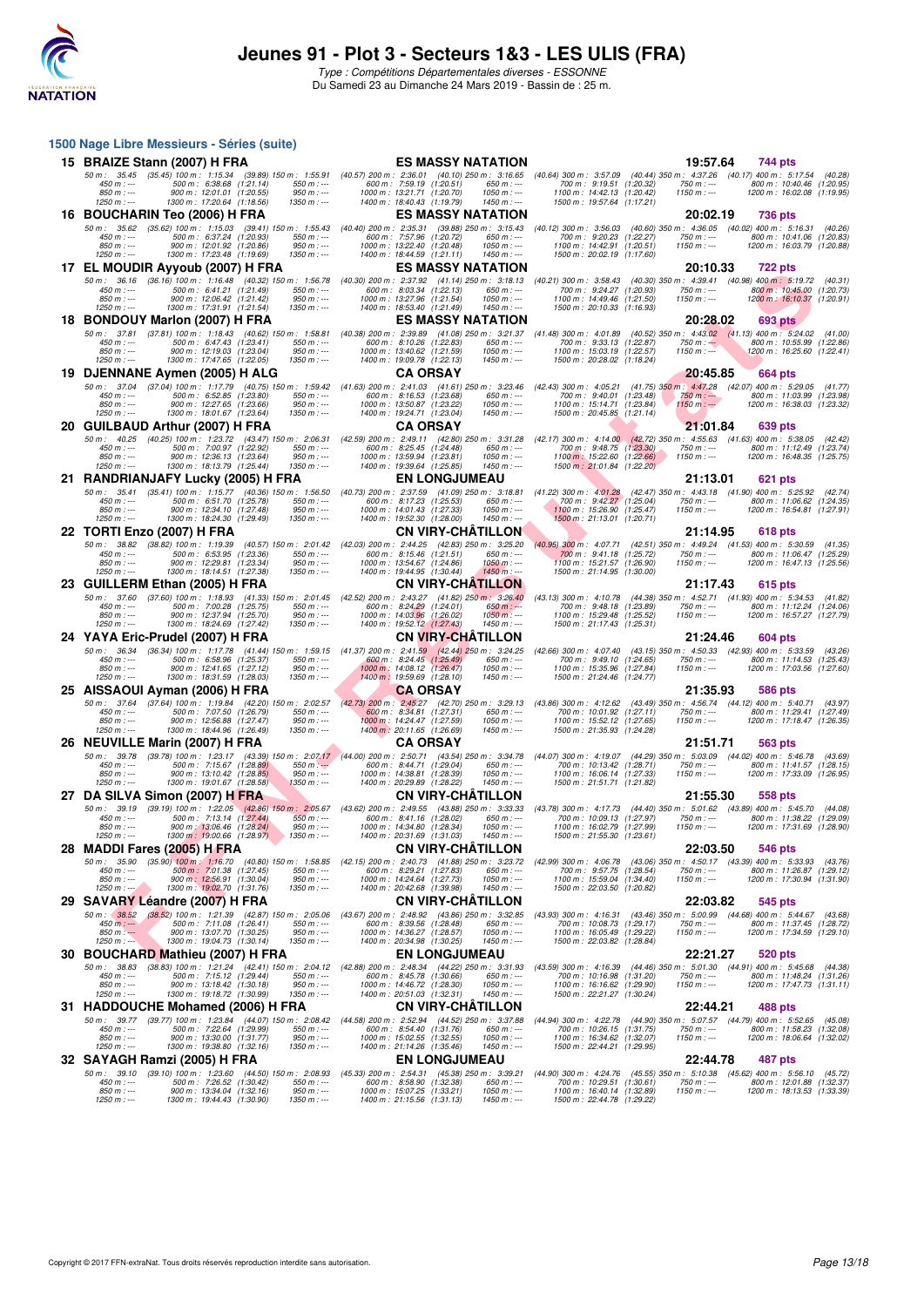

Type : Compétitions Départementales diverses - ESSONNE Du Samedi 23 au Dimanche 24 Mars 2019 - Bassin de : 25 m.

|    | 1500 Nage Libre Messieurs - Séries (suite)                                                                                                                                                                                                                                                            |                                                                                                                                                                                                              |                                                                                                                                                                                          |                                                                                                                                                                       |
|----|-------------------------------------------------------------------------------------------------------------------------------------------------------------------------------------------------------------------------------------------------------------------------------------------------------|--------------------------------------------------------------------------------------------------------------------------------------------------------------------------------------------------------------|------------------------------------------------------------------------------------------------------------------------------------------------------------------------------------------|-----------------------------------------------------------------------------------------------------------------------------------------------------------------------|
|    | 33 DELSANTI Edem (2007) H FRA                                                                                                                                                                                                                                                                         | <b>CA ORSAY</b>                                                                                                                                                                                              |                                                                                                                                                                                          | 23:31.67<br>425 pts                                                                                                                                                   |
|    | 50 m : 40.60 (40.60) 100 m : 1:24.07 (43.47) 150 m : 2:08.35 (44.28) 200 m : 2:52.08<br>500 m: 7:24.26 (1:31.67)<br>$450 m : -$<br>$550 m: -$<br>850 m : ---<br>900 m: 13:42.56 (1:35.76)<br>$950 m : -$<br>$1250 m : -$<br>1300 m: 20:17.26 (1:39.44)<br>$1350 m : -$                                | 600 m: 8:57.91 (1:33.65)<br>$650 m: -$<br>1000 m: 15:20.35 (1:37.79)<br>$1050 m$ : ---<br>1400 m: 21:56.60 (1:39.34)<br>$1450 m: -$                                                                          | (43.73) 250 m : 3:36.83 (44.75) 300 m : 4:21.02 (44.19) 350 m : 5:06.57 (45.55) 400 m : 5:52.59<br>700 m: 10:32.29 (1:34.38)<br>1100 m: 16:58.14 (1:37.79)<br>1500 m: 23:31.67 (1:35.07) | (46.02)<br>750 m : ---<br>800 m: 12:06.80 (1:34.51)<br>1200 m: 18:37.82 (1:39.68)<br>$1150 m: -$                                                                      |
|    | 34 BRIZAT Yassine (2007) H FRA                                                                                                                                                                                                                                                                        | <b>SCA 2000 EVRY</b>                                                                                                                                                                                         |                                                                                                                                                                                          | 24:04.10<br>385 pts                                                                                                                                                   |
|    | 50 m: 41.78 (41.78) 100 m: 1:28.59<br>(46.81) 150 m : 2:15.28<br>$450 m: -$<br>500 m: 7:48.06 (1:34.60)<br>$550 m: -$<br>$850 m: -$<br>900 m: 14:14.62 (1:38.67)<br>$950 m : -$<br>$1250 m : -$<br>1300 m: 20:49.43 (1:38.38)<br>$1350 m : -$                                                         | (46.69) 200 m : 3:01.83 (46.55) 250 m : 3:50.21 (48.38) 300 m : 4:38.46<br>600 m: 9:22.96 (1:34.90)<br>$650 m: -$<br>1000 m: 15:53.23 (1:38.61)<br>$1050 m : -$<br>1400 m: 22:28.47 (1:39.04)<br>$1450 m: -$ | 700 m: 10:59.51 (1:36.55)<br>1100 m: 17:31.20 (1:37.97)<br>1500 m: 24:04.10 (1:35.63)                                                                                                    | (48.25) 350 m: 5:25.04 (46.58) 400 m: 6:13.46 (48.42)<br>$750 m: -$<br>800 m: 12:35.95 (1:36.44)<br>$1150 m: -$<br>1200 m: 19:11.05 (1:39.85)                         |
|    | 35 DAVID Armel (2007) H FRA                                                                                                                                                                                                                                                                           | <b>CA ORSAY</b>                                                                                                                                                                                              |                                                                                                                                                                                          | 24:11.14<br><b>376 pts</b>                                                                                                                                            |
|    | 50 m: 42.38 (42.38) 100 m: 1:30.58 (48.20) 150 m: 2:19.21 (48.63) 200 m: 3:08.88<br>$450 m : -$<br>500 m: 8:02.32 (1:37.65)<br>$550 m: -$<br>$850 m$ : ---<br>900 m: 14:35.05 (1:37.53)<br>$950 m : -$<br>$1350 m : -$<br>$1250 m : -$<br>1300 m: 21:07.05 (1:37.49)                                  | (49.67) 250 m : 3:57.76<br>600 m: 9:41.22 (1:38.90)<br>$650 m$ : ---<br>$1050 m$ : ---<br>1000 m: 16:13.83 (1:38.78)<br>$1450 m: -$<br>1400 m: 22:42.55 (1:35.50)                                            | 700 m: 11:19.22 (1:38.00)<br>1100 m: 17:52.16 (1:38.33)<br>1500 m: 24:11.14 (1:28.59)                                                                                                    | (48.88) 300 m: 4:46.53 (48.77) 350 m: 5:35.80 (49.27) 400 m: 6:24.67 (48.87)<br>750 m : ---<br>800 m: 12:57.52 (1:38.30)<br>$1150 m: -$<br>1200 m: 19:29.56 (1:37.40) |
|    | 36 PEUCH Maxime (2007) H FRA                                                                                                                                                                                                                                                                          | <b>BONDOUFLE AMICAL CLUB</b>                                                                                                                                                                                 |                                                                                                                                                                                          | 24:13.75<br><b>373 pts</b>                                                                                                                                            |
|    | (41.10) 100 m : 1:28.00<br>50 m: 41.10<br>(46.90) 150 m : 2:15.33<br>500 m: 7:59.46 (1:39.45)<br>$450 m: -$<br>$550 m: -$<br>850 m : ---<br>900 m: 14:37.17 (1:39.80)<br>$950 m : -$<br>$1250 m : -$<br>1300 m: 21:15.76 (1:38.61)<br>$1350 m$ : ---                                                  | (47.33) 200 m : 3:03.28<br>(47.95) 250 m : 3:51.65<br>600 m: 9:39.20 (1:39.74)<br>$650 m$ : ---<br>$1050 m : -$<br>1000 m: 16:15.82 (1:38.65)<br>1400 m: 22:51.26 (1:35.50)<br>$1450 m$ : ---                | (48.37) 300 m : 4:41.12 (49.47) 350 m : 5:30.06 (48.94) 400 m : 6:20.01<br>700 m: 11:18.23 (1:39.03)<br>1100 m: 17:57.01 (1:41.19)<br>1500 m: 24:13.75 (1:22.49)                         | (49.95)<br>800 m: 12:57.37 (1:39.14)<br>$750 m: -$<br>1200 m: 19:37.15 (1:40.14)<br>$1150 m: -$                                                                       |
|    | 37 MOUILLAUX Mathias (2006) H FRA                                                                                                                                                                                                                                                                     | <b>BONDOUFLE AMICAL CLUB</b>                                                                                                                                                                                 |                                                                                                                                                                                          | 24:43.56<br>338 pts                                                                                                                                                   |
|    | 50 m: 43.50 (43.50) 100 m: 1:31.43 (47.93) 150 m: 2:21.34 (49.91) 200 m: 3:10.55 (49.21) 250 m: 4:00.88 (50.33) 300 m: 4:50.33 (49.45) 350 m: 5:40.82 (50.49) 400 m: 6:30.67 (49.85)<br>500 m: 8:11.17 (1:40.50)<br>$550 m: -$<br>$450 m: -$<br>900 m: 14:49.81 (1:39.32)<br>$850 m: -$<br>$950 m: -$ | 600 m: 9:51.79 (1:40.62)<br>$650 m: -$<br>$1050 m$ : ---<br>1000 m: 16:28.53 (1:38.72)                                                                                                                       | 700 m: 11:30.53 (1:38.74)<br>1100 m: 18:09.13 (1:40.60)                                                                                                                                  | 800 m: 13:10.49 (1:39.96)<br>750 m : ---<br>1200 m: 19:50.09 (1:40.96)<br>1150 m : ---                                                                                |
|    | $1250 m : -$<br>1300 m: 21:29.99 (1:39.90)<br>$1350 m : -$                                                                                                                                                                                                                                            | 1400 m: 23:08.31 (1:38.32)<br>$1450 m: -$                                                                                                                                                                    | 1500 m: 24:43.56 (1:35.25)                                                                                                                                                               |                                                                                                                                                                       |
|    | 38 MAHROUGUI Safwan (2007) H FRA                                                                                                                                                                                                                                                                      | <b>SCA 2000 EVRY</b>                                                                                                                                                                                         |                                                                                                                                                                                          | 25:48.66<br><b>268 pts</b>                                                                                                                                            |
|    | 50 m: 46.34 (46.34) 100 m: 1:42.75 (56.41) 150 m: 2:33.92 (51.17) 200 m: 3:24.89 (50.97) 250 m: 4:17.42<br>$450 m : -$<br>500 m: 8:31.49 (1:41.43)<br>$550 m: -$<br>$850 m : -$<br>900 m: 15:22.97 (1:43.84)<br>$950 m : -$<br>$1350 m : -$<br>$1250 m : -$<br>1300 m: 22:23.18 (1:42.94)             | 600 m: 10:12.43 (1:40.94)<br>$650 m$ : ---<br>$1050 m : -$<br>1000 m: 17:09.38 (1:46.41)<br>$1450 m : -$<br>1400 m: 24:05.64 (1:42.46)                                                                       | 700 m: 11:55.41 (1:42.98)<br>1100 m : 18:56.24 (1:46.86)<br>1500 m: 25:48.66 (1:43.02)                                                                                                   | (52.53) 300 m: 5:07.41 (49.99) 350 m: 5:58.76 (51.35) 400 m: 6:50.06 (51.30)<br>750 m : ---<br>800 m: 13:39.13 (1:43.72)<br>1200 m: 20:40.24 (1:44.00)<br>$1150 m: -$ |
|    | 39 REBIERE Elven (2006) H FRA                                                                                                                                                                                                                                                                         | <b>SCA 2000 EVRY</b>                                                                                                                                                                                         |                                                                                                                                                                                          | 25:55.52<br><b>261 pts</b>                                                                                                                                            |
|    | 50 m: 45.15<br>(45.15) 100 m : 1:34.60<br>(49.45) 150 m : 2:26.30                                                                                                                                                                                                                                     | (51.70) 200 m : 3:16.91<br>(50.61) 250 m : 4:09.83                                                                                                                                                           | $(52.92)$ 300 m : $5.01.84$                                                                                                                                                              | $(52.01)$ 350 m : 5:55.45<br>$(53.61)$ 400 m : 6:46.59<br>(51.14)                                                                                                     |
|    | $450 m : -$<br>500 m: 8:32.04 (1:45.45)<br>550 m : ---<br>850 m : ---<br>900 m: 15:31.01 (1:45.65)<br>$950 m : -$<br>1300 m: 22:31.83 (1:42.03)<br>$1250 m$ : ---<br>$1350 m : -$                                                                                                                     | 600 m: 10:13.62 (1:41.58)<br>$650 m$ : ---<br>$1050 m : -$<br>1000 m: 17:18.70 (1:47.69)<br>1400 m: 24:15.86 (1:44.03)<br>$1450 m: -$                                                                        | 700 m: 11:59.82 (1:46.20)<br>1100 m: 19:05.64 (1:46.94)<br>1500 m: 25:55.52 (1:39.66)                                                                                                    | 750 m : ---<br>800 m: 13:45.36 (1:45.54)<br>1200 m: 20:49.80 (1:44.16)<br>$1150 m: -$                                                                                 |
|    | 40 AKCHA Yassine (2007) H FRA                                                                                                                                                                                                                                                                         | <b>US RIS-ORANGIS</b>                                                                                                                                                                                        |                                                                                                                                                                                          | 26:48.92<br><b>210 pts</b>                                                                                                                                            |
|    | 50 m: 42.14 (42.14) 100 m: 1:32.07 (49.93) 150 m: 2:25.26<br>500 m: 8:32.43 (1:44.16)<br>$450 m: -$<br>$550 m: -$<br>$850 m: -$<br>900 m: 15:41.61 (1:49.64)<br>$950 m: -$<br>$1250 m : -$<br>1300 m: 23:09.79 (1:53.24)<br>$1350 m : -$                                                              | (53.19) 200 m : 3:17.93 (52.67) 250 m : 4:09.62<br>600 m: 10:19.53 (1:47.10)<br>$650 m: -$<br>1000 m: 17:32.43 (1:50.82)<br>$1050 m: -$<br>1400 m: 24:59.31 (1:49.52)<br>$1450 m: -$                         | $(51.69)$ 300 m : 5:02.89<br>700 m: 12:04.43 (1:44.90)<br>1100 m: 19:23.57 (1:51.14)<br>1500 m: 26:48.92 (1:49.61)                                                                       | (53.27) 350 m : 5:55.72 (52.83) 400 m : 6:48.27 (52.55)<br>800 m: 13:51.97 (1:47.54)<br>$750 m: -$<br>$1150 m: -$<br>1200 m: 21:16.55 (1:52.98)                       |
|    | 41 VEDIE Yohann (2007) H FRA                                                                                                                                                                                                                                                                          | <b>BONDOUFLE AMICAL CLUB</b>                                                                                                                                                                                 |                                                                                                                                                                                          | 28:20.25<br><b>136 pts</b>                                                                                                                                            |
|    | 50 m: 46.32 (46.32) 100 m: 1:39.95 (53.63) 150 m: 2:34.22 (54.27) 200 m: 3:29.13                                                                                                                                                                                                                      | $(54.91)$ 250 m : 4:25.44                                                                                                                                                                                    |                                                                                                                                                                                          | (56.31) 300 m: 5:21.25 (55.81) 350 m: 6:16.92 (55.67) 400 m: 7:12.89 (55.97                                                                                           |
|    | 500 m: 9:05.51 (1:52.62)<br>$450 m : -$<br>$550 m: -$<br>$850 m$ : ---<br>900 m: 16:48.76 (1:57.93)<br>$950 m : -$<br>1300 m: 24:30.15 (1:53.72)<br>$1350 m : -$<br>$1250 m : -$                                                                                                                      | 600 m: 10:59.37 (1:53.86)<br>$650 m: -$<br>1000 m: 18:48.65 (1:59.89)<br>$1050 m$ : ---<br>$1450 m$ : ---<br>1400 m: 26:25.15 (1:55.00)                                                                      | 700 m: 12:55.03 (1:55.66)<br>1100 m: 20:44.37 (1:55.72)<br>1500 m: 28:20.25 (1:55.10)                                                                                                    | $750 m: -$<br>800 m: 14:50.83 (1:55.80)<br>$1150 m: -$<br>1200 m: 22:36.43 (1:52.06)                                                                                  |
|    | 200 Dos Messieurs - Séries                                                                                                                                                                                                                                                                            | (Samedi 23 Mars 2019)                                                                                                                                                                                        |                                                                                                                                                                                          |                                                                                                                                                                       |
|    | 1 NEBBACHE Walid (2006) H FRA                                                                                                                                                                                                                                                                         | <b>SCA 2000 EVRY</b>                                                                                                                                                                                         |                                                                                                                                                                                          | 02:24.42<br>905 pts                                                                                                                                                   |
|    |                                                                                                                                                                                                                                                                                                       |                                                                                                                                                                                                              | 50 m: 33.39 (33.39) 100 m: 1:09.90 (36.51) 150 m: 1:47.03                                                                                                                                | (37.13) 200 m : 2:24.42 (37.39)                                                                                                                                       |
| 2  | <b>BOUABDELLAH Yassine (2005) H FRA</b>                                                                                                                                                                                                                                                               | <b>ES MASSY NATATION</b>                                                                                                                                                                                     |                                                                                                                                                                                          | 02:26.18<br><b>883 pts</b>                                                                                                                                            |
|    | 3 BRINDEJONC Matis (2006) H FRA                                                                                                                                                                                                                                                                       | <b>ES MASSY NATATION</b>                                                                                                                                                                                     | 50 m: 34.82 (34.82) 100 m: 1:11.50 (36.68) 150 m: 1:49.43                                                                                                                                | $(37.93)$ 200 m : 2:26.18 $(36.75)$<br>02:27.75<br><b>863 pts</b>                                                                                                     |
|    |                                                                                                                                                                                                                                                                                                       |                                                                                                                                                                                                              | 50 m: 34.30 (34.30) 100 m: 1:11.93 (37.63) 150 m: 1:50.26                                                                                                                                | (38.33) 200 m : 2:27.75 (37.49)                                                                                                                                       |
|    | 4 ION Victor (2005) H FRA                                                                                                                                                                                                                                                                             | <b>ES MASSY NATATION</b>                                                                                                                                                                                     | 50 m: 35.89 (35.89) 100 m: 1:13.61 (37.72) 150 m: 1:52.46                                                                                                                                | 02:30.46<br>830 pts<br>$(38.85)$ 200 m : 2:30.46 $(38.00)$                                                                                                            |
|    | 5 VERLA Gatien (2005) H FRA                                                                                                                                                                                                                                                                           | <b>CN VIRY-CHATILLON</b>                                                                                                                                                                                     | 50 m: 36.50 (36.50) 100 m: 1:14.56 (38.06) 150 m: 1:53.86                                                                                                                                | 02:32.61<br>804 pts<br>$(39.30)$ 200 m : 2:32.61 $(38.75)$                                                                                                            |
|    | 6 NEBBACHE Ismael (2005) H FRA                                                                                                                                                                                                                                                                        | SCA 2000 EVRY                                                                                                                                                                                                |                                                                                                                                                                                          | 02:36.53<br>758 pts                                                                                                                                                   |
|    | 7 MIALOT Rémi (2005) H FRA                                                                                                                                                                                                                                                                            | <b>CA ORSAY</b>                                                                                                                                                                                              | 50 m: 37.57 (37.57) 100 m: 1:17.24 (39.67) 150 m: 1:57.36                                                                                                                                | $(40.12)$ 200 m : 2:36.53 $(39.17)$<br>02:37.03<br><b>753 pts</b>                                                                                                     |
|    |                                                                                                                                                                                                                                                                                                       |                                                                                                                                                                                                              | 50 m: 36.50 (36.50) 100 m: 1:12.13 (35.63) 150 m: 1:57.10                                                                                                                                | $(44.97)$ 200 m : 2:37.03 (39.93)                                                                                                                                     |
|    | 8 LABAUME Leo (2005) H FRA                                                                                                                                                                                                                                                                            | <b>ES MASSY NATATION</b>                                                                                                                                                                                     | 50 m: 36.82 (36.82) 100 m: 1:16.85 (40.03) 150 m: 1:57.87 (41.02) 200 m: 2:37.30 (39.43)                                                                                                 | 02:37.30<br>750 pts                                                                                                                                                   |
|    | 9 JLAIEL Yanis (2005) H FRA                                                                                                                                                                                                                                                                           | <b>ES MASSY NATATION</b>                                                                                                                                                                                     | 50 m : 38.40 (38.40) 100 m : 1:19.94 (41.54) 150 m : 2:02.91                                                                                                                             | 02:44.28<br>672 pts<br>(42.97) 200 m : 2:44.28 (41.37)                                                                                                                |
| 10 | <b>BOUCHARIN Teo (2006) H FRA</b>                                                                                                                                                                                                                                                                     | <b>ES MASSY NATATION</b>                                                                                                                                                                                     |                                                                                                                                                                                          | 02:49.44<br>617 pts                                                                                                                                                   |
|    | 11 SAVARY Léandre (2007) H FRA                                                                                                                                                                                                                                                                        | <b>CN VIRY-CHATILLON</b>                                                                                                                                                                                     | 50 m : 39.85 (39.85) 100 m : 1:22.50 (42.65) 150 m : 2:06.20                                                                                                                             | (43.70) 200 m : 2:49.44 (43.24)<br>02:51.53<br>595 pts                                                                                                                |
|    | 10. AICCAOULAUMAN (000C) LI EDA                                                                                                                                                                                                                                                                       | <b>CA ODCAV</b>                                                                                                                                                                                              | 50 m: 41.31 (41.31) 100 m: 1:24.86 (43.55) 150 m: 2:08.31                                                                                                                                | (43.45) 200 m : 2:51.53 (43.22)<br>00.5077                                                                                                                            |

50 m : 42.19 (42.19) 100 m : 1:28.18 (45.99) 150 m : 2:13.75 (45.57) 200 m : 2:57.44 (43.6<br>US GRIGNY 03:08.27 436 pts

50 m : 44.75 (44.75) 100 m : 1:32.41 (47.66) 150 m : 2:21.21 (48.80) 200 m : 3:08.27 (47.06)<br>**SCA 2000 EVRY** 03:11.81 406 pts

50 m : 45.94 (45.94) 100 m : 1:36.52 (50.58) 150 m : 2:24.21 (47.69) 200 m : 3:11.81 (47.60)<br> **SCA 2000 EVRY** 03:14.65 382 pts

50 m : 46.78 (46.78) 100 m : 1:36.89 (50.11) 150 m : 2:26.52 (49.63) 200 m : 3:14.65 (48.13)

 $50 m$ : 41.31 (41.31) 100 m : 1:24.86 (43.55) 150 m : 2:08.31 (43.45) 200 m : <br>CA ORSAY 02:53.77

-<br>42.12 (42.12) 100 m : 1:25.81 (43.69) 150 m : 2:10.71

50 m : 40.73 (40.73) 100 m : 1:24.80 (44.07) 150 m : 2:10.10<br>**ES MASSY NATATION** 

- **6 NEBBACHE Ismael (2005) H FRA SCA 2000 EVRY 6 2000 EVRY** 02:36.53 758 pts
- **7 MIALOT Rémi (2005) H FRA CA ORSAY 02:37.03 753 pts**
- **8 LABAUME Leo (2005) H FRA** ES MASSY NATATION **02:37.30 750 pts**<br>  $50 m: 36.82$  (36.82) 100 m: 1:16.85 (40.03) 150 m: 1:57.87 (41.02) 200 m: 2:37.30 (39.43)
- **9 JLAIEL Yanis (2005) H FRA** ES MASSY NATATION **02:44.28** 672 pts 50 m : 38.40 (38.40) 100 m : 1:19.94 (41.54) 150 m : 2:02.91 (42.97) 200 m : 2:44.28 (41.37)
- **10 BOUCHARIN Teo (2006) H FRA ES MASSY NATATION 02:49.44 617 pts**
- **11 SAVARY Léandre (2007) H FRA CN VIRY-CHÂTILLON 02:51.53 595 pts 695 pts 595 pts 596 pts 596 pts 596 pts 596 pts 596 pts 596 pts 596 pts 596 pts 596 pts 60 pt**: **41.31 (41.31) 100 m**: **1**
- **12 AISSAOUI Ayman (2006) H FRA CA ORSAY 12.12 (42.12) 100 m: 1:25.81 (43.69) 150 m: 2:10.71 <b>02:53.77 573 pts**<br> **60 m:** 42.12 (42.12) 100 m: 1:25.81 (43.69) 150 m: 2:10.71 (44.90) 200 m: 2:53.77 (43.06)
- **13 YAYA Eric-Prudel (2007) H FRA** CN VIRY-CHÂTILLON **02:54.71** 563 pts<br>
50 m: 40.73 (40.73) 100 m: 1:24.80 (44.07) 150 m: 2:10.10 (45.30) 200 m: 2:54.71 (44.61)
- **14 FARKAS-BAJAN Peter (2007) H FRA** ES MASSY NATATION **02:57.44** 536 pts<br>
536 pts 536 pts 576 pts 57.44 536 pts 57.44 536 pts 57.44 536 pts 57.44 536 pts 57.44 536 pts 57.44 536 pts 57.44 536 pts 57.44 536 pts 57.44 536 p
- **15 ABBAD IIyas (2006) H FRA 15 ABBAD IIYas (2006) H FRA 15 ABBAD IIVas (2006) 2011 1:32 11 Altr** 50 m: 44.75 (44.75) 100 m: 1:32.41 (47.66) 150 m: 2:21.21 (48.80) 200 m: 3:08.27 (47.06)
- 16 MAHROUGUI Safwan (2007) H FRA
- **17 BRIZAT Yassine (2007) H FRA SCA 2000 EVRY 03:14.65 382 pts**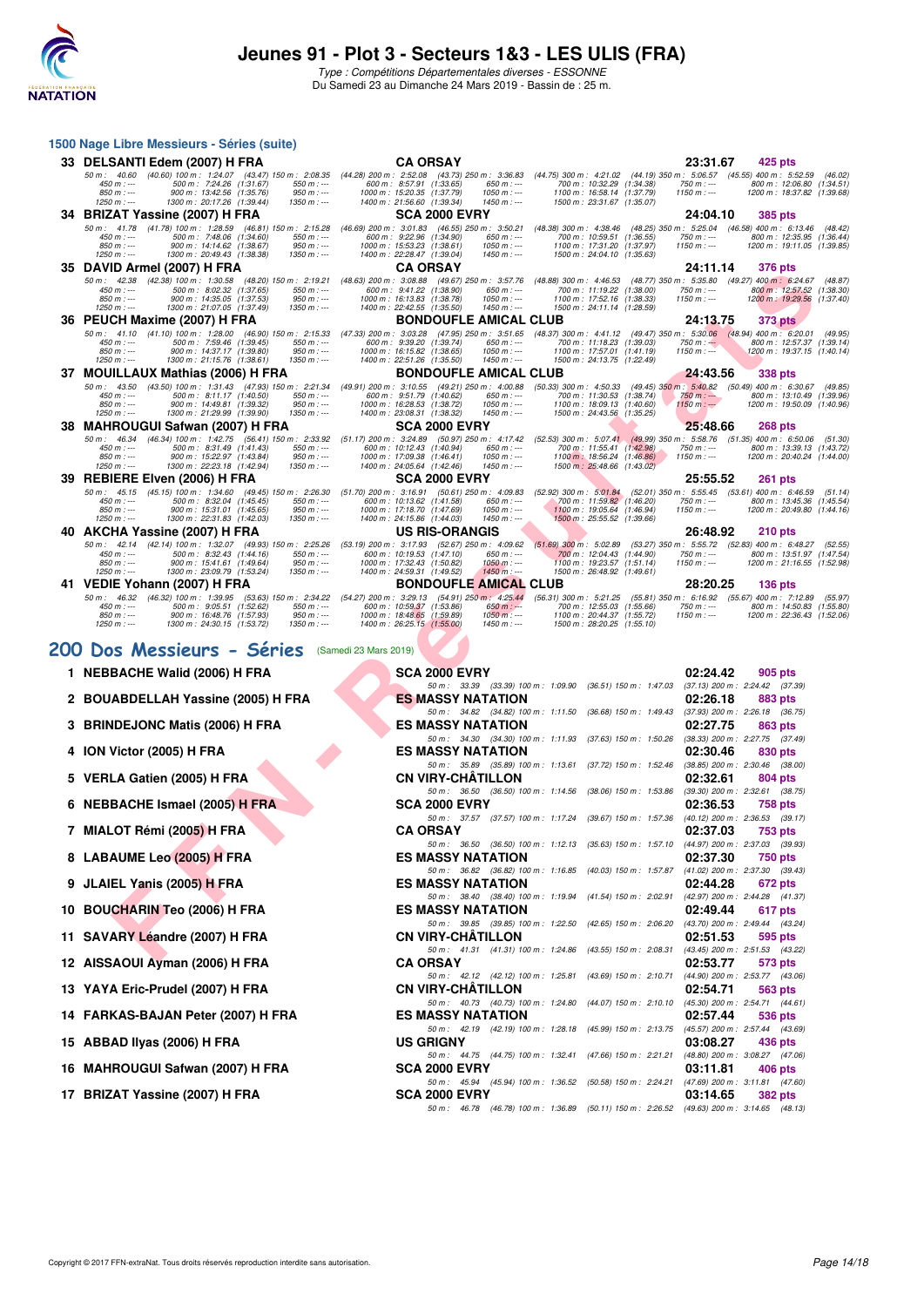

Type : Compétitions Départementales diverses - ESSONNE Du Samedi 23 au Dimanche 24 Mars 2019 - Bassin de : 25 m.

#### **200 Dos Messieurs - Séries (suite)**

- 
- 19 **MEBARKIA Ayoub (2007) H FRA** U
- **20 SAIDI Kacem (2007) H FRA CO ULIS NATATION 03:34.77 PTS**
- **21 VEDIE Yohann (2007) H FRA BONDOUF**
- **22 EL GUERAINAT Nassim (2006) H FRA CO**
- **23 OULBOUB Adam (2007) H FRA US RIS-ORANGIS ON RIS-**
- **24 GHANNOUDI Marwan (2007) H FRA CO**
- **25 CHIKRI Kamil (2005) H FRA CO ULIS NATA CO ULIS NATA CO ULIS NATA CO ULIS NATA CO ULIS NATA CO ULIS NATA CO**
- 26 JALLOH Ahmed-Tidiane (2007) H FRA C
- **--- BEN ALI IIyes (2006) H FRA BONDOW BOOTS**
- **--- BOUAOUNE Sofiane (2006) H FRA** U

#### **[200 Brasse Messieurs - Séries](http://www.ffnatation.fr/webffn/resultats.php?idact=nat&go=epr&idcpt=59529&idepr=73)** (Dimanche 24 Mars 2019)

- **1 AUKAULOO Zaki (2005) H FRA**
- **2 LABAUME Leo (2005) H FRA ES MASSY NATATION 02:48.92 819 pts**
- **3 PRIOLET Lukas (2006) H FRA**
- **4 RANDRIANJAFY Lucky (2005) H FRA**
- 5 DUMON Thomas (2005) H FRA
- **6 SABATIER Francois-Xavier (2005) H FRA**
- **7 RAHMANI Mehdi (2006) H FRA**
- 8 MEBARKIA Ayoub (2007) **H FRA**
- **9 VIRGAL-PRUNIER Chrystopher (2007) H FRA**
- **10 TREBOSC Samy (2007) H FRA**
- 11 FARKAS-BAJAN Peter (2007) H FRA
- **12 DAVID Armel (2007) H FRA**
- **13 HINDA Sami (2007) H FRA**
- **14 DAHMANI Othmane (2006) H FRA**
- **15 BENBEHOUCHE Ilies (2007) H FRA**
- **16 BOUAOUNE Sofiane (2006) H FRA**
- **17 REBIERE Elven (2006) H FRA**
- **18 BUFFIER Virgile (2006) H FRA**
- **19 SAIDI Kacem (2007) H FRA**
- 20 VASQUEZ Kenzo (2007) H FRA
- **--- FERNANDEZ Gabriel (2005) H FRA**
- **--- WALLON Louis (2006) H FRA**
- **--- BEN ALI IIves (2006) H FRA**
- 

#### **[200 Papillon Messieurs - Séries](http://www.ffnatation.fr/webffn/resultats.php?idact=nat&go=epr&idcpt=59529&idepr=83)** (Samedi 23 Mars 2019)

| 18 PEUCH Maxime (2007) H FRA         | <b>BONDOUFLE AMICAL CLUB</b>                                                                      |                   | 03:15.40       | 376 pts                        |
|--------------------------------------|---------------------------------------------------------------------------------------------------|-------------------|----------------|--------------------------------|
|                                      | 50 m: 43.66 (43.66) 100 m: 1:34.46 (50.80) 150 m: 2:25.41 (50.95) 200 m: 3:15.40 (49.99           |                   |                |                                |
| 19 MEBARKIA Ayoub (2007) H FRA       | <b>US GRIGNY</b>                                                                                  |                   | 03:28.56       | 277 pts                        |
|                                      | 50 m: 52.15 (52.15) 100 m: 1:45.15 (53.00) 150 m: 2:37.98 (52.83) 200 m: 3:28.56 (50.58           |                   |                |                                |
| 20 SAIDI Kacem (2007) H FRA          | <b>CO ULIS NATATION</b>                                                                           |                   | 03:34.77       | 235 pts                        |
|                                      | 50 m : 50.36 (50.36) 100 m : 1:46.42 (56.06) 150 m : 2:42.58                                      |                   |                | (56.16) 200 m : 3:34.77 (52.19 |
| 21 VEDIE Yohann (2007) H FRA         | <b>BONDOUFLE AMICAL CLUB</b>                                                                      |                   |                | $03:35.14$ 233 pts             |
|                                      | 50 m: 50.25 (50.25) 100 m: 1:45.93 (55.68) 150 m: 2:41.00 (55.07) 200 m: 3:35.14 (54.14           |                   |                |                                |
| 22 EL GUERAINAT Nassim (2006) H FRA  | <b>CO ULIS NATATION</b>                                                                           |                   | 03:36.16       | 226 pts                        |
|                                      | 50 m: 50.58 (50.58) 100 m: 1:45.37 (54.79) 150 m: 2:42.93 (57.56) 200 m: 3:36.16 (53.23           |                   |                |                                |
| 23 OULBOUB Adam (2007) H FRA         | <b>US RIS-ORANGIS</b>                                                                             |                   | 03:39.38       | <b>207 pts</b>                 |
|                                      | 50 m: 52.91 (52.91) 100 m: 1:47.76 (54.85) 150 m: 2:44.91 (57.15) 200 m: 3:39.38 (54.47           |                   |                |                                |
| 24 GHANNOUDI Marwan (2007) H FRA     | <b>CO ULIS NATATION</b>                                                                           |                   | 03:43.02       | <b>185 pts</b>                 |
|                                      | 50 m: 50.66 (50.66) 100 m: 1:47.62 (56.96) 150 m: 2:45.72 (58.10) 200 m: 3:43.02 (57.30           |                   |                |                                |
| 25 CHIKRI Kamil (2005) H FRA         | <b>CO ULIS NATATION</b>                                                                           |                   | 04:26.52       | 20 pts                         |
|                                      | 50 m: 1:02.19 (1:02.19) 100 m: 2:10.90 (1:08.71) 150 m: 3:21.42 (1:10.52) 200 m: 4:26.52 (1:05.10 |                   |                |                                |
| 26 JALLOH Ahmed-Tidiane (2007) H FRA | <b>CO ULIS NATATION</b>                                                                           |                   | 04:41.85       | 2 pts                          |
|                                      | 50 m: 1:07.48 (1:07.48) 100 m: 2:19.85 (1:12.37) 150 m: 2:32.16 (12.31) 200 m: 4:41.85 (2:09.69   |                   |                |                                |
| --- BEN ALI Ilyes (2006) H FRA       | <b>BONDOUFLE AMICAL CLUB</b>                                                                      |                   | <b>DNS</b> dec |                                |
| --- BOUAOUNE Sofiane (2006) H FRA    | <b>US GRIGNY</b>                                                                                  | <b>CONTRACTOR</b> | <b>DSQ</b>     |                                |

| ZZ EL GUENAINAT NASSIIII (ZUUO) ITENA                | <u>UU ULIJ INATATIUN</u><br>03.30.IU                                                                                                             | ZZU DIS        |
|------------------------------------------------------|--------------------------------------------------------------------------------------------------------------------------------------------------|----------------|
| 23 OULBOUB Adam (2007) H FRA                         | 50 m: 50.58 (50.58) 100 m: 1:45.37 (54.79) 150 m: 2:42.93 (57.56) 200 m: 3:36.16 (53.23)<br><b>US RIS-ORANGIS</b><br>03:39.38                    | <b>207 pts</b> |
| 24   GHANNOUDI Marwan (2007) H FRA                   | 50 m: 52.91 (52.91) 100 m: 1:47.76 (54.85) 150 m: 2:44.91 (57.15) 200 m: 3:39.38 (54.47)<br><b>CO ULIS NATATION</b><br>03:43.02                  | $185$ pts      |
|                                                      | 50 m: 50.66 (50.66) 100 m: 1:47.62 (56.96) 150 m: 2:45.72 (58.10) 200 m: 3:43.02 (57.30)                                                         |                |
| 25 CHIKRI Kamil (2005) H FRA                         | <b>CO ULIS NATATION</b><br>04:26.52                                                                                                              | 20 pts         |
| 26 JALLOH Ahmed-Tidiane (2007) H FRA                 | 50 m: 1:02.19 (1:02.19) 100 m: 2:10.90 (1:08.71) 150 m: 3:21.42 (1:10.52) 200 m: 4:26.52 (1:05.10)<br><b>CO ULIS NATATION</b><br>04:41.85        | 2 pts          |
|                                                      | 50 m: 1:07.48 (1:07.48) 100 m: 2:19.85 (1:12.37) 150 m: 2:32.16 (12.31) 200 m: 4:41.85 (2:09.69)                                                 |                |
| --- BEN ALI Ilyes (2006) H FRA                       | <b>BONDOUFLE AMICAL CLUB</b><br><b>DNS</b> dec                                                                                                   |                |
| --- BOUAOUNE Sofiane (2006) H FRA                    | <b>US GRIGNY</b><br><b>DSQ</b>                                                                                                                   |                |
| 00 Brasse Messieurs - Séries (Dimanche 24 Mars 2019) |                                                                                                                                                  |                |
| 1 AUKAULOO Zaki (2005) H FRA                         | <b>ES MASSY NATATION</b><br>02:42.08                                                                                                             | 897 pts        |
|                                                      | 50 m: 37.11 (37.11) 100 m: 1:18.30 (41.19) 150 m: 2:00.55 (42.25) 200 m: 2:42.08 (41.53)                                                         |                |
| 2 LABAUME Leo (2005) H FRA                           | <b>ES MASSY NATATION</b><br>02:48.92<br>(42.86) 150 m : 2:05.55 (44.91) 200 m : 2:48.92 (43.37)<br>50 m: 37.78 (37.78) 100 m: 1:20.64            | 819 pts        |
| 3 PRIOLET Lukas (2006) H FRA                         | <b>CN VIRY-CHATILLON</b><br>02:49.45                                                                                                             | <b>813 pts</b> |
|                                                      | 50 m: 37.78 (37.78) 100 m: 1:20.94<br>(43.16) 150 m : 2:04.21<br>(43.27) 200 m : 2:49.45 (45.24)                                                 |                |
| 4 RANDRIANJAFY Lucky (2005) H FRA                    | <b>EN LONGJUMEAU</b><br>03:02.61<br>50 m: 39.68 (39.68) 100 m: 1:27.11 (47.43) 150 m: 2:15.96<br>$(48.85)$ 200 m : 3:02.61 $(46.65)$             | 674 pts        |
| 5 DUMON Thomas (2005) H FRA                          | <b>EN LONGJUMEAU</b><br>03:03.80                                                                                                                 | 662 pts        |
|                                                      | 50 m: 39.50 (39.50) 100 m: 1:26.71 (47.21) 150 m: 2:16.12<br>$(49.41)$ 200 m : 3:03.80 $(47.68)$                                                 |                |
| 6 SABATIER Francois-Xavier (2005) H FRA              | <b>CA ORSAY</b><br>03:10.54                                                                                                                      | 596 pts        |
| 7 RAHMANI Mehdi (2006) H FRA                         | 50 m: 43.28 (43.28) 100 m: 1:31.80<br>(48.52) 150 m : 2:22.01<br>$(50.21)$ 200 m : 3:10.54 $(48.53)$<br><b>US GRIGNY</b><br>03:28.76             | 436 pts        |
|                                                      | $50 m$ : 46.66<br>(46.66) 100 m : 1:41.33<br>$(54.67)$ 150 m : 2:35.50<br>(54.17) 200 m : 3:28.76 (53.26)                                        |                |
| 8 MEBARKIA Ayoub (2007) H FRA                        | <b>US GRIGNY</b><br>03:29.17                                                                                                                     | 432 pts        |
|                                                      | 50 m: 46.62 (46.62) 100 m: 1:40.02<br>$(53.40)$ 150 m : 2:35.00<br>$(54.98)$ 200 m : 3:29.17 $(54.17)$                                           |                |
| 9 VIRGAL-PRUNIER Chrystopher (2007) H FRA            | <b>ES MASSY NATATION</b><br>03:30.70<br>50 m: 45.36 (45.36) 100 m: 1:39.27<br>$(53.91)$ 150 m : 2:34.98<br>(55.71) 200 m : 3:30.70 (55.72)       | 420 pts        |
| 10 TREBOSC Samy (2007) H FRA                         | <b>ES MASSY NATATION</b><br>03:33.08                                                                                                             | 401 pts        |
|                                                      | 50 m: 48.44 (48.44) 100 m: 1:43.71 (55.27) 150 m: 2:39.04 (55.33) 200 m: 3:33.08 (54.04)                                                         |                |
| 11 FARKAS-BAJAN Peter (2007) H FRA                   | <b>ES MASSY NATATION</b><br>03:34.82<br>50 m: 50.68 (50.68) 100 m: 1:45.69<br>$(55.01)$ 150 m : 2:41.60<br>$(55.91)$ 200 m : 3:34.82 $(53.22)$   | <b>388 pts</b> |
| 12 DAVID Armel (2007) H FRA                          | <b>CA ORSAY</b><br>03:34.92                                                                                                                      | <b>387 pts</b> |
|                                                      | 50 m: 48.79 (48.79) 100 m: 1:45.14 (56.35) 150 m: 2:41.45 (56.31) 200 m: 3:34.92 (53.47)                                                         |                |
| 13 HINDA Sami (2007) H FRA                           | <b>CO ULIS NATATION</b><br>03:35.90<br>50 m: 51.19 (51.19) 100 m: 1.47.14 (55.95) 150 m: 2.41.59 (54.45) 200 m: 3.35.90 (54.31)                  | <b>380 pts</b> |
| 14 DAHMANI Othmane (2006) H FRA                      | <b>US GRIGNY</b><br>03:36.92                                                                                                                     | 372 pts        |
|                                                      | 50 m: 49.25 (49.25) 100 m: 1:43.48 (54.23) 150 m: 2:40.20 (56.72) 200 m: 3:36.92 (56.72)                                                         |                |
| 15 BENBEHOUCHE Ilies (2007) H FRA                    | <b>US RIS-ORANGIS</b><br>03:42.18                                                                                                                | 333 pts        |
| 16 BOUAOUNE Sofiane (2006) H FRA                     | 50 m: 51.18 (51.18) 100 m: 1:48.14 (56.96) 150 m: 2:46.26<br>(58.12) 200 m : 3:42.18 (55.92)<br><b>US GRIGNY</b><br>03:48.96                     | <b>287 pts</b> |
|                                                      | 50 m: 53.37 (53.37) 100 m: 1:51.41 (58.04) 150 m: 2:50.11 (58.70) 200 m: 3:48.96 (58.85)                                                         |                |
| 17 REBIERE Elven (2006) H FRA                        | <b>SCA 2000 EVRY</b><br>03:52.00                                                                                                                 | 267 pts        |
| 18 BUFFIER Virgile (2006) H FRA                      | 50 m: 55.40 (55.40) 100 m: 1:54.47 (59.07) 150 m: 2:52.46 (57.99) 200 m: 3:52.00 (59.54)<br><b>CA ORSAY</b><br>03:59.49                          | 222 pts        |
|                                                      | 50 m: 54.26 (54.26) 100 m: 1:57.76 (1:03.50) 150 m: 2:59.70 (1:01.94) 200 m: 3:59.49 (59.79)                                                     |                |
| 19 SAIDI Kacem (2007) H FRA                          | <b>CO ULIS NATATION</b><br>04:02.49                                                                                                              | $205$ pts      |
| 20 VASQUEZ Kenzo (2007) H FRA                        | 50 m: 52.80 (52.80) 100 m: 1:55.49 (1:02.69) 150 m: 2:59.56 (1:04.07) 200 m: 4:02.49 (1:02.93)<br><b>ES MASSY NATATION</b><br>04:03.76           | 198 $pts$      |
| --- FERNANDEZ Gabriel (2005) H FRA                   | 50 m: 54.41 (54.41) 100 m: 1:57.49 (1:03.08) 150 m: 3:00.55 (1:03.06) 200 m: 4:03.76 (1:03.21)<br><b>BONDOUFLE AMICAL CLUB</b><br><b>DNS</b> dec |                |
| --- WALLON Louis (2006) H FRA                        | <b>CA ORSAY</b><br><b>DNS</b> dec                                                                                                                |                |
| --- BEN ALI Ilyes (2006) H FRA                       | <b>BONDOUFLE AMICAL CLUB</b><br><b>DNS dec</b>                                                                                                   |                |
| --- ABBAD IIyas (2006) H FRA                         | <b>US GRIGNY</b><br><b>DSQ</b>                                                                                                                   |                |
|                                                      |                                                                                                                                                  |                |

**1 AUKAULOO Zaki (2005) H FRA ES MASSY NATATION 02:28.60 860 pts**

50 m : 32.84 (32.84) 100 m : 1:10.76 (37.92) 150 m : 1:50.04 (39.28) 200 m : 2:28.60 (38.56)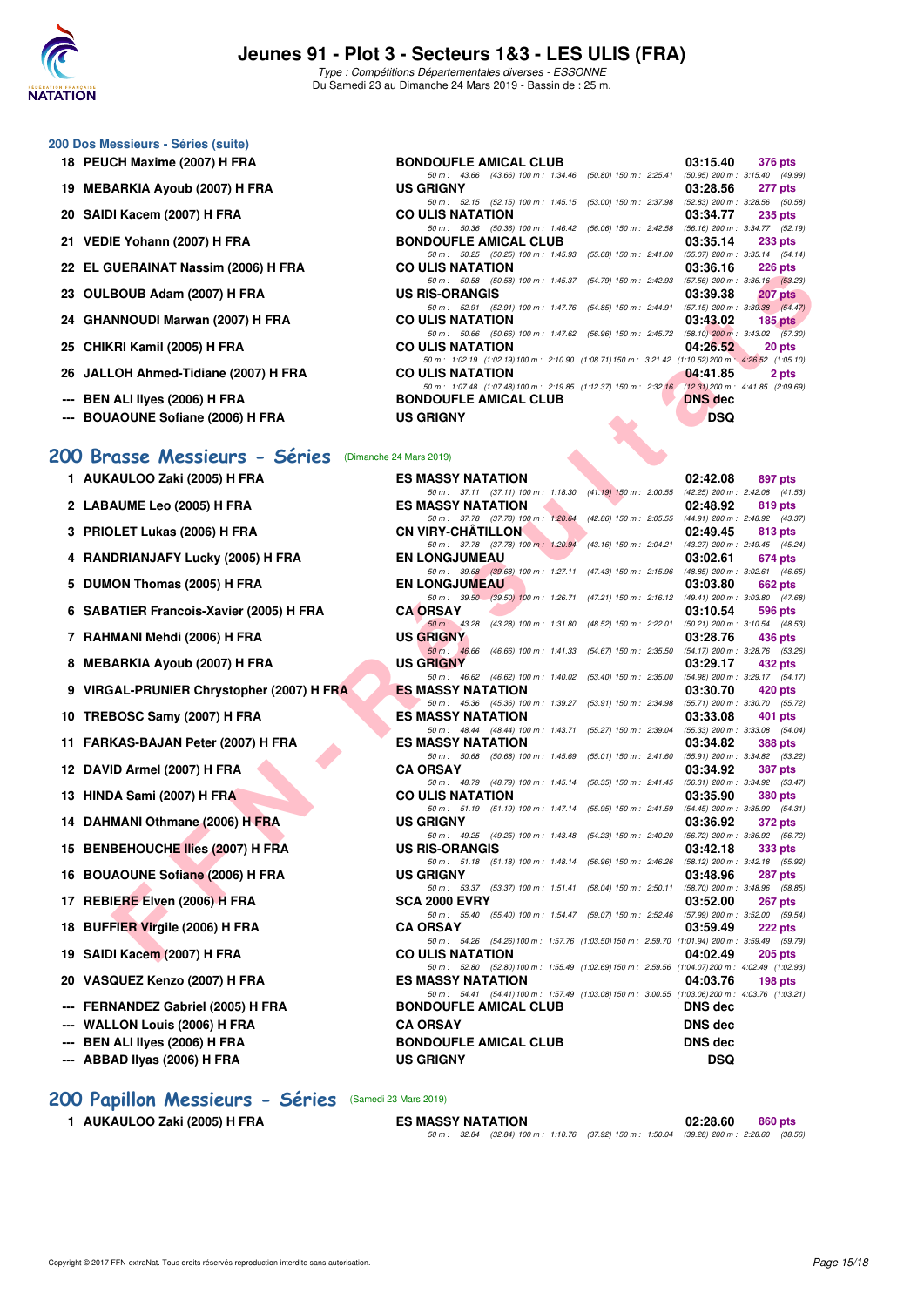

#### **200 Papillon Messieurs - Séries (suite)**

- 2 YAYA Freddy-Martin (2005) H FRA
- **3 LATSAGUE Thomas (2005) H FRA**
- **4 BRINDEJONC Matis (2006) H FRA**
- 5 EL MOUDIR Ayyoub (2007) H FRA
- **6 DUMON Thomas (2005) H FRA**
- 7 BONDOUY Marlon (2007) H FRA
- **8 RANDRIANJAFY Lucky (2005) H FRA**
- **9 BRAIZE Stann (2007) H FRA**
- **10 TORTI Enzo (2007) H FRA**
- **11 SAYAGH Ramzi (2005) H FRA**
- **12 HINDA Sami (2007) H FRA**
- **13 BENBEHOUCHE Ilies (2007) H FRA**
- **14 ALVES Enzo (2005) H FRA**
- 15 BOUCHARD Mathieu (2007) H FRA
- **16 TREBOSC Samy (2007) H FRA**
- 17 AKCHA Yassine (2007) H FRA
- **18 GHANNOUDI Marwan (2007) H FRA**
- **19 FRENDI Adame (2007) H FRA**

#### **[200 4 Nages Messieurs - Séries](http://www.ffnatation.fr/webffn/resultats.php?idact=nat&go=epr&idcpt=59529&idepr=91)** (Samedi 23 Mars 2019)

| 1 AUKAULOO Zaki (2005) H FRA  |
|-------------------------------|
| 2 LATSAGUE Thomas (2005) H FR |

- **3 VERLA Gatien (2005) H FRA**
- **4 BOUABDELLAH Yassine (2005) H FRA**
- **5 NEBBACHE Walid (2006) H FRA**
- **6 DUMON Thomas (2005) H FRA**
- **7 NEBBACHE Ismael (2005) H FRA**
- **8 LABAUME Leo (2005) H FRA**
- **9 ION Victor (2005) H FRA**
- **10 HADDOUCHE Yazid (2005) H FRA**
- 11 YAYA Freddy-Martin (2005) H FRA
- **12 PRIOLET Lukas (2006) H FRA**
- **13 BRAIZE Stann (2007) H FRA**
- 14 BOUCHARIN Teo (2006) H FRA
- **15 JLAIEL Yanis (2005) H FRA**
- **16 RANDRIANJAFY Lucky (2005) H FRA**
- 17 EL MOUDIR Ayyoub (2007) H FRA

| <b>n Messieurs - Series (suite)</b>                                                     |                                                                                                                               |                                                        |
|-----------------------------------------------------------------------------------------|-------------------------------------------------------------------------------------------------------------------------------|--------------------------------------------------------|
| A Freddy-Martin (2005) H FRA                                                            | <b>CN VIRY-CHATILLON</b>                                                                                                      | 02:28.85<br>857 pts                                    |
| SAGUE Thomas (2005) H FRA                                                               | 50 m: 32.98 (32.98) 100 m: 1:11.37 (38.39) 150 m: 1:49.94 (38.57) 200 m: 2:28.85 (38.91)<br><b>ES MASSY NATATION</b>          | 02:29.56<br>848 pts                                    |
|                                                                                         | 50 m: 33.01 (33.01) 100 m: 1:10.93 (37.92) 150 m: 1:50.53 (39.60) 200 m: 2:29.56 (39.03)                                      |                                                        |
| IDEJONC Matis (2006) H FRA                                                              | <b>ES MASSY NATATION</b><br>50 m: 33.88 (33.88) 100 m: 1:12.88 (39.00) 150 m: 1:53.63 (40.75) 200 m: 2:34.73 (41.10)          | 02:34.73<br>784 pts                                    |
| IOUDIR Ayyoub (2007) H FRA                                                              | <b>ES MASSY NATATION</b>                                                                                                      | 02:52.77<br>580 pts                                    |
|                                                                                         | 50 m: 38.66 (38.66) 100 m: 1:23.35 (44.69) 150 m: 2:08.26 (44.91) 200 m: 2:52.77 (44.51)                                      |                                                        |
| ION Thomas (2005) H FRA                                                                 | <b>EN LONGJUMEAU</b><br>50 m: 35.67 (35.67) 100 m: 1:19.65 (43.98) 150 m: 2:07.06 (47.41) 200 m: 2:54.76 (47.70)              | 02:54.76<br>560 pts                                    |
| DOUY Marlon (2007) H FRA                                                                | <b>ES MASSY NATATION</b>                                                                                                      | 03:00.54<br>502 pts                                    |
| DRIANJAFY Lucky (2005) H FRA                                                            | 50 m: 41.32 (41.32) 100 m: 1:28.64 (47.32) 150 m: 2:15.40 (46.76) 200 m: 3:00.54 (45.14)<br><b>EN LONGJUMEAU</b>              | 03:04.80<br>$462 \text{ pts}$                          |
|                                                                                         | 50 m: 38.71 (38.71) 100 m: 1:25.78 (47.07) 150 m: 2:16.55 (50.77) 200 m: 3:04.80 (48.25)                                      |                                                        |
| IZE Stann (2007) H FRA                                                                  | <b>ES MASSY NATATION</b><br>50 m: 40.78 (40.78) 100 m: 1:28.61 (47.83) 150 m: 2:18.28 (49.67) 200 m: 3:06.03 (47.75)          | 03:06.03<br>450 pts                                    |
| TI Enzo (2007) H FRA                                                                    | <b>CN VIRY-CHATILLON</b>                                                                                                      | 03:08.07<br>432 pts                                    |
|                                                                                         | 50 m: 41.28 (41.28) 100 m: 1:31.50 (50.22) 150 m: 2:20.12 (48.62) 200 m: 3:08.07 (47.95)                                      |                                                        |
| AGH Ramzi (2005) H FRA                                                                  | <b>EN LONGJUMEAU</b><br>50 m: 43.04 (43.04) 100 m: 1:33.90 (50.86) 150 m: 2:26.94 (53.04) 200 m: 3:18.62 (51.68)              | 03:18.62<br>342 pts                                    |
| )A Sami (2007) H FRA                                                                    | <b>CO ULIS NATATION</b>                                                                                                       | 03:28.35<br>268 pts                                    |
| <b>BEHOUCHE Ilies (2007) H FRA</b>                                                      | 50 m: 43.99 (43.99) 100 m: 1:35.91 (51.92) 150 m: 2:32.13 (56.22) 200 m: 3:28.35 (56.22)<br><b>US RIS-ORANGIS</b>             | 03:29.80<br>258 pts                                    |
|                                                                                         | 50 m: 44.96 (44.96) 100 m: 1:38.72 (53.76) 150 m: 2:34.10 (55.38) 200 m: 3:29.80 (55.70)                                      |                                                        |
| ES Enzo (2005) H FRA                                                                    | <b>CO ULIS NATATION</b>                                                                                                       | 03:31.58<br>246 pts                                    |
| CHARD Mathieu (2007) H FRA                                                              | 50 m: 47.36 (47.36) 100 m: 1:42.27 (54.91) 150 m: 2:39.84 (57.57) 200 m: 3:31.58 (51.74)<br><b>EN LONGJUMEAU</b>              | 03:35.54<br><b>220 pts</b>                             |
|                                                                                         | 50 m: 47.32 (47.32) 100 m: 1:44.90 (57.58) 150 m: 2:41.26 (56.36) 200 m: 3:35.54 (54.28)                                      |                                                        |
| BOSC Samy (2007) H FRA                                                                  | <b>ES MASSY NATATION</b><br>50 m: 43.88 (43.88) 100 m: 1.41.01 (57.13) 150 m: 2.40.80 (59.79) 200 m: 3.37.13 (56.33)          | 03:37.13<br>$210$ pts                                  |
| HA Yassine (2007) H FRA                                                                 | <b>US RIS-ORANGIS</b>                                                                                                         | 03:58.72<br>96 pts                                     |
| NNOUDI Marwan (2007) H FRA                                                              | 50 m: 51.19 (51.19) 100 m: 1:52.42 (1:01.23) 150 m: 2:55.59 (1:03.17) 200 m: 3:58.72 (1:03.13)<br><b>CO ULIS NATATION</b>     | 03:59.84<br>92 pts                                     |
|                                                                                         | 50 m: 53.35 (53.35) 100 m: 1:55.92 (1:02.57) 150 m: 2:58.68 (1:02.76) 200 m: 3:59.84 (1:01.16)                                |                                                        |
| NDI Adame (2007) H FRA                                                                  | <b>CO ULIS NATATION</b><br>50 m: 1:04.46 (1:04.46) 100 m: 2:22.12 (1:17.66) 150 m: 3:41.93 (1:19.81) 200 m: 4:56.60 (1:14.67) | 04:56.60<br>1 pts                                      |
|                                                                                         |                                                                                                                               |                                                        |
| Nages Messieurs - Séries (Samedi 23 Mars 2019)                                          |                                                                                                                               |                                                        |
| AULOO Zaki (2005) H FRA                                                                 | <b>ES MASSY NATATION</b>                                                                                                      | 02:23.05<br>948 pts                                    |
| SAGUE Thomas (2005) H FRA                                                               | 50 m: 31.55 (31.55) 100 m: 1:08.01 (36.46) 150 m: 1:49.68 (41.67) 200 m: 2:23.05 (33.37)<br><b>ES MASSY NATATION</b>          | 02:28.40<br>877 pts                                    |
|                                                                                         | 50 m: 32.32 (32.32) 100 m: 1:10.27 (37.95) 150 m: 1:54.94 (44.67) 200 m: 2:28.40 (33.46)                                      |                                                        |
| LA Gatien (2005) H FRA                                                                  | <b>CN VIRY-CHATILLON</b><br>50 m: 33.63 (33.63) 100 m: 1:11.14 (37.51) 150 m: 1:54.37 (43.23) 200 m: 2:30.74 (36.37)          | 02:30.74<br>846 pts                                    |
| ABDELLAH Yassine (2005) H FRA                                                           | <b>ES MASSY NATATION</b>                                                                                                      | 02:31.06<br>842 pts                                    |
|                                                                                         | 50 m: 31.91 (31.91) 100 m: 1:09.52 (37.61) 150 m: 1:55.35 (45.83) 200 m: 2:31.06 (35.71)                                      |                                                        |
| BACHE Walid (2006) H FRA                                                                | <b>SCA 2000 EVRY</b><br>50 m: 32.94 (32.94) 100 m: 1:10.37 (37.43) 150 m: 1:55.05 (44.68) 200 m: 2:31.60 (36.55)              | 02:31.60<br>835 pts                                    |
| ION Thomas (2005) H FRA                                                                 | <b>EN LONGJUMEAU</b>                                                                                                          | 02:32.11<br>829 pts                                    |
| BACHE Ismael (2005) H FRA                                                               | 50 m: 32.51 (32.51) 100 m: 1:11.36 (38.85) 150 m: 1:57.89 (46.53) 200 m: 2:32.11 (34.22)<br><b>SCA 2000 EVRY</b>              | 02:33.21<br>815 pts                                    |
|                                                                                         | 50 m: 34.48 (34.48) 100 m: 1:14.19 (39.71) 150 m: 1:57.18                                                                     | (42.99) 200 m : 2:33.21 (36.03)                        |
| <b>AUME Leo (2005) H FRA</b>                                                            | <b>ES MASSY NATATION</b>                                                                                                      | 02:34.33<br>801 pts                                    |
| Victor (2005) H FRA                                                                     | 50 m: 32.86 (32.86) 100 m: 1:13.52 (40.66) 150 m: 1:58.08 (44.56) 200 m: 2:34.33 (36.25)<br><b>ES MASSY NATATION</b>          | 02:36.16<br>778 pts                                    |
|                                                                                         | 50 m: 34.19 (34.19) 100 m: 1:12.66 (38.47) 150 m: 2:00.66                                                                     | $(48.00)$ 200 m : 2:36.16 $(35.50)$                    |
| DOUCHE Yazid (2005) H FRA                                                               | <b>CN VIRY-CHATILLON</b><br>50 m: 33.26 (33.26) 100 m: 1:13.34 (40.08) 150 m: 1:59.59                                         | 02:36.76<br>770 pts<br>(46.25) 200 m : 2:36.76 (37.17) |
| A Freddy-Martin (2005) H FRA                                                            | <b>CN VIRY-CHATILLON</b>                                                                                                      | 02:37.87<br>757 pts                                    |
| $\mathbf{H}$ $\mathbf{F}$ to $\mathbf{H}$ and $\mathbf{H}$ (0.000) If $\mathbf{F}$ D.A. | 50 m: 32.56 (32.56) 100 m: 1:14.27 (41.71) 150 m: 2:02.34<br>CH VIDY CHÂTILI ON                                               | (48.07) 200 m : 2:37.87 (35.53)<br>00.40.40<br>700     |

| 1 AUKAULOO Zaki (2005) H FRA                                                                                                                                                                                                                                                                    | <b>ES MASSY NATATION</b>                                                                                             | 02:23.05           | 948 pts |
|-------------------------------------------------------------------------------------------------------------------------------------------------------------------------------------------------------------------------------------------------------------------------------------------------|----------------------------------------------------------------------------------------------------------------------|--------------------|---------|
|                                                                                                                                                                                                                                                                                                 | 50 m: 31.55 (31.55) 100 m: 1:08.01 (36.46) 150 m: 1:49.68 (41.67) 200 m: 2:23.05 (33.37,                             |                    |         |
| 2 LATSAGUE Thomas (2005) H FRA                                                                                                                                                                                                                                                                  | <b>ES MASSY NATATION</b>                                                                                             | 02:28.40           | 877 pts |
|                                                                                                                                                                                                                                                                                                 | 50 m: 32.32 (32.32) 100 m: 1:10.27 (37.95) 150 m: 1:54.94 (44.67) 200 m: 2:28.40 (33.46)                             |                    |         |
| 3 VERLA Gatien (2005) H FRA                                                                                                                                                                                                                                                                     | <b>CN VIRY-CHATILLON</b>                                                                                             | 02:30.74           | 846 pts |
|                                                                                                                                                                                                                                                                                                 | 50 m: 33.63 (33.63) 100 m: 1:11.14 (37.51) 150 m: 1:54.37 (43.23) 200 m: 2:30.74 (36.37,                             |                    |         |
| 4 BOUABDELLAH Yassine (2005) H FRA                                                                                                                                                                                                                                                              | <b>ES MASSY NATATION</b>                                                                                             | 02:31.06           | 842 pts |
|                                                                                                                                                                                                                                                                                                 | 50 m: 31.91 (31.91) 100 m: 1:09.52 (37.61) 150 m: 1:55.35 (45.83) 200 m: 2:31.06 (35.71)<br><b>SCA 2000 EVRY</b>     | $02:31.60$ 835 pts |         |
| 5 NEBBACHE Walid (2006) H FRA                                                                                                                                                                                                                                                                   | 50 m: 32.94 (32.94) 100 m: 1:10.37 (37.43) 150 m: 1:55.05 (44.68) 200 m: 2:31.60 (36.55)                             |                    |         |
| 6 DUMON Thomas (2005) H FRA                                                                                                                                                                                                                                                                     | <b>EN LONGJUMEAU</b>                                                                                                 | 02:32.11 829 pts   |         |
|                                                                                                                                                                                                                                                                                                 | 50 m: 32.51 (32.51) 100 m: 1:11.36 (38.85) 150 m: 1:57.89 (46.53) 200 m: 2:32.11 (34.22)                             |                    |         |
| 7 NEBBACHE Ismael (2005) H FRA                                                                                                                                                                                                                                                                  |                                                                                                                      | $02:33.21$ 815 pts |         |
|                                                                                                                                                                                                                                                                                                 | 50 m: 34.48 (34.48) 100 m: 1:14.19 (39.71) 150 m: 1:57.18 (42.99) 200 m: 2:33.21 (36.03)                             |                    |         |
| <b>A</b><br><b>SCA 2000 EVRY</b><br>$\begin{array}{r} 50 \text{ m} : 34.48 \text{ m} \\ 50 \text{ m} : 34.48 \text{ m} \\ \text{ES MASSY NATP} \\ 50 \text{ m} : 32.86 \text{ m} \\ 50 \text{ m} : 34.19 \text{ m} \\ 50 \text{ m} : 34.19 \text{ m} \end{array}$<br>8 LABAUME Leo (2005) H FRA | ES MASSY NATATION <b>EXAMPLES</b>                                                                                    | 02:34.33 801 pts   |         |
|                                                                                                                                                                                                                                                                                                 | 50 m: 32.86 (32.86) 100 m: 1:13.52 (40.66) 150 m: 1:58.08 (44.56) 200 m: 2:34.33 (36.25,                             |                    |         |
| 9 ION Victor (2005) H FRA                                                                                                                                                                                                                                                                       | <b>ES MASSY NATATION</b>                                                                                             | 02:36.16           | 778 pts |
|                                                                                                                                                                                                                                                                                                 | 50 m: 34.19 (34.19) 100 m: 1:12.66 (38.47) 150 m: 2:00.66 (48.00) 200 m: 2:36.16 (35.50)                             |                    |         |
| 0 HADDOUCHE Yazid (2005) H FRA                                                                                                                                                                                                                                                                  | CN VIRY-CHÂTILLON                                                                                                    | 02:36.76 770 pts   |         |
|                                                                                                                                                                                                                                                                                                 | 50 m: 33.26 (33.26) 100 m: 1:13.34 (40.08) 150 m: 1:59.59 (46.25) 200 m: 2:36.76 (37.17)                             |                    |         |
| 1 YAYA Freddy-Martin (2005) H FRA                                                                                                                                                                                                                                                               | CN VIRY-CHÂTILLON                                                                                                    | 02:37.87           | 757 pts |
|                                                                                                                                                                                                                                                                                                 | 50 m: 32.56 (32.56) 100 m: 1:14.27 (41.71) 150 m: 2:02.34 (48.07) 200 m: 2:37.87 (35.53)                             |                    |         |
| 2 PRIOLET Lukas (2006) H FRA                                                                                                                                                                                                                                                                    | CN VIRY-CHÂTILLON DE LA CONTROLLATION DE LA CONTROLLATION DE LA CONTROLLATION DE LA CONTROLLATION DE LA CONTRO       | 02:40.13 730 pts   |         |
|                                                                                                                                                                                                                                                                                                 | 50 m: 35.30 (35.30) 100 m: 1:17.54 (42.24) 150 m: 2:03.21 (45.67) 200 m: 2:40.13 (36.92)                             |                    |         |
| 3 BRAIZE Stann (2007) H FRA                                                                                                                                                                                                                                                                     | <b>ES MASSY NATATION</b>                                                                                             | 02:42.91           | 697 pts |
|                                                                                                                                                                                                                                                                                                 | 50 m: 36.36 (36.36) 100 m: 1:17.31 (40.95) 150 m: 2:06.38 (49.07) 200 m: 2:42.91 (36.53)                             |                    |         |
| 4 BOUCHARIN Teo (2006) H FRA                                                                                                                                                                                                                                                                    | <b>ES MASSY NATATION</b>                                                                                             | 02:43.09           | 694 pts |
|                                                                                                                                                                                                                                                                                                 | 50 m: 35.65 (35.65) 100 m: 1:17.49 (41.84) 150 m: 2:06.37 (48.88) 200 m: 2:43.09 (36.72)                             |                    |         |
| 5 JLAIEL Yanis (2005) H FRA                                                                                                                                                                                                                                                                     | <b>ES MASSY NATATION</b><br>50 m: 34.99 (34.99) 100 m: 1:17.49 (42.50) 150 m: 2:06.06 (48.57) 200 m: 2:43.26 (37.20) | 02:43.26           | 693 pts |
| 6 RANDRIANJAFY Lucky (2005) H FRA EN LONGJUMEAU                                                                                                                                                                                                                                                 |                                                                                                                      | 02:43.82           |         |
|                                                                                                                                                                                                                                                                                                 | 50 m: 34.80 (34.80) 100 m: 1:16.64 (41.84) 150 m: 2:06.04 (49.40) 200 m: 2:43.82 (37.78)                             |                    | 686 pts |
| 7 EL MOUDIR Ayyoub (2007) H FRA                                                                                                                                                                                                                                                                 | <b>ES MASSY NATATION ESTATE</b>                                                                                      | $02:46.83$ 652 pts |         |
|                                                                                                                                                                                                                                                                                                 | 50 m: 36.64 (36.64) 100 m: 1:19.48 (42.84) 150 m: 2:10.16 (50.68) 200 m: 2:46.83 (36.67)                             |                    |         |
|                                                                                                                                                                                                                                                                                                 |                                                                                                                      |                    |         |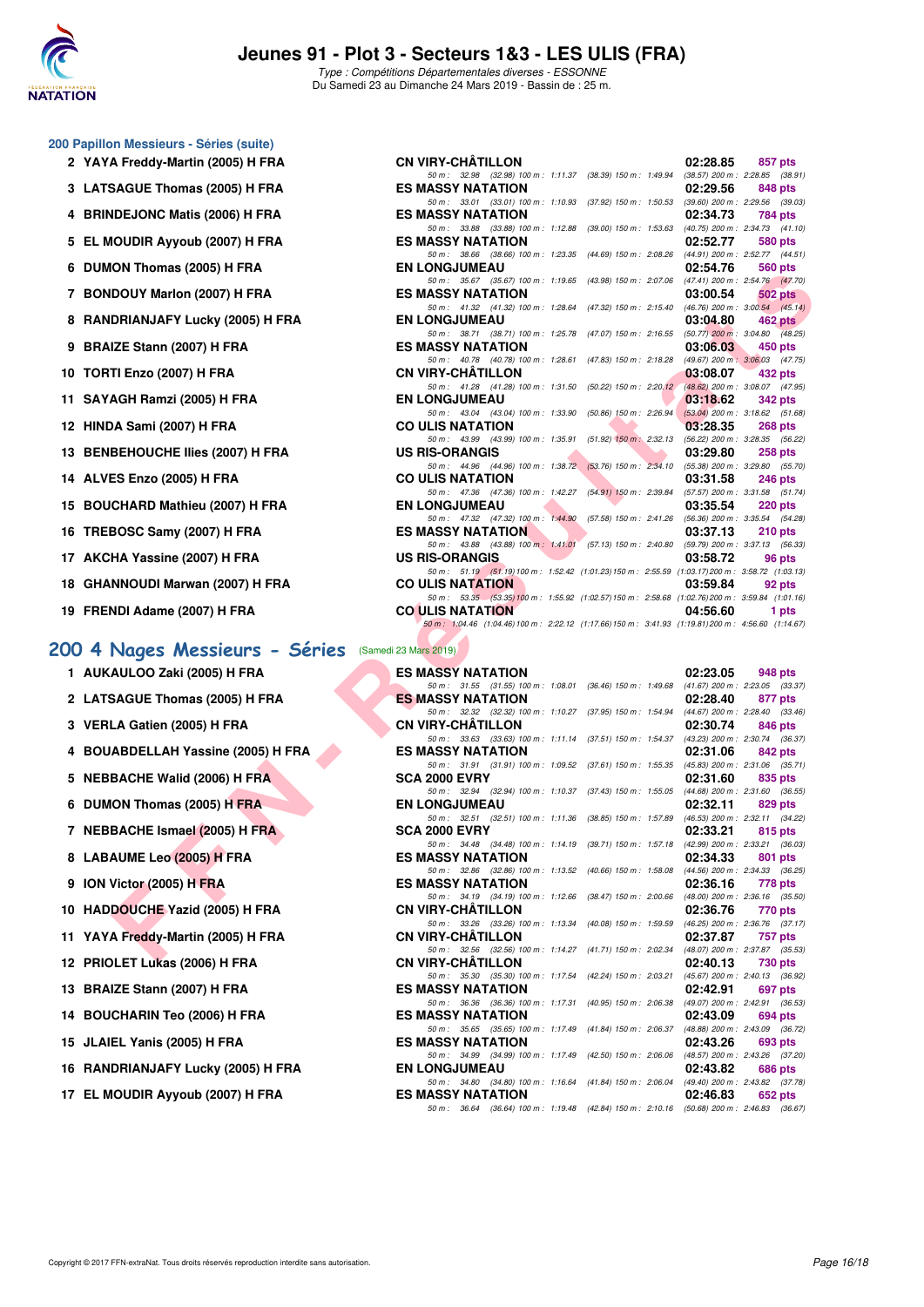

**200 4 Nages Messieurs - Séries (suite)**

# **Jeunes 91 - Plot 3 - Secteurs 1&3 - LES ULIS (FRA)**

Type : Compétitions Départementales diverses - ESSONNE Du Samedi 23 au Dimanche 24 Mars 2019 - Bassin de : 25 m.

| 18 | <b>MADDI Fares (2005) H FRA</b>                |
|----|------------------------------------------------|
|    | 19 SABATIER Francois-Xavier (2005) H FRA       |
| 20 | TORTI Enzo (2007) H FRA                        |
|    | 21 AISSAOUI Ayman (2006) H FRA                 |
|    | 22 BONDOUY Marlon (2007) H FRA                 |
|    | 23 DA SILVA Simon (2007) H FRA                 |
|    | 24 VIRGAL-PRUNIER Chrystopher (2007) H FRA     |
| 25 | <b>NEUVILLE Marin (2007) H FRA</b>             |
|    | 26 SAVARY Léandre (2007) H FRA                 |
|    | 27 YAYA Eric-Prudel (2007) H FRA               |
|    | 28 FARKAS-BAJAN Peter (2007) H FRA             |
|    | 29 ABER Valentin (2007) H FRA                  |
|    | 30 GUILBAUD Arthur (2007) H FRA                |
|    | 31 SAYAGH Ramzi (2005) H FRA                   |
|    | 32 TREBOSC Samy (2007) H FRA                   |
|    | 33 HINDA Sami (2007) H FRA                     |
|    | 34 HADDOUCHE Mohamed (2006) H FRA              |
|    | 35 BRIZAT Yassine (2007) H FRA                 |
|    | 36 BOUCHARD Mathieu (2007) H FRA               |
|    | 37 WALLON Louis (2006) H FRA                   |
|    | 38 DAHMANI Othmane (2006) H FRA                |
|    | 39 MEBARKIA Ayoub (2007) H FRA                 |
|    | 40 PEUCH Maxime (2007) H FRA                   |
|    | 41 BENBEHOUCHE Ilies (2007) H FRA              |
|    | 42 ALVES Enzo (2005) H FRA                     |
|    | 43 DAVID Armel (2007) H FRA                    |
|    | 44 RAHMANI Mehdi (2006) H FRA                  |
|    | 45 BOUAOUNE Sofiane (2006) H FRA               |
| 46 | <b>CHARRIERE LASSERRE Nicolas (2007) H FRA</b> |
|    | 47 MAHROUGUI Safwan (2007) H FRA               |
| 48 | AKCHA Yassine (2007) H FRA                     |
|    | 49 CRETIN Adam (2007) H FRA                    |
|    | 50 VASQUEZ Kenzo (2007) H FRA                  |
|    | 51 GHANNOUDI Marwan (2007) H FRA               |
|    | 52 REBIERE Elven (2006) H FRA                  |

| 0   4 Nages Messieurs - Series (suite)       |                                                                                                                          |                                                               |          |                                                   |
|----------------------------------------------|--------------------------------------------------------------------------------------------------------------------------|---------------------------------------------------------------|----------|---------------------------------------------------|
| 18 MADDI Fares (2005) H FRA                  | <b>CN VIRY-CHATILLON</b>                                                                                                 |                                                               | 02:50.87 | 607 pts                                           |
| 19 SABATIER Francois-Xavier (2005) H FRA     | 50 m: 35.78 (35.78) 100 m: 1:21.21 (45.43) 150 m: 2:13.27 (52.06) 200 m: 2:50.87 (37.60)<br><b>CA ORSAY</b>              |                                                               | 02:51.79 | 597 pts                                           |
| 20 TORTI Enzo (2007) H FRA                   | 50 m: 38.50 (38.50) 100 m: 1:23.71 (45.21) 150 m: 2:13.50 (49.79) 200 m: 2:51.79 (38.29)<br><b>CN VIRY-CHATILLON</b>     |                                                               | 02:54.67 | 566 pts                                           |
| 21 AISSAOUI Ayman (2006) H FRA               | 50 m: 39.86 (39.86) 100 m: 1:26.10 (46.24) 150 m: 2:17.17 (51.07) 200 m: 2:54.67 (37.50)<br><b>CA ORSAY</b>              |                                                               | 02:55.42 | 558 pts                                           |
| 22 BONDOUY Marlon (2007) H FRA               | 50 m: 36.31 (36.31) 100 m: 1:19.88<br><b>ES MASSY NATATION</b>                                                           | (43.57) 150 m : 2:17.28 (57.40) 200 m : 2:55.42 (38.14)       | 02:55.60 | 556 pts                                           |
| 23 DA SILVA Simon (2007) H FRA               | 50 m: 39.34 (39.34) 100 m: 1:23.81<br><b>CN VIRY-CHATILLON</b>                                                           | (44.47) 150 m : 2:17.23 (53.42) 200 m : 2:55.60 (38.37)       | 02:57.50 | 536 pts                                           |
| 24 VIRGAL-PRUNIER Chrystopher (2007) H FRA   | 50 m: 41.40 (41.40) 100 m: 1:27.68<br><b>ES MASSY NATATION</b>                                                           | (46.28) 150 m : 2:17.77 (50.09) 200 m : 2:57.50 (39.73)       | 02:58.82 |                                                   |
|                                              | 50 m: 37.37 (37.37) 100 m: 1:22.96                                                                                       | $(45.59)$ 150 m : 2:17.35 $(54.39)$ 200 m : 2:58.82 $(41.47)$ |          | $523$ pts                                         |
| 25 NEUVILLE Marin (2007) H FRA               | <b>CA ORSAY</b><br>50 m: 38.16 (38.16) 100 m: 1:22.91                                                                    | (44.75) 150 m : 2:20.12 (57.21) 200 m : 3:00.05 (39.93)       | 03:00.05 | 511 pts                                           |
| 26 SAVARY Léandre (2007) H FRA               | <b>CN VIRY-CHATILLON</b><br>50 m: 41.59 (41.59) 100 m: 1:25.31 (43.72) 150 m: 2:20.07 (54.76) 200 m: 3:00.24 (40.17)     |                                                               | 03:00.24 | 509 pts                                           |
| 27 YAYA Eric-Prudel (2007) H FRA             | <b>CN VIRY-CHATILLON</b><br>50 m: 39.20 (39.20) 100 m: 1:24.52                                                           | $(45.32)$ 150 m : 2:20.19 $(55.67)$ 200 m : 3:00.80 $(40.61)$ | 03:00.80 | 503 pts                                           |
| 28 FARKAS-BAJAN Peter (2007) H FRA           | <b>ES MASSY NATATION</b><br>50 m: 41.72 (41.72) 100 m: 1:26.34 (44.62) 150 m: 2:22.62 (56.28) 200 m: 3:01.22 (38.60)     |                                                               | 03:01.22 | 499 pts                                           |
| 29 ABER Valentin (2007) H FRA                | <b>ES MASSY NATATION</b><br>50 m: 40.74 (40.74) 100 m: 1:28.39 (47.65) 150 m: 2:21.99 (53.60) 200 m: 3:01.42 (39.43)     |                                                               | 03:01.42 | 497 pts                                           |
| 30 GUILBAUD Arthur (2007) H FRA              | <b>CA ORSAY</b>                                                                                                          |                                                               | 03:01.69 | 494 pts                                           |
| 31 SAYAGH Ramzi (2005) H FRA                 | 50 m: 41.82 (41.82) 100 m: 1:27.91<br><b>EN LONGJUMEAU</b>                                                               | $(46.09)$ 150 m : 2:23.54 $(55.63)$ 200 m : 3:01.69 $(38.15)$ | 03:01.91 | 492 pts                                           |
| 32 TREBOSC Samy (2007) H FRA                 | 50 m : 40.02 (40.02) 100 m : 1:26.11<br><b>ES MASSY NATATION</b>                                                         | (46.09) 150 m : 2:19.52 (53.41) 200 m : 3:01.91 (42.39)       | 03:02.24 | 489 pts                                           |
| 33 HINDA Sami (2007) H FRA                   | 50 m: 40.15 (40.15) 100 m: 1:26.72<br><b>CO ULIS NATATION</b>                                                            | (46.57) 150 m : 2:23.58 (56.86) 200 m : 3:02.24 (38.66)       | 03:06.45 | 448 pts                                           |
| 34 HADDOUCHE Mohamed (2006) H FRA            | 50 m: 41.27 (41.27) 100 m: 1:30.70<br><b>CN VIRY-CHATILLON</b>                                                           | (49.43) 150 m : 2:25.19 (54.49) 200 m : 3:06.45 (41.26)       | 03:06.76 | 446 pts                                           |
| 35 BRIZAT Yassine (2007) H FRA               | 50 m: 43.01 (43.01) 100 m: 1:31.17 (48.16) 150 m: 2:24.33 (53.16) 200 m: 3:06.76 (42.43)<br><b>SCA 2000 EVRY</b>         |                                                               | 03:08.91 | 426 pts                                           |
|                                              | 50 m: 41.40 (41.40) 100 m: 1:30.90 (49.50) 150 m: 2:27.20 (56.30) 200 m: 3:08.91 (41.71)                                 |                                                               |          |                                                   |
| 36 BOUCHARD Mathieu (2007) H FRA             | <b>EN LONGJUMEAU</b><br>50 m: 43.63 (43.63) 100 m: 1:32.81 (49.18) 150 m: 2:29.08 (56.27) 200 m: 3:09.63 (40.55)         |                                                               | 03:09.63 | 419 pts                                           |
| 37 WALLON Louis (2006) H FRA                 | <b>CA ORSAY</b><br>50 m: 45.40 (45.40) 100 m: 1:36.75 (51.35) 150 m: 2:28.04 (51.29) 200 m: 3:10.09 (42.05)              |                                                               | 03:10.09 | 415 pts                                           |
| 38 DAHMANI Othmane (2006) H FRA              | <b>US GRIGNY</b><br>50 m: 41.83 (41.83) 100 m: 1:31.15 (49.32) 150 m: 2:27.25 (56.10) 200 m: 3:10.28 (43.03)             |                                                               | 03:10.28 | 413 pts                                           |
| 39   MEBARKIA Ayoub (2007) H FRA             | <b>US GRIGNY</b><br>50 m : 42.28 (42.28) 100 m : 1:36.24 (53.96) 150 m : 2:29.32 (53.08) 200 m : 3:11.45 (42.13)         |                                                               | 03:11.45 | 403 pts                                           |
| 40 PEUCH Maxime (2007) H FRA                 | <b>BONDOUFLE AMICAL CLUB</b><br>50 m: 41.58 (41.58) 100 m: 1:31.55 (49.97) 150 m: 2:28.97 (57.42) 200 m: 3:12.33 (43.36) |                                                               | 03:12.33 | 395 pts                                           |
| 41 BENBEHOUCHE Ilies (2007) H FRA            | <b>US RIS-ORANGIS</b>                                                                                                    |                                                               | 03:14.61 | 375 pts                                           |
| 42 ALVES Enzo (2005) H FRA                   | 50 m: 43.14 (43.14) 100 m: 1:33.13 (49.99) 150 m: 2:30.65 (57.52) 200 m: 3:14.61 (43.96)<br><b>CO ULIS NATATION</b>      |                                                               | 03:17.81 | 348 pts                                           |
| 43 DAVID Armel (2007) H FRA                  | 50 m: 42.62 (42.62) 100 m: 1:31.43 (48.81) 150 m: 2:32.14 (1:00.71) 200 m: 3:17.81 (45.67)<br><b>CA ORSAY</b>            |                                                               | 03:18.05 | <b>346 pts</b>                                    |
| 44   RAHMANI Mehdi (2006) H FRA              | 50 m: 47.39 (47.39) 100 m: 1:37.78 (50.39) 150 m: 2:33.03 (55.25) 200 m: 3:18.05 (45.02)<br><b>US GRIGNY</b>             |                                                               | 03:19.91 | 331 pts                                           |
| 45 BOUAOUNE Sofiane (2006) H FRA             | 50 m: 52.23 (52.23) 100 m: 1:45.03 (52.80) 150 m: 2:36.65<br><b>US GRIGNY</b>                                            |                                                               | 03:21.44 | $(51.62)$ 200 m : 3:19.91 $(43.26)$<br>319 pts    |
| 46   CHARRIERE LASSERRE Nicolas (2007) H FRA | 50 m: 45.81 (45.81) 100 m: 1:39.44<br><b>SCA 2000 EVRY</b>                                                               | $(53.63)$ 150 m : 2:37.06                                     | 03:23.53 | (57.62) 200 m : 3:21.44 (44.38)<br><b>302 pts</b> |
| 47 MAHROUGUI Safwan (2007) H FRA             | 50 m: 45.68 (45.68) 100 m: 1:39.00<br><b>SCA 2000 EVRY</b>                                                               | $(53.32)$ 150 m : 2:38.78                                     | 03:23.58 | (59.78) 200 m : 3:23.53 (44.75)<br>302 pts        |
| 48 AKCHA Yassine (2007) H FRA                | 50 m: 48.05 (48.05) 100 m: 1:34.03<br><b>US RIS-ORANGIS</b>                                                              | (45.98) 150 m : 2:41.15 (1:07.12) 200 m : 3:23.58 (42.43)     | 03:23.77 | 301 pts                                           |
|                                              | 50 m: 45.90 (45.90) 100 m: 1:37.84                                                                                       | (51.94) 150 m : 2:38.12 (1:00.28) 200 m : 3:23.77 (45.65)     |          |                                                   |
| 49 CRETIN Adam (2007) H FRA                  | <b>CA ORSAY</b><br>50 m: 49.96 (49.96) 100 m: 1:38.53                                                                    | (48.57) 150 m : 2:39.71 (1:01.18) 200 m : 3:24.18 (44.47)     | 03:24.18 | <b>297 pts</b>                                    |
| 50 VASQUEZ Kenzo (2007) H FRA                | <b>ES MASSY NATATION</b><br>50 m: 43.09 (43.09) 100 m: 1:35.10                                                           | (52.01) 150 m: 2:40.85 (1:05.75) 200 m: 3:26.20 (45.35)       | 03:26.20 | 282 pts                                           |
| 51 GHANNOUDI Marwan (2007) H FRA             | <b>CO ULIS NATATION</b><br>50 m: 48.08 (48.08) 100 m: 1:40.41                                                            | (52.33) 150 m : 2:39.64 (59.23) 200 m : 3:27.21 (47.57)       | 03:27.21 | 275 pts                                           |
| 52 REBIERE Elven (2006) H FRA                | <b>SCA 2000 EVRY</b><br>50 m: 49.98 (49.98) 100 m: 1:42.90                                                               | (52.92) 150 m: 2:44.27 (1:01.37) 200 m: 3:31.95 (47.68)       | 03:31.95 | 241 pts                                           |
| 53 SAIDI Kacem (2007) H FRA                  | <b>CO ULIS NATATION</b><br>50 m: 52.40 (52.40) 100 m: 1:45.68                                                            | (53.28) 150 m : 2:46.78 (1:01.10) 200 m : 3:36.59 (49.81)     | 03:36.59 | 210 pts                                           |
|                                              |                                                                                                                          |                                                               |          |                                                   |